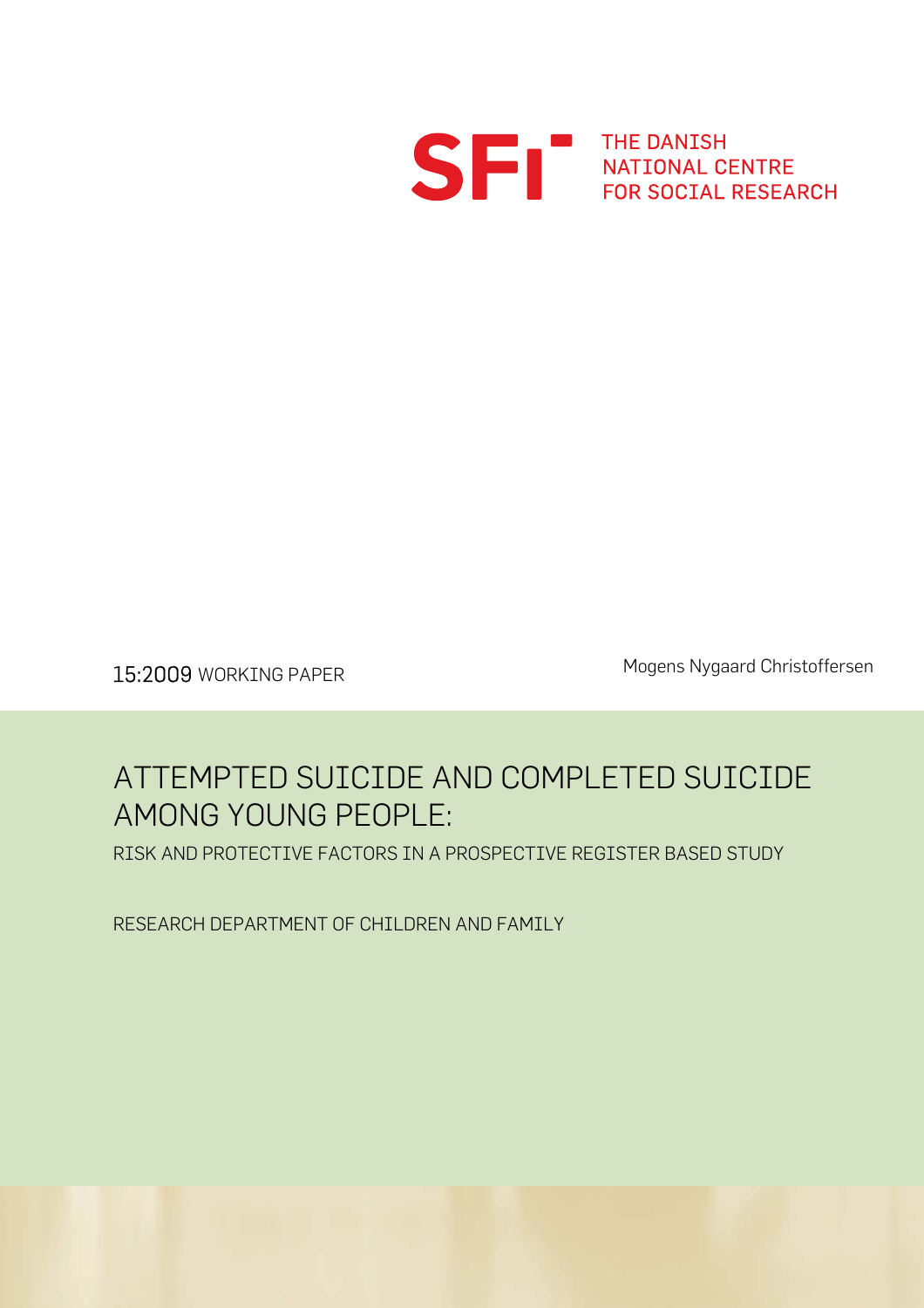# ATTEMPTED SUICIDE AND COMPLETED SUICIDE AMONG YOUNG PEOPLE RISK AND PROTECTIVE FACTORS IN A PROSPECTIVE REGISTER BASED STUDY

Mogens Nygaard Christoffersen

Children and Family Working Paper 15:2009

The Working Paper Series of The Danish National Centre for Social Research contain interim results of research and preparatory studies. The Working Paper Series provide a basis for professional discussion as part of the research process. Readers should note that results and interpretations in the final report or article may differ from the present Working Paper. All rights reserved. Short sections of text, not to exceed two paragraphs, may be quoted without explicit permission provided that full credit, including ©-notice, is given to the source.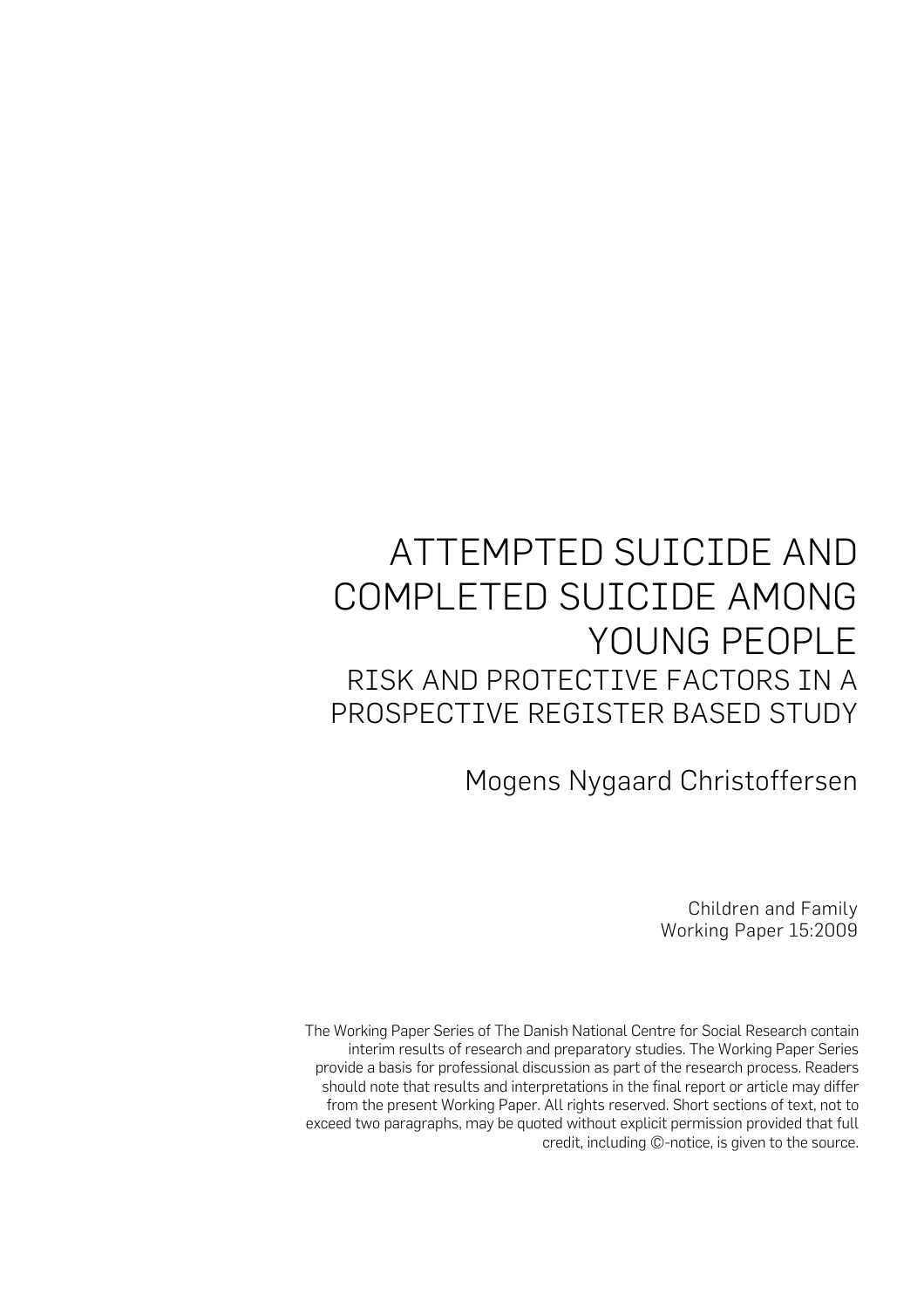## **Attempted suicide and completed suicide among young people: Risk and protective factors in a prospective register based study[1](#page-2-0)**

Mogens Nygaard Christoffersen, Senior Researcher, MSc (soc) SFI – THE DANISH NATIONAL CENTRE FOR SOCIAL RESEARCH<sup>2</sup>

#### **Abstract**

The study explore risk factors associated with the onset of suicidal behavior in young people aged 15 to 24. The study survey possible risk factors and protective factors in order to evaluate if altering the conditions of children's upbringing, structural factors, geographical segregation, or individual resource deficits could reduce their suicidal behavior (first time suicide attempts and completed suicides). These issues are being examined using data gathered during a 10-year longitudinal study of two births cohorts of more than 145,000 young people born in 1966 or 1980. In the Nordic welfare model it is an ambition to level-out inequalities and give children the same opportunities despite parental income or educational resources. The paper focuses on suicidal behavior as an extreme indicator of individual disadvantage and social disintegration in order to disentangle groups of risk factors and their contribution to the number of first time suicide attempts and suicides among teenagers and young adults.

A discrete-time Cox-model is used to analyze associations between the relatively rare response events and the relatively rare risk factors in order to find the most significant precursors of suicide and first-time suicide attempts and estimate the risk factors' attribution to the total number of early onset of suicidal behavior. Series of risk factors were included in the logistic regression model covering the following areas: 1) disadvantaged parenting e.g. parental substance abuse, parental mental illness, domestic violence, parental suicidal behavior, battered-child-syndrome, child in care, family separation, and teenage motherhood. 2) Structural factors relating to the family during adolescence e.g. educational qualification of parents, parental employment status and poverty. 3) The geographical segregation e.g. rented housing vs. self-owner 4) Individual resource deficits e.g. youth unemployment, school level, poverty, psychiatric disorder, imprisonment, substance abuse (drug addiction, and alcohol abuse), and sever physical diseases in the preceding year before the first suicide attempt or suicide.

Following the 1966 and the 1980 birth cohorts in the age span 15 to 24 years reveal that risk of suicidal behavior had increased with 30 percent. The increase in suicidal behavior may be explained by increase in poor parenting (child abuse and neglect, child in care), and poor parental support (more separations) together with structural factors related to the family during adolescence (e.g. parental unemployment, increased income inequality). An increased part of the youth was exposed to following risk factors: poverty, being incarcerated, having mental illness and substance abuse problems, which all were precursors of suicidal behavior. Considerable part of the increase in suicidal behavior is caused by constrains on the young girls, even when other risk factors were taken into account.

 $\overline{a}$ 

<span id="page-2-1"></span><span id="page-2-0"></span><sup>&</sup>lt;sup>1</sup> An earlier version of the paper was presented at the 25th World Congress on Suicide Prevention in Montevideo 27-31 October, 2009. 2 SFI – THE DANISH NATIONAL CENTRE FOR SOCIAL RESEARCH, HERLUF TROLLES GADE 11, DK-1052 COPENHAGEN K, DENMARK, TEL (+45) 33 48 08 83, [MC@SFI.DK](mailto:MC@SFI.DK) [WWW.SFI.DK](http://www.sfi.dk/)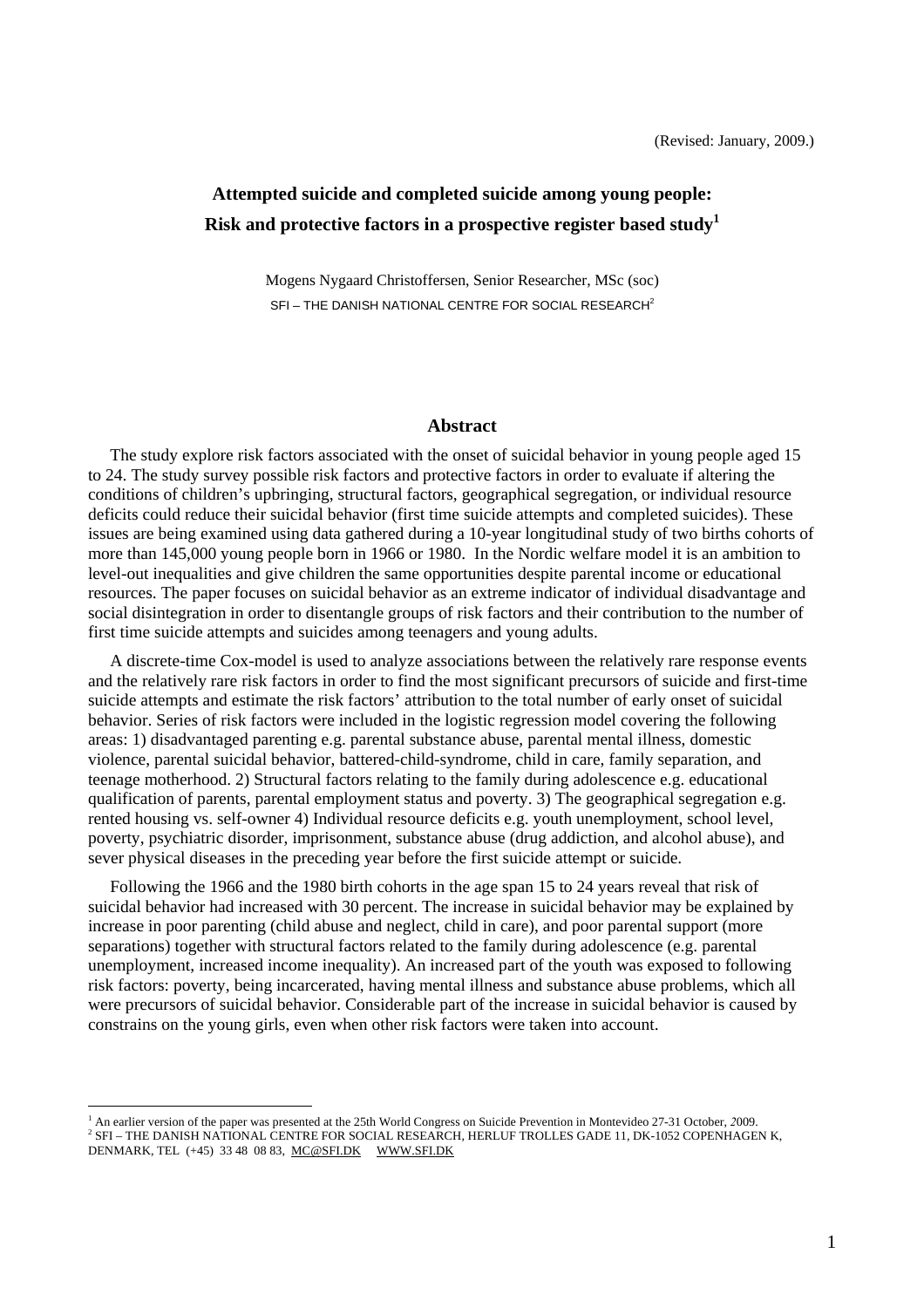#### *Summary*

The main question is the following: suicide is seen as a private solution to personal problems, but what if *some* of the suicides could be seen as a consequence of structural changes in society?

A marked increase in youth suicide rates in a number of countries has caused a growing research interest. Attempted suicide is the most common cause of hospitals admissions in the young people 15-34 years old, and suicide is among the most common cause of death in this age group. In Denmark the estimated suicide rate for the 15 to 24 years old has *decreased* during the last 20 years from 12 to 6 per. 100,000 persons. But at the same time the annual rate of attempted suicides has *increased* from 200 to 300 per. 100,000 persons – at least according to statistics in a single region.

In the present study we will focus on the early onset of suicidal of suicidal behavior. We define suicidal behavior as first-time suicide attempts or completed suicide among 14 to 24 years old. We compare adolescents born in 1966 to adolescents born in 1980 and we find a 30 percent increase in suicidal behavior from 11.1 to 14.7 per 1,000 persons between the two birth cohorts.

The knowledge we gain from collocating of theories about suicidal behavior to data about firsttime suicide attempts as well as early suicides could be useful when formulating an action plan to prevent the early onset of suicidal behavior. We categorize theories into six paradigms each with its own explanation and potential relevance to prevention of suicidal behavior. The first paradigm is based on *genetics* and biological risk factors: the presence of a family history of suicidal behavior is to be a predictor of suicidal behavior among adolescents. The second paradigm focuses on *parenting* and disadvantages during the formative years providing the background for low self-esteem, hopelessness and low degree of resilience. The third paradigm focuses on the *structural level* of for example, unemployment, educational level and degree of polarization between rich and poor people. All are factors that are obvious beyond immediate control of the family. The fourth paradigm links suicidal behavior to *norms and values* in the local society and for example how media can influence suicidal behavior. The fifth paradigm explains suicidal behavior by their *present individual resources*: lack of education, poverty, substance abuse, severe somatic disease, mental illness, homelessness, incarcerations, and institutionalized persons. The sixth paradigm emphasizes the importance of the *contemporary situation and opportunities* instead of individual background. Restricted access to means of suicide is the key issue in this paradigm.

A long list of nationwide registers is used to include risk factors associated with the mentioned paradigms - linked together on the bases of personal identity numbers. The suicidal behavior is based on hospitals admissions and inpatient records; we are presumably including the most severe suicide attempts and nearly all suicides from the 'Causes of Death Register'.

A discrete-time Cox model of the two birth cohorts followed from their  $15<sup>th</sup>$  to  $24<sup>th</sup>$  birthday including all children born in 1966 and in 1980. The model includes age, series of risk factors, and an interaction term which is a product of the risk factors and the birth cohort term. The counterfactual reductions are simulated as a way to grasp the influence from risk factors. We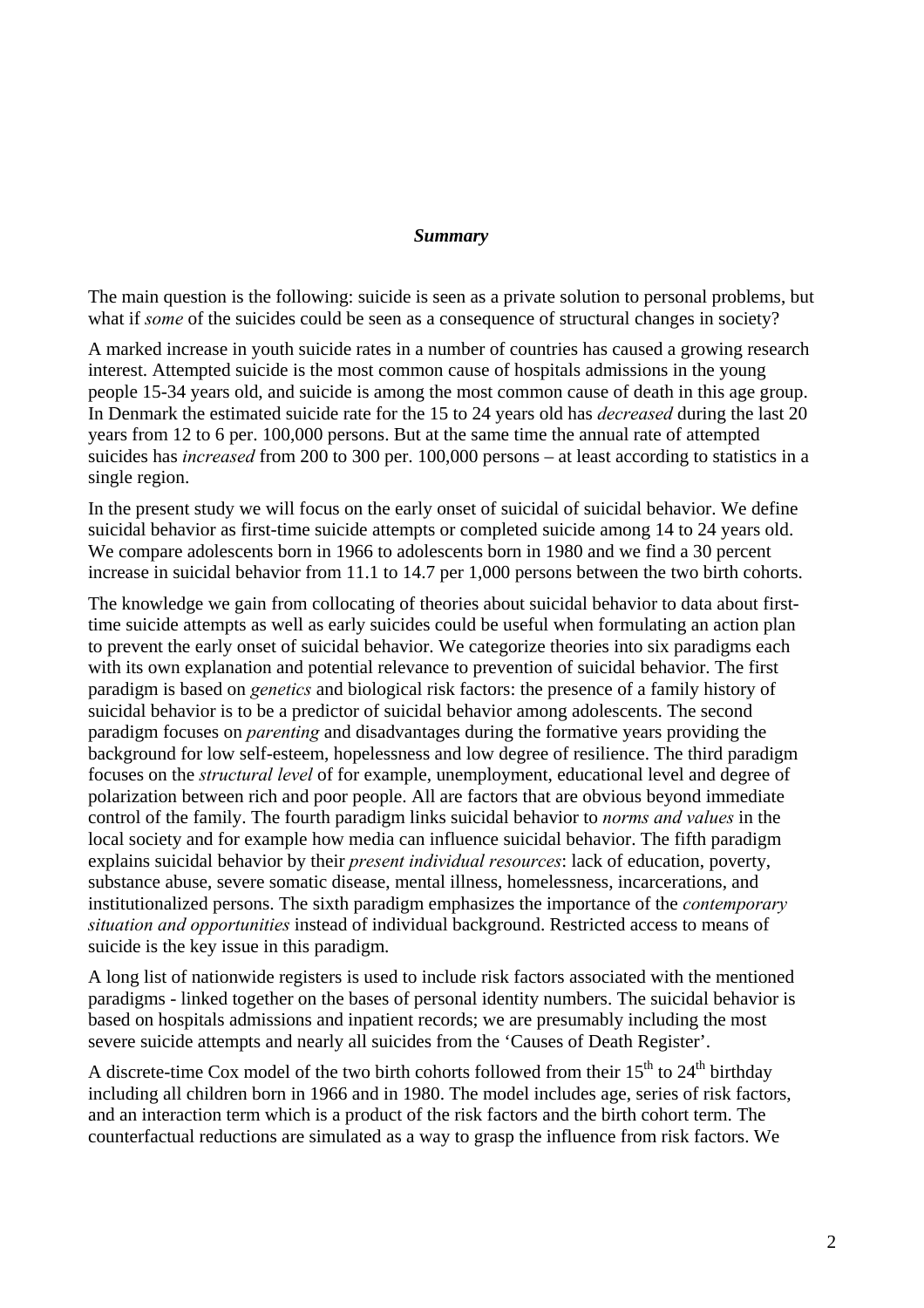estimate the number of first-time suicide attempts and suicides that would have occurred if a specified risk factor has been eliminated.

The study confirms earlier findings that the presence of a family history of mental illness and suicidal behavior are predictors of adolescents' suicidal behavior. Indicators of poor parenting: child abuse and neglect, child in residential care, are also significant risk factors preceding the suicidal behavior. These results must be applied with some caution because the method of filing child abuse and neglect has changed between the two births cohorts. Structural factors such as parental lack of vocational training, parental long-term unemployment or exposure to poverty are all associated with an increased risk of suicidal behavior among adolescents the following years. Individual resource deficits such as youth unemployment, short schooling, not graduated, somatic handicap, incarceration, psychiatric disorder, substance abuse are all precursors of suicidal behavior. Especially the girls are in a greater risk of suicidal behavior than boys – also when other risk factors are accounted for.

The increased in suicidal behavior between the two birth cohorts may be explained by increased number of adolescents exposed to poor parenting and poor parental support (more separations) together with structural factors related to the family during adolescence (parental unemployment and poverty). An increased party of the youth was exposed to incarceration psychiatric disorder and substance abuse. The increase in education and decrease in youth unemployment between the two birth cohorts were associated with a reduction in suicidal behavior but these resilient factors could not compensate for increased disadvantages.

The results point to further research in at least four prevention strategies:

- 1. Results call for programs that reduce the number of children exposed to disadvantaged parenting practices.
- 2. Strategies that focus on organizing and extend the educational system (changing the educational system's effects on self-esteem), public education campaigns, unemployment policy, and equalizing tax system.
- 3. Many suicides in juvenile confinements could be avoided through suicide prevention policy.
- 4. Substance abuse and mental disorder treatment, treatment of depressions, social support, and coping skills, could be strategies in a suicide prevention program.

The present study includes only certain prevention strategies. Many other strategies have already proven to be effective. Effective prevention strategies include for instance restricted access to firearms, restricted access to barbiturates, dextropropoxyphen, paracetamol, salicylate or domestic gas and car exhaust with high content of carbon monoxide.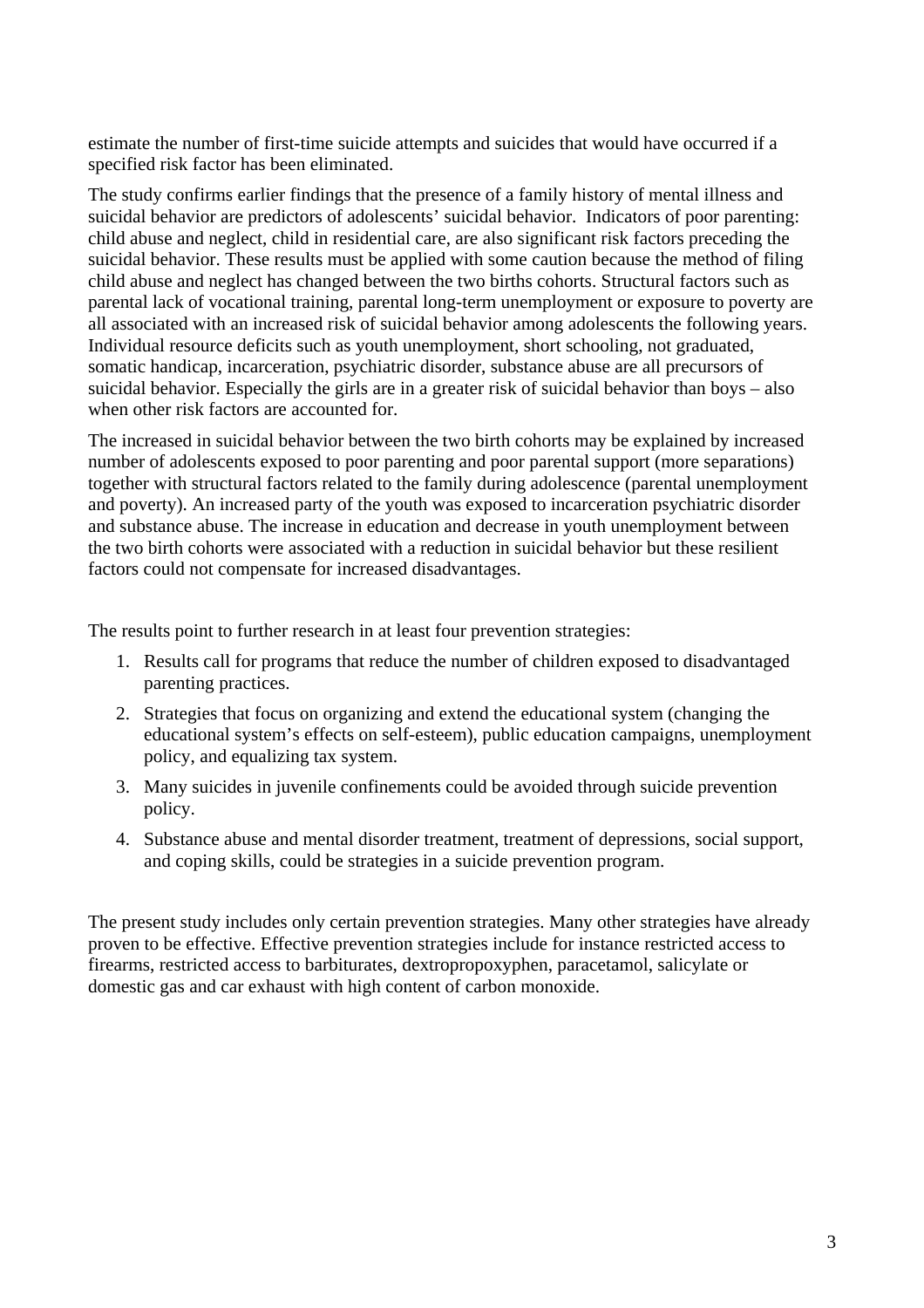## **Introduction**

A marked increase in youth suicide rates over the last 30 years in a number of countries (United States, Great Britain and Australasia has caused a growing research interest in risk factors examining the extent to which social, family, personal and environmental factors contribute to suicide risk in young people and adolescents (Diekstra & Garnefski, 1995; Fergusson et al., 2000). Attempted suicide is the most common cause of hospitals admission in young age group (15 to 34 years), and suicide, next to accidents, is the most common cause of death in this age group (Nordentoft et al., 1993).

A variety of methods has been used to estimate influence of risk factors on the onset of young adult's suicidal behavior including autopsy studies, epidemiological studies of suicide attempts and longitudinal studies examining predictors of suicide. Although, there is cross-national variability in the prevalence of suicidal behavior, strong consistency in the characteristics and risk factors for these behaviors is also found (Nock et al., 2008). Knowledge of risk and protective factors are useful both when assessing suicide risks and in forming a national strategy for suicide prevention, goals and objectives for action (Australian Institute of Family Studies, 1999; Eriksson & Bremberg, 2006; Mitchell, 2000; National Suicide Review Group (Ireland), 2005; Nordentoft, 2007; Palmer, 2007; Public Health Service, 2001; Sundhedsstyrelsen, 2004), although, it has been argued that repeated attempts to refine prediction to the extent that it would be of clinical value have failed (Goldney, 2000).

Theories about suicide can be guidance for finding risk and protective factors. But each theory has its own dead angles with inconceivable problems and questions not to be asked. Durkheim's theory about societies with low degree of social integration (anomie) or high degree of fatalism is an example of structural stressors and their effect on the individual (Durkheim, 2002; Durkheim, 1978). Durkheim studied the suicide rates in various societies or regions on the aggregated level without being concerned with the personal reasons why individual commits suicide. He didn't expect to find adequate information on the individual level to explain the variable level of suicide rates between countries (or regions).

While these theories struggle with the ecological fallacy (Robinson, 1950) - that is these characteristics of society may not be retrieved on the individual level that is the individual's sense of community, Durkheim's theories from a century ago have been of great inspiration of other theories and research in suicidal behavior (Durkheim, 1897).

Contrary to Durkheim's method the present study intend to study suicidal behavior on the individual level but including structural factors such as the individual's position within the present structure of society in order to explore if changes of society e.g. level of unemployment influence youth suicidal behavior.

### **Previous studies**

Reviews of suicidal behavior in young people disclose adverse socio-demographic factors, disadvantage parenting during childhood, young people's exposure to stress and adversity, and psychiatric morbidity (Beautrais, 2003). For instance, previous research have shown associations between a range of socio-demographic factors (education, unemployment, income and residential changes) and risk of suicidal behavior in adolescents (Beautrais et al., 1996; Christoffersen et al., 2003a; Dubow et al., 1989; Petronis et al., 1990). Both childhood adversity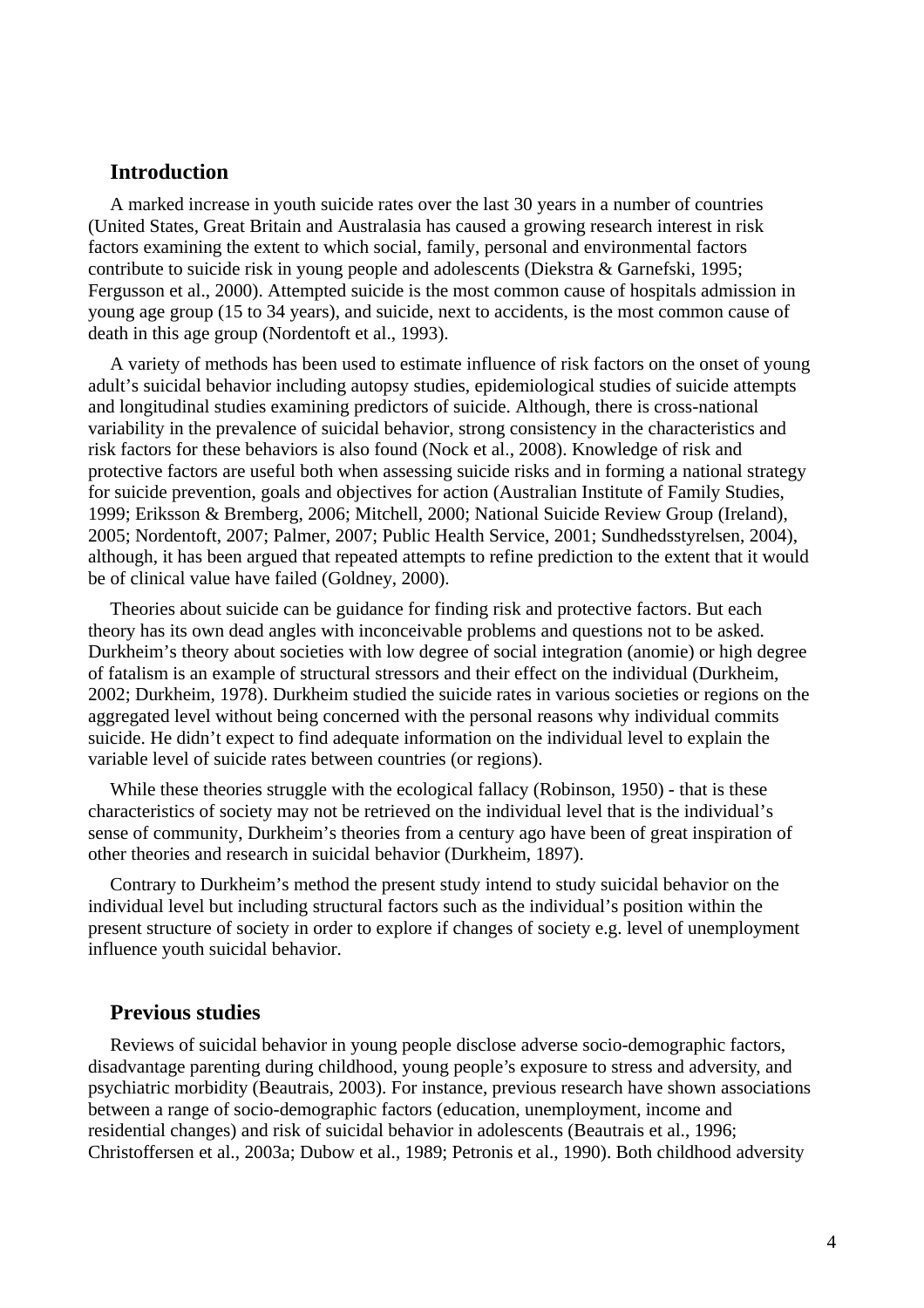(parental separation, poor parental relationship, parental violent behavior, alcohol problems, and imprisonment, physical and sexual abuse, in care during childhood), social disadvantage and psychiatric morbidity contributed significantly to risk of serious suicide attempts (Allebeck & Allgulander, 1990; Beautrais et al., 1996; Christoffersen et al., 2003a; Fazel et al., 2008; Fergusson et al., 2000).

We will impose a structure on theories of suicidal behavior and categorize the theories into six paradigms each with its own explanation of suicidal behavior and potential relevance to prevention of suicide and attempted suicide.

#### **1. Disadvantaged parenting: parental child rearing methods**

The first paradigm focuses on parental child-rearing methods and disadvantages during the formative years as providing the background for low self-esteem, hopelessness and low degree of resilience. Some studies have been focusing on parent-child relationship and parenting to explain why some young adult have a high resilience and other have a high degree of hopelessness (Adams et al., 1994).

Traumatic circumstances during upbringing such as parental drug or alcohol abuse, family history of suicide, separation (death of a parent) and problematic parenting (and consequently placement outside the home in residential care); the low self-esteem could partly be due to abuse and neglect partly due to their feeling of failure at school manifest itself in difficulty concentrating and being bullied (Christoffersen, 1996; Egeland, 1983). According to Erikson one of the cruelest methods of suppression is the threat of isolation and exclusion of the comradeship among the children (Erikson, 1965; Erikson, 1977). Psychological maltreatment from the parents may also be one of the factors that appears to produce the most destructive effects (Egeland  $\&$ Erickson, 1987; Erickson & Egeland, 1987). It is assumed that loss of self-esteem and selfdestructive behavior among adolescents might be a consequence of various forms of insulting and humiliating parental behavior which may occur relatively frequently when parents are under severe stress. The association to bully and being bullied could be strongly connected to depression symptoms and the linkage has to be explored further (Klomek et al., 2009).

A sustained pattern of verbal abuse and harassment by the parents results in damaging a child's self esteem (Garbarino, 1987). Parental emotional abuse is found in association with offspring's self-harm, eating disorders and school problems (Christoffersen & DePanfilis, 2009; Doyle, 1997).

Roberts and Hawton find that psychiatric disturbances and marital breakdown was strongly associated with the combination of child abuse and suicidal behavior (Roberts & Hawton, 1980). Lack of parental support and being verbally abused by their parents is more frequently seen among adolescents who had committed suicide (Kjelsberg et al., 1994). Although an abusive and neglectful environment may hold the key to suicidality among adolescents, we have only limited knowledge about the consequences of psychological maltreatment for adolescents' suicidal behavior. A retrospective Danish study showed an increase in suicideal ideation and suicide attempts in children who had been in care during adolescence and still higher risks if they had been battered, neglected or sexually abused (Christoffersen, 1994; Christoffersen, 1996). A series of studies has found associations between histories of sexual abuse during childhood and the risk of suicidal behavior among young people (Beautrais, 2000; Brodsky & Brent, 2008; Christoffersen, 1994; de Wilde et al., 1992; Fergusson et al., 2000; Fergusson & Lynskey, 1996; Garnefski et al., 1992; Garnefski & Diekstra, 1997; Ystgaard et al., 2004).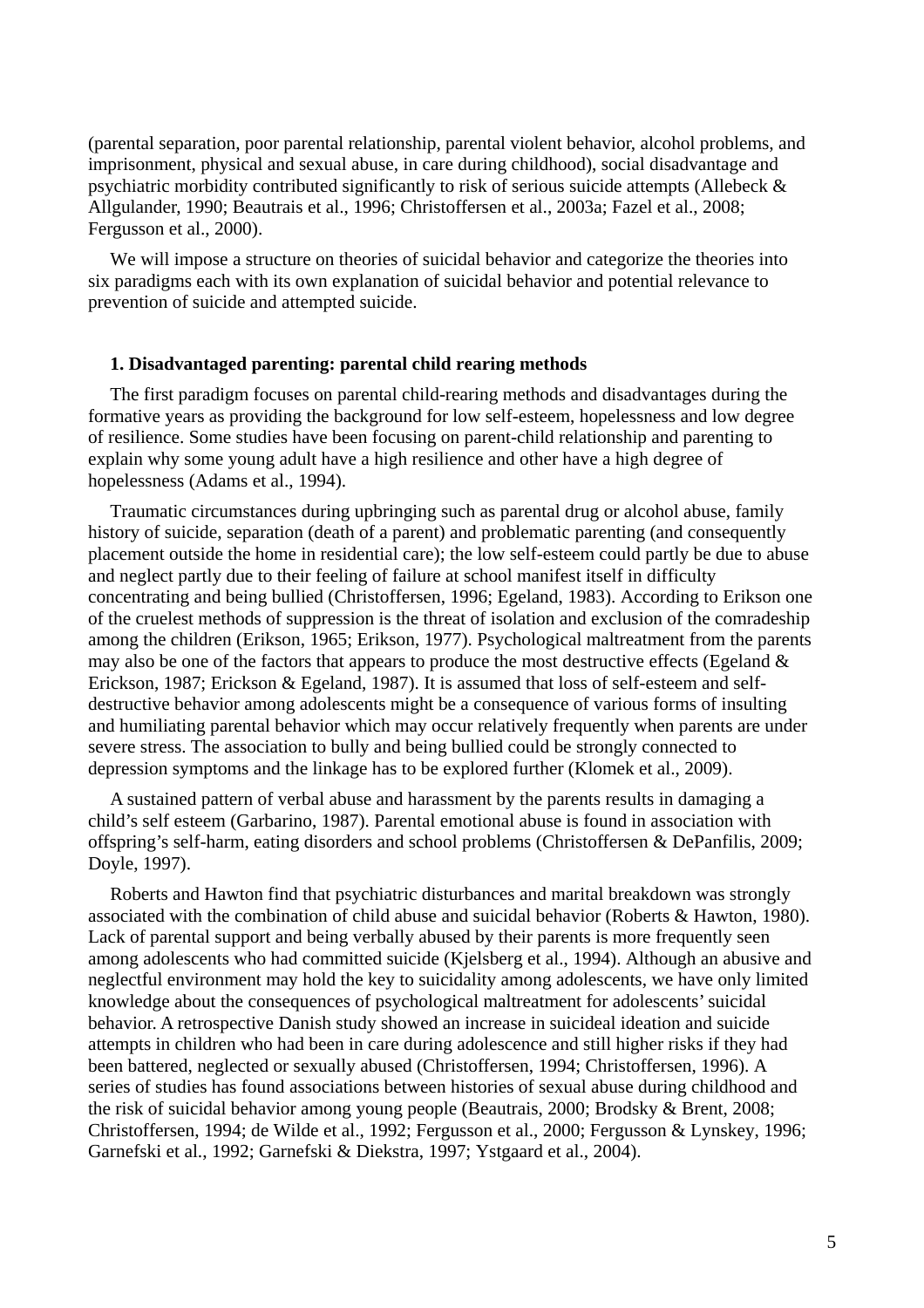The literature yields a generally consistent account of childhood and family adversity as a risk factor for suicide and attempted suicide (Beautrais, 2000). Suicidal children experienced significantly greater amount of stress, chaotic and disruptive family events which resulted in losses and separations from important people (Cohen-Sandler et al., 1982). In general, exposure to childhood adversity such as poor parent-child attachment, psychological maltreatment, physical and sexual abuse and neglect making independent contributions to risk of suicidal behavior. The young people who had attempted suicide had experienced more turmoil in their families. A number of major life events including separation of parents, a change of caretaker, change in living condition, change of residence and repeating a class during the preceding year has been found to be a precursor of increased risk of attempted suicide in adolescents (de Wilde et al., 1992).

In terms of suicide reduction, the focus is on early developmental prevention, for instance child rearing methods (Cohn & Daro, 1987) and the necessity of implementation of anti-bullying programs in schools and kindergartens (McElearney & Stephenson, 2008; Tattum, 1990). In particular, programs that reduce the number of children exposed to disadvantaged parenting practices (Beautrais et al., 1996). Since parental alcohol abuse is associated to problematic parenting, the paradigm gives also rise to national programs targeting the alcohol consumption in the population. Some researchers argue, that early interventions targeted towards disadvantaged children have much higher returns than later interventions (Heckman, 2006).

#### **2. Structural factors relating to the family during adolescence**

The second paradigm focuses on the structural level of for example unemployment, poverty since parental disadvantaged position in society are often seen as precursors of abuse and neglect (Garbarino, 1992; Krishnan & Morrison, 1995). In Denmark suicides among adolescents aged 15 to 19 years have been related to parental unemployment (Christoffersen et al., 2003a; Krarup, 1988; Sommer, 1987; Vange, 1986). The levels of unemployment, the educational level in the population, or the degree of polarization between rich and poor people are factors that are obvious beyond immediate control of the family, although the individual parent will blame himself/herself for being unemployed, poor or marginalized (Sennett & Cobb, 1972).

Parental low socioeconomic status (SES), poverty and educational under achievement were most at risk for offspring's suicidal behavior (Andrews & Lewinsohn, 1992; Beautrais et al., 1998c; Bucca & Fele, 1994; Dubow et al., 1989; Fergusson, 1995; Fergusson et al., 2000; Gould et al., 1996). It is not fully understood whether there is a causal link between unemployment and suicidal behavior, and it is suggested that the association between unemployment and suicidal behavior reflects other correlated factors that contribute to risks of both unemployment and suicidal behavior. Psychiatric disorder could both increase risk of suicidal behavior and increase the risk of unemployment according to the 'healthy worker selection' processes (Agerbo, 2005; Beautrais et al., 1998b; Li & Sung, 1999; McMichael, 1976; Sheikh, 2000).

In suicide preventions strategies focus is on changing these structural risk factors e.g. organize and extend the educational system, public education campaigns, equalizing tax system, or unemployment policy.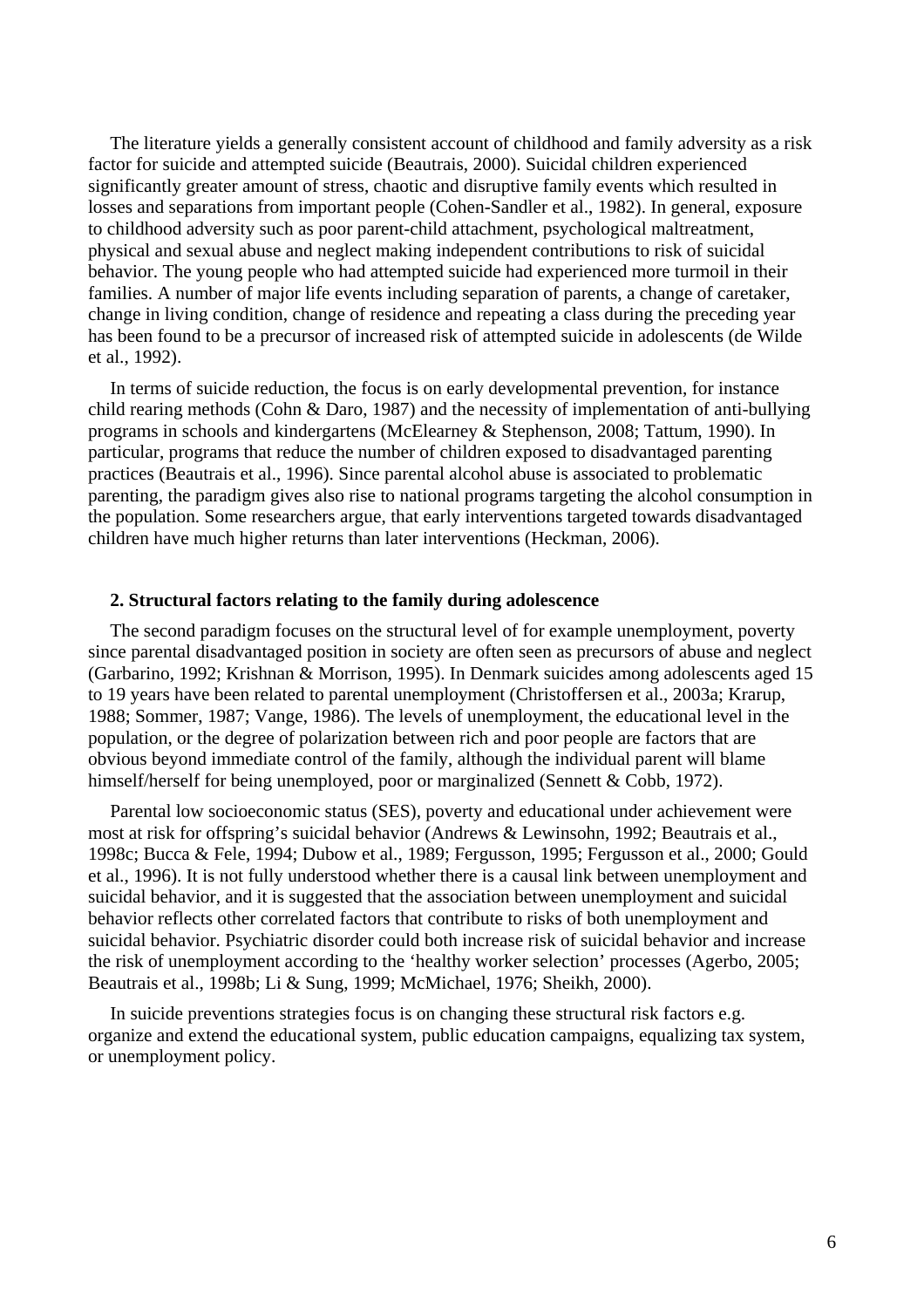#### **3. The geographical segregation paradigm – norms and values in community**

The third paradigm links suicidal behavior with characteristics of the local community and only to a lesser extent to individual characteristics (Durkheim, 1978; Durkheim, 2002). Social control is exercised via the community and the internalization of the norms and values. According to the theory, a society with low degree of integration tends to have a relatively high frequency of suicides according to the theory (Bille-Brahe, 2000). First and second generation immigrants may be influenced by other norms and values that are protecting against suicidal behavior, while certain cultural and religious beliefs that suicide is a noble solution of a personal dilemma (Hjern & Allebeck, 2002; Public Health Service, 2001).

On the one hand, exposure to suicide does not result in an increased risk of suicidal behavior among friends and acquaintances, but it has a relatively long impact in terms of increased incidence of depression, anxiety, and PTSD (Brent et al., 1996). On the other hand, this paradigm emphasizes how media can play an active role in the prevention of suicide owing to the fact that how media report on suicide cases can influence other suicides (Cheng et al., 2007; Schmidtke & Häfner, 1989; Schmidtke & Häfner, 1988; Schmidtke & Schaller, 2002; Schmidtke & Schaller, 2000).

In terms of suicide reductions this paradigm emphasizes community prevention, a perspective oriented toward social control and integration, together with a focus on media's influence on norms and values, instead of aiming at changing the motivation and predispositions of individuals in high risk groups.

#### **4. Individual resource deficits**

The fourth paradigm explain suicidal behavior by their present individual resources, e.g. lack of education, poverty, substance abuse (alcohol or drug abuse), severe somatic disease, mental illness, ongoing or previous psychiatric treatment, homeless, prisoners, institutionalized persons, and long-term unemployment (Agerbo, 2003; Beautrais et al., 1998a; Brønnum-Hansen et al., 2005; Christoffersen et al., 2003a; Fazel et al., 2008; Harris, 1997; Nordentoft & Wandall-Holm, 2003; Qin et al., 2006; Stenager & Stenager, 2000).

For teenagers school problems (e.g. failed a grade, suspended from school, dropped out of school, neither work nor school/college) is found to be a significant risk factor for youth suicidal behaviour (Gould et al., 1996). Non intact families, poor communication with the father, or father trouple with the police also is associated with increased risk of suicidal behaviour (Gould et al., 1996).

There have been longstanding debates over the extent to which confounding factors that are associated with both unemployment and suicidal behavior count for the association between unemployment and suicidal behavior (Beautrais et al., 1998b; Fergusson et al., 2001; Fergusson et al., 2007). Both series analyses of aggregated data have shown correlation between unemployment and suicidal behavior e.g. (Kimenyi & Shughart, 1986), and also individual-level studies have been documented the association between youth unemployment and suicidal behavior, consistently. The interpretation of these findings have been questioned and it has been suggested that the presence of other disadvantageous features may have increased the risk of unemployment and also increased the risk of suicidal behavior (Beautrais et al., 1998b; Beautrais, 2003; Fergusson et al., 2001).

In a longitudinal birth cohort study in 87,000 individuals followed until their 27th birthday, risk of suicide attempts was found to increase after *long-term youth unemployment* (more than 21 weeks during a calendar year) when adjusted for other confounding factors (Christoffersen et al.,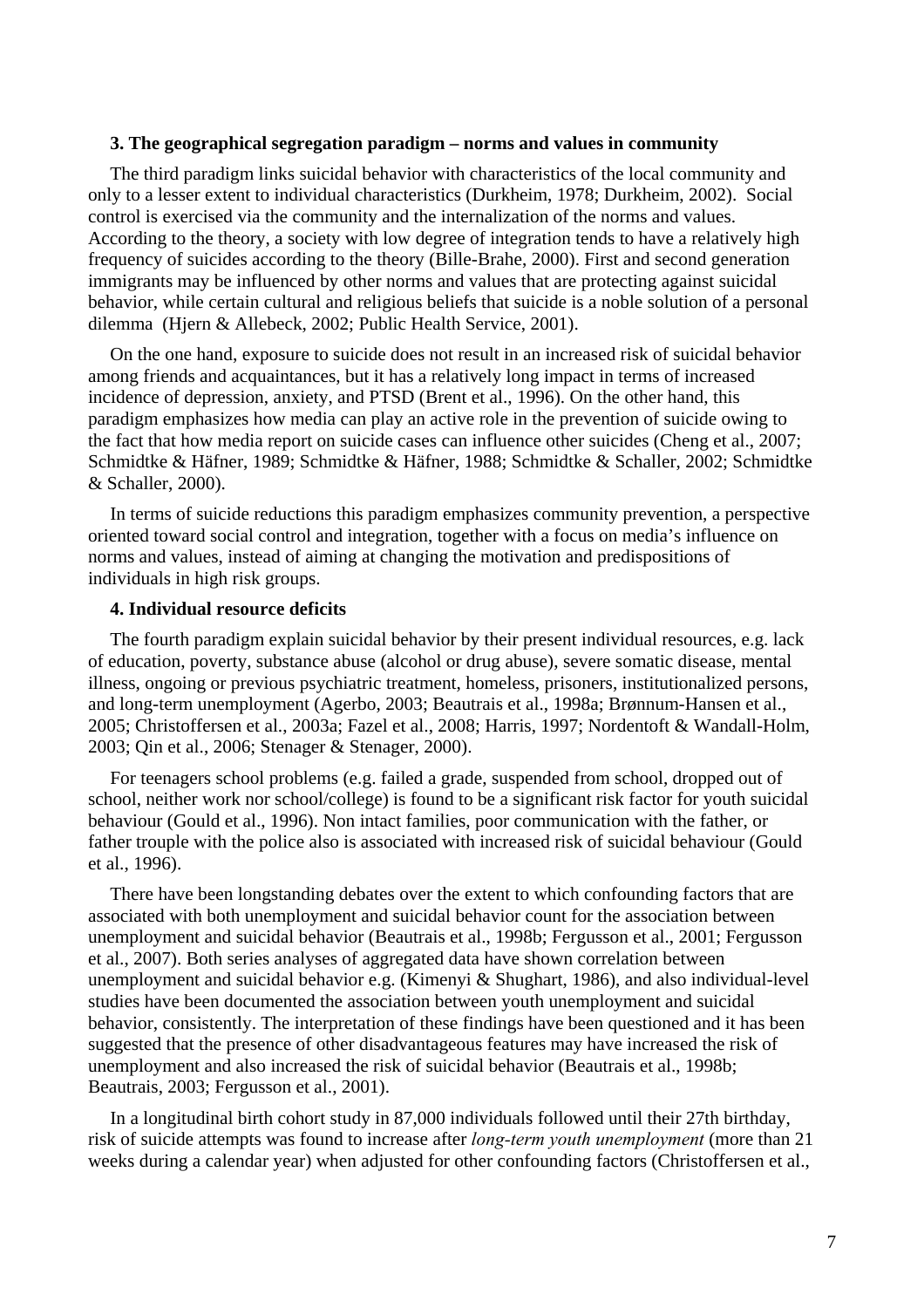2003a). These results were confirmed in a recent review of socio-economic adversity contribution to development of suicidal behavior. Within exception of unemployment, no linkage was found between macro-social and macro-economic factors and suicide (Collings & Beautrais, 2005). This was again confirmed in a longitudinal study after adjustment of confounders, young people exposed to *six or more months of unemployment* had 1.4 to 1.7 higher risk of suicidal behavior than those not exposed to unemployment (Fergusson et al., 2007). Still, further research must disentangle influence from parental unemployment, from youth unemployment in order to find the familial pathways to early onset suicide attempts and suicides.

Family history of suicide, psychiatric disorder, and substance abuse has been identified as risk factors for suicide and attempted suicide in adolescents and young adults (Agerbo et al., 2002; Donovan, 1999; Egeland, 1985; Kjoller & Helweg-Larsen, 2000; Klerman, 1987; Linkowski, 1985; Mann, 1987; Mitterauer, 1990; Shafii, 1985). A Danish study among 15 to 24 year old student who had experienced suicide in the family had a risk of committing suicide that was three times as high as other students (Jessen et al., 1996a).

Mental health problems are generally the most significant risk factor together with exposure to adverse life events associated with the onset of suicidal behavior. Studies of young people making suicide attempt or dying by suicide show consistently higher rates of psychiatric disorders (Beautrais et al., 1996; Brent, 1995; Fergusson et al., 2000; Garrison et al., 1991). Virtually all mental disorders (except mental retardation and dementia) have an increased risk of suicide (Harris, 1997).

An association between substance abuse and dependence and suicidal behavior has also been found for young people. In a review Annette Beautrais finds that the strongest risk factors for youth suicide are mental disorder in particular, affective disorder and substance use (Beautrais, 2000). Psychiatric problems is often seen together with alcohol or drug abuse, antisocial behavior and learning difficulties in association with suicidal behavior. Marttunen and colleagues characterize most adolescent suicides as endpoint of long-term difficulties, and argue that all suicidal tendencies among adolescents should be taken seriously (Allebeck & Allgulander, 1990; Andrews & Lewinsohn, 1992; Beautrais et al., 1996; Brent, 1995; Bukstein, 1993; Christoffersen et al., 2003a; Fergusson, 1995; Lesage et al., 1994; Marttunen, 1991; Marttunen & Lonnqvist, 1992; Shaffer et al., 1988).

Compared to mental illness, completed suicide and suicide attempts in connection with somatic disorder have received less attention and consequently the knowledge is sparse. In general it is found that patients with somatic disorder had an increased risk of suicidal behavior (e.g. cancer, neurological diseases multiple sclerosis, stroke, spinal cord lesions, epilepsy, heart and lung diseases, rheumatologic diseases). An increased risk is well known in elderly people and a Danish study found that severe impairment or chronic disease is a risk factor in adolescents and young adults (Brønnum-Hansen et al., 2005; Christoffersen et al., 2003a; Stenager, 1996; Stenager & Stenager, 2000).

Until now there has not been any comparable Danish national research conducted regarding the extent of juvenile suicide in confinements, although the problem has caused great concern in other countries (Alessi et al., 1984; Mace, 1997; Memory, 1989; Rohde et al., 1997). Suicides is the leading cause of death in jails and suicide rate in prison is estimated to be 40 percent greater than that of the general population (Hayes, 1988; Hayes, 1997). In accordance with other studies, a Danish study found an increased risk of suicidal behavior in adolescents and young adults who had been imprisoned, even when other known risk factors were taken into account (Christoffersen et al., 2003a). In Denmark, persons taken into custody are sometimes held in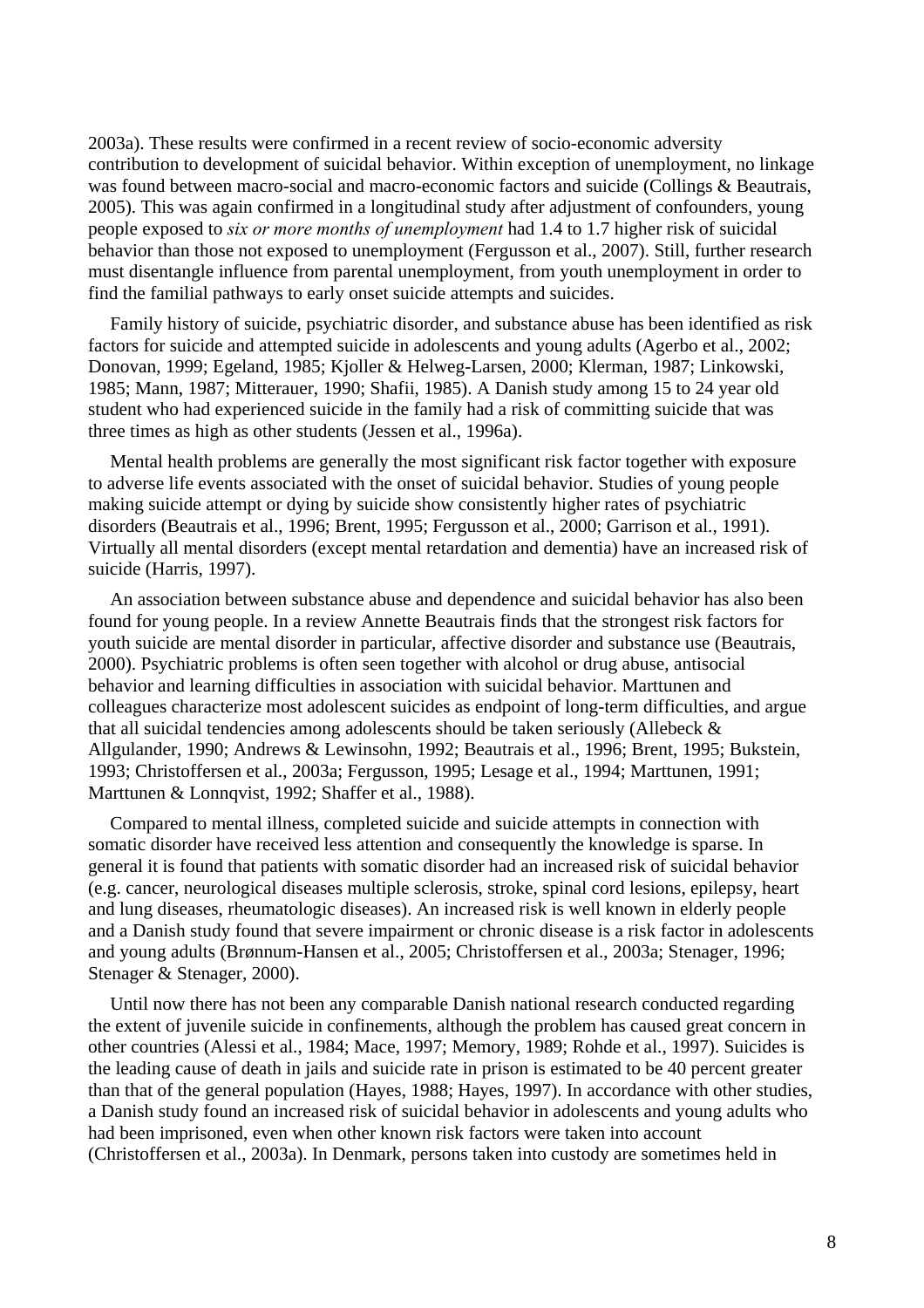solitary confinement, even if this is known to increase the risk of psychiatric disorders and suicidal behavior sometimes being observed (Andersen et al., 2000; Sestoft et al., 1998). The most important risk factor in prisoners being occupation of a single cell (Fazel et al., 2008).

A combination of vulnerable individuals in hostile surroundings may also increase the risk of suicide or suicide attempts. This is the case in many prisons where strategies for suicide prevention must include both factors external and internal to prisons. The offence may produce a level of remorse, fear or shame associated with elevated risk of suicides. Especially prisoners in prison for the first time are more liable than others to commit suicide (McHugh & Snow, 2000). Many of known risk factors for suicidal behavior in adolescents and young adults are expected to be prevalent in youth confined in juvenile facilities. Studies of juvenile suicides in custody in Denmark are impeded because experience indicate that almost all suicides can be averted with proactive jail administration (Hayes, 1988; Hayes, 2009).

Depression is the single biggest psychiatric risk factor for deaths by suicide in youths (Brent et al., 1999) and findings from pharmacoepidemiologic studies show an association between increased use of antidepressants and decline in suicide rate owing to the fact that greater detection and treatment of depression with antidepressants protects against completed suicide (Brent, 2009). Quasi-experimental studies in Sweden and Hungary showed a decrease in suicides in regions where general practitioners underwent extensive training in detection and treatment of depression, compared with control regions, even when the importance of alcoholism in suicides was unanticipated and not addressed (Rutz, 2001; Szanto et al., 2007). In spit of country variation in rates, risk factors for suicidal behavior are common in six European countries, Bernal and colleagues suggest that population prevention programs should be focused on major depression and alcohol dependence (Bernal et al., 2007).

Strategies within this paradigm will for instance be social support and coping skills, treatment of underlying psychiatric disorder, problem solving and cognitive behavioral therapy, anger management, treatment counselors to identify and intervene with alcoholics, drug and alcohol abuse treatment, changing environmental factors that encourage alcoholism e.g. increasing alcohol taxes and effective clinical care for mental, physical, and substance use disorders (Hawton & James, 2005; Murphy et al., 1992; Murphy, 1992; Public Health Service, 2001).

Suicide risk factors accumulate in some cases which call for a combined effort targeting multiple risk factors Conner and colleagues argue that suicide prevention efforts in alcoholics must include a focus on depression as well as other interpersonal factors, if they are to be successful (Bernal et al., 2007; Conner et al., 2003).

#### **5. Situational approach and means restrictions**

The fifth paradigm emphasizes the importance of the contemporary situation and opportunities as the most essential factor instead of individual background. A series of examples are illustrative of this method. The most famous example is the introduction of non-toxic domestic North Sea gas in the 1970s and in the introduction of mandatory catalytic converters was a pivotal factor when a drop in suicides was to be explained and study revealed that the reduction in suicide rates was not compensated by use of other methods (Kreitman, 1976; Nordentoft et al., 2006).

It has been shown that effective prevention strategies include for instance restricted access to hanging in psychiatric wards or prisons, restricted access to non-secured high places fencing bridges, restricted access to top of buildings, restricted access to firearms, restricted access to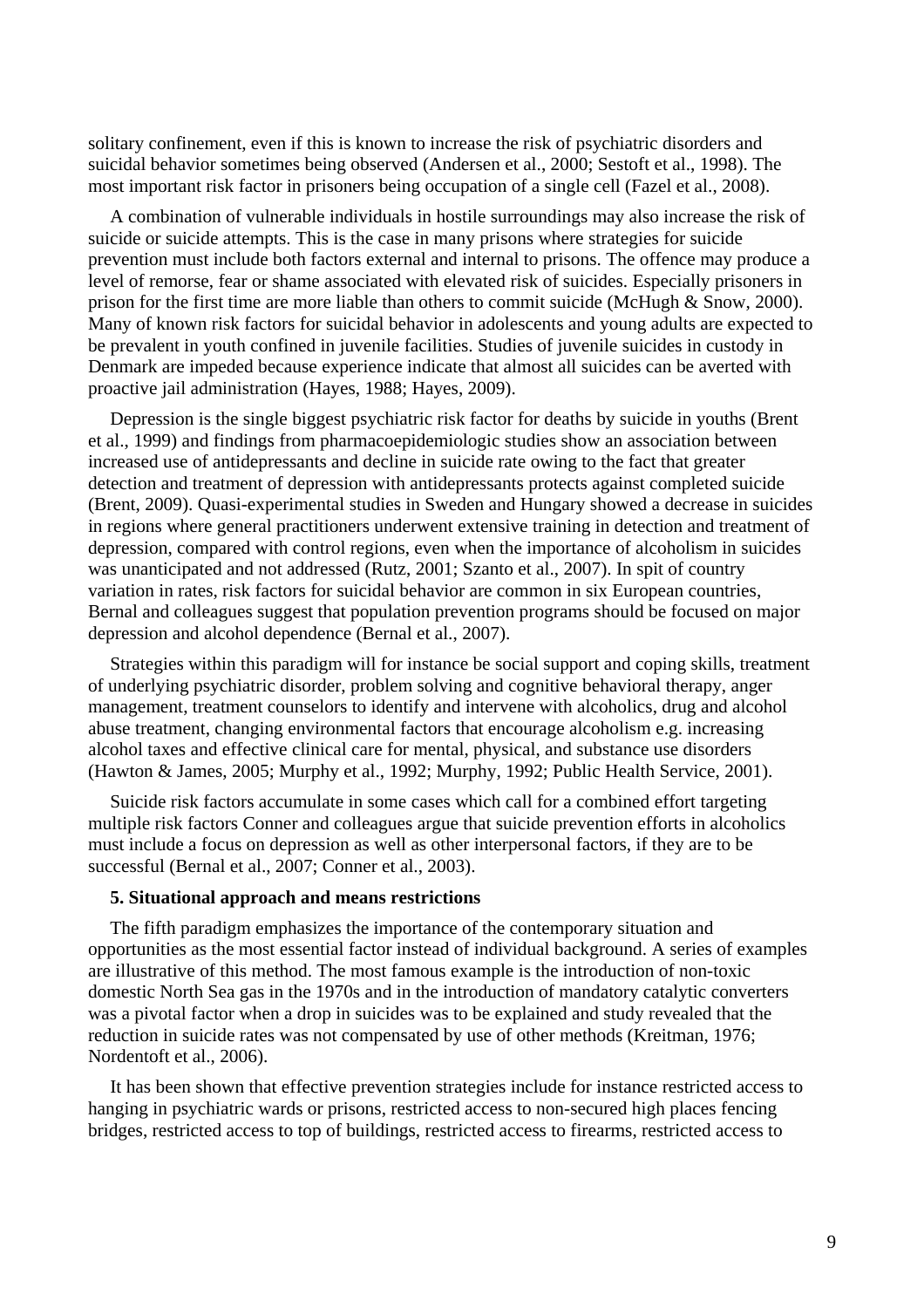barbiturates, dextropropoxyphen, paracetamol<sup>[3](#page-11-0)</sup>, salicylate or domestic gas and car exhaust with high content of carbon monoxide (Brent, 2001; Brent et al., 1991; Brent et al., 1988; Brent et al., 1999; Hawton et al., 1996; Hawton et al., 2001; Lester, 1998; Nordentoft, 2007).

#### **6. Genetic and biological factors**

The previous risk-factor domains are not fully exclusive, for example are personality traits, genetics, biological factors not included in the first five paradigms. The presence of a family history of suicidal behavior is found to be a predictor of suicidal behavior in young people (Brent et al., 1999; Gould et al., 1996). This could reflect more general propensities of inheritance of psychiatric disorder, or genetic factors that may act to predispose suicidal behavior. Numerous abnormalities have been found in the serotonergic system in suicide attempters and completers. Twins studies and research attempts has been carried out to identify marker genes for suicidality for instance those involving serotonergic system (Beautrais, 2003; Mann et al., 2001).

Blumenthal and Kupfer (1988) argue that in early detection and treatment strategies these biological risk factors should be incorporated in connection with psychiatric diagnoses, psychosocial factors, life events, and chronic medical illness (Blumenthal & Kupfer, 1988).

In the present study we will try to take most of the known risk factors into account, but only few, if any studies, embrace all six paradigms in the attempt to make comparisons and find the most influential risk factors.

Since the present study is based on register data collected through the last 25 years on individual basis for the 1966 birth cohort and the 1980 birth cohort; it was possible to include information primarily from the first four paradigms in the list above, and consequently we will mainly make comparisons between risk factors within these paradigms. The intention is to explore if the paradigms and their accompanying risk factors have ability to explain early onset of suicidal behavior.

#### **The development of suicidal behavior**

 $\overline{a}$ 

Diekstra and Garnefski konklude that the present generations of adolescents and adults worldwide are a greater risk of developing suicidal reactions than the previous generation were (Diekstra & Garnefski, 1995). A possible way of explaining fluctuation in rates of suicide and suicide attempts could include analysis of risk factors from all the mentioned paradigms. Hawton and James (2005) suggest that the substantial rising suicide rates in 15-24 year old young men in some countries could be explained from the following risk factors: increased rates of family breakdown, increasing rates of substance misuse, increasing rate of depression, instability of employment, availability of means for suicide, media influence and awareness of suicidal behavior in other young people (Hawton & James, 2005). On the other hand, Gould conclude that the dramatic increase in youth suicide during the past three decades seems unlikely to be attributable to the increase in divorce rates (Gould, 1998).

<span id="page-11-0"></span> $3$  It is known that there is a narrow margin between therapeutic effect and toxic effect for both dextropropoxyphen and paracetamol i.e. the therapeutic ratio is relatively large. The therapeutic ratio is a comparison of the amount of a therapeutic agent that causes the therapeutic effect to the amount that causes toxic effects.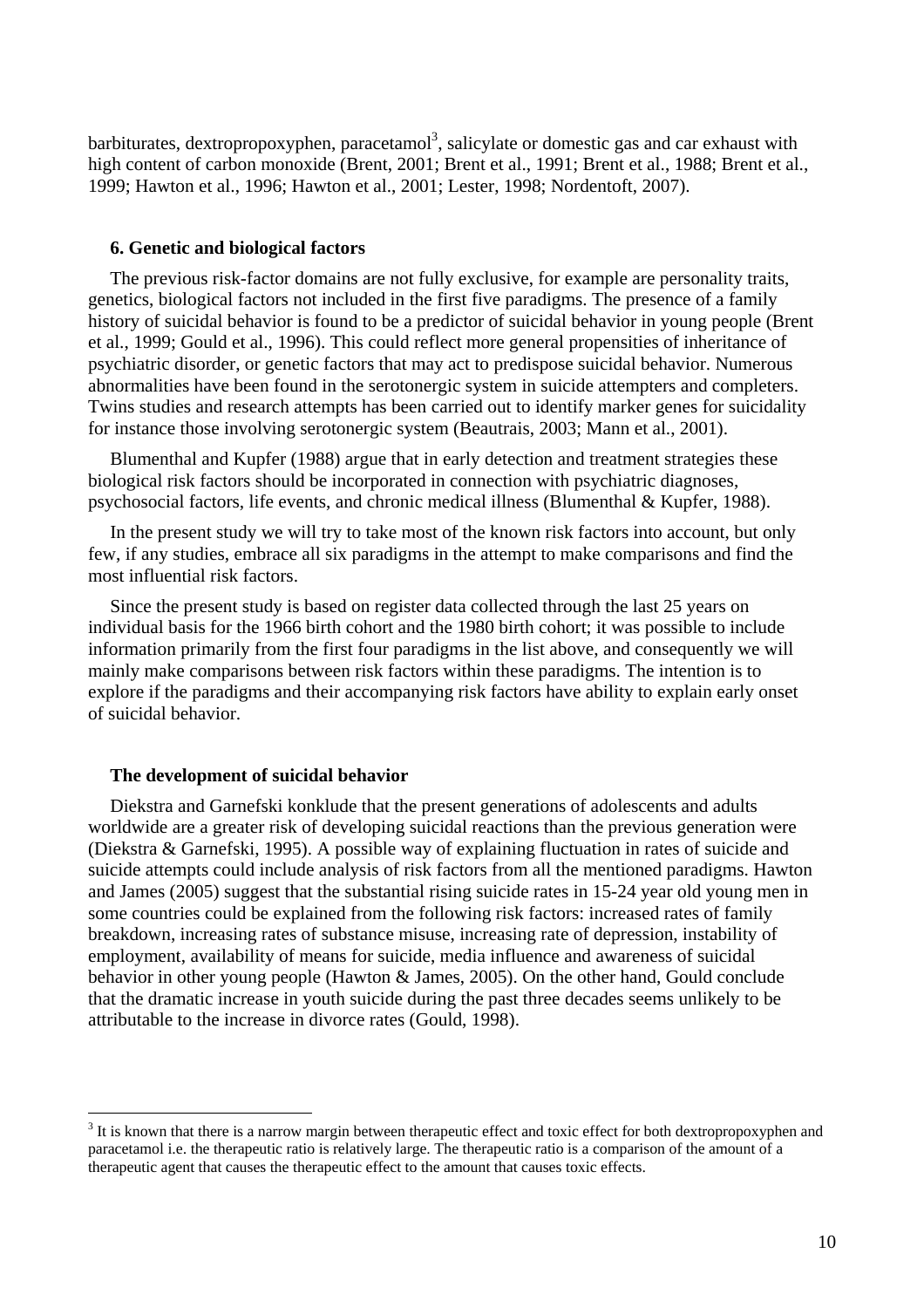Diekstra and Garnefski identify five possible causal mechanisms: 1) increase in the prevalence of depressive disorder 2) increase in prevalence of substance abuse disorder 3) lowering the age of puberty 4) increase in the number of social stressors for youth 5) changes in attitudes towards suicidal behavior (Diekstra & Garnefski, 1995).



There is no published annual nationwide statistics on suicide attempts in Denmark, only statistics from a single region in Denmark 'Fyns Amt' as a part of the World Health Organization/EURO Multicentre Project on Parasuicide (Hulten et al., 2001; Schmidtke et al., 1996). The rate of youth suicide attempts has been monitored during 1990 to 2004 in 'Fyns Amt' and disclosed an increasing trend. The estimated mean rate increases from 200 per 100,000 persons to 300 per 100,000 persons in the age group 15 to 29 years (Figure 1). The statistics also include second time and third time attempts as well as following attempts.

A marked increase in youth suicide rates has been observed in a number of countries. The estimated mean suicide rate of adolescents (aged 15 to 19) has quadrupled from 2.7 per 100,000 persons in 1950 to 10.8 per 100,000 persons in 1992 (Hayes, 2000). A similar trend has not been found in Denmark. The estimated suicide rate in adolescents (aged 10 to 19) has decreased from 5 per 100,000 persons in 1950 to 3 per 100,000 persons in 1992 (Christoffersen, 2001; (Statistics Denmark, 09).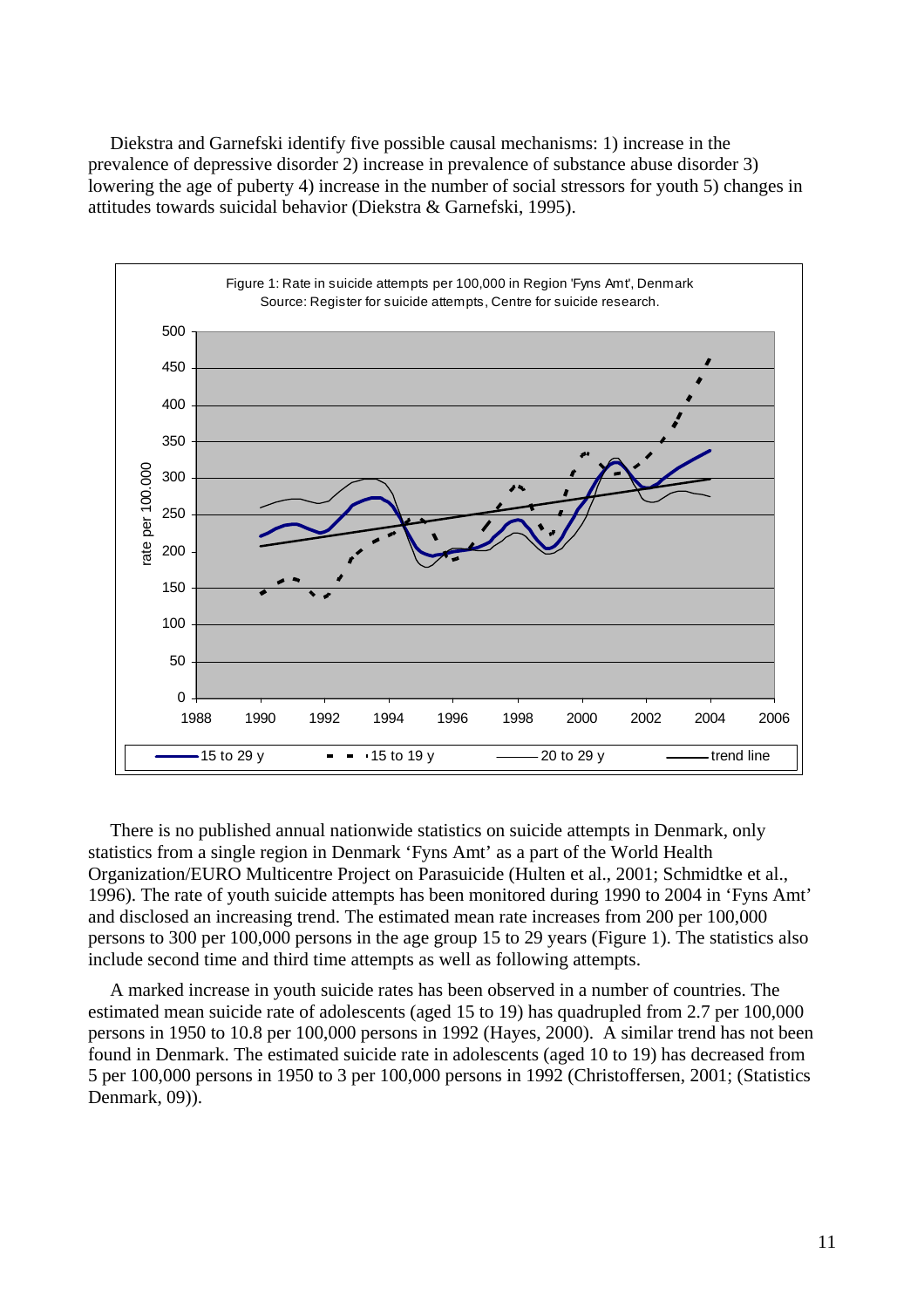Figure 2 reflects annual statistics on suicides according to the nationwide death causal register in Denmark. While suicide attempts in adolescents and young adults increased by about 50 percent during the year span from 1990 to 2004 (Figure 1), quite an opposite trend is registered for suicides. The estimated suicide rate for 15 to 24 years olds has decreased during the years 1981 to 2006 from 12 to 6 per 100,000.



In a longitudinal register study it is argued that the general population in Denmark has experienced positive changes in risk factors over the past 20 years and these changes might have contributed to the decline of suicide rate in the general population. The positive changes are reduced availability of lethal suicide means, better somatic and psychiatric treatment of suicide attempts, increased social and cultural stability in society and more focus on prevention are all preventive factors that is suggested as explanations for the declining suicide rate (Qin et al., 2006).

The present paper focus on the early onset suicide behavior defined as first time suicide attempts or completed suicide and in this context suicide attempts will count for most of the cases. It is a mere hazards that some suicide attempts develop into completed suicides while some of the completed suicides were only completed by misfortune and could as well instead have been a sole attempt. Many attempters make only one attempt and they have no certain knowledge whether the chosen method is fatal or not. The knowledge we gain from studying first suicide attempts as well as early suicides could be useful when formulation of an action plan to prevent the early onset of suicidal behavior.

From Figure 1 and 2 it is obvious that Denmark show the same increasing trend in suicidal behavior for teenagers and young adults as is found in other European countries. Since rates of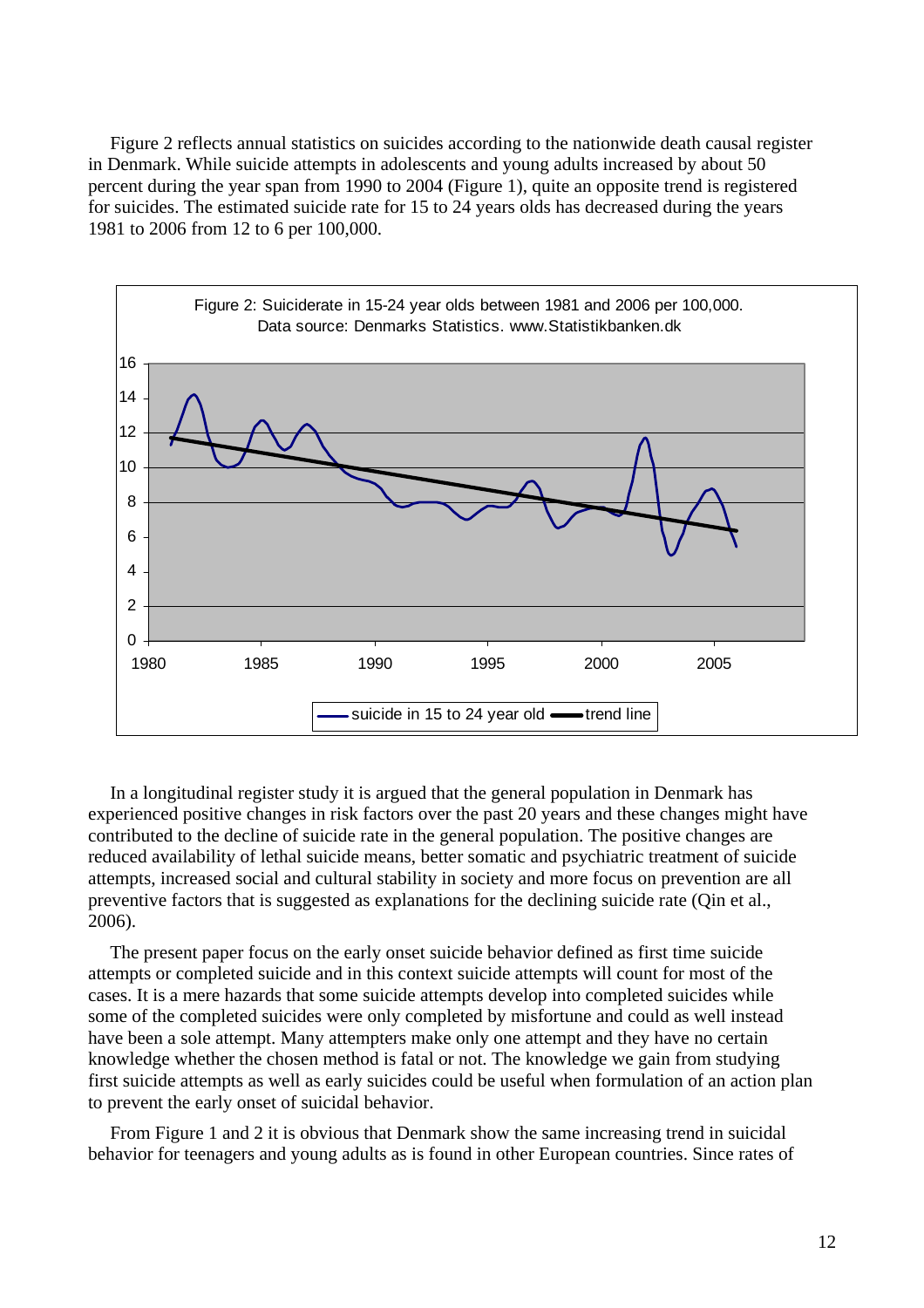attempted suicide and suicide rates in young adults covariates, the recent increase in attempted suicide could herald a further increase in suicide rates according to WHO/EURO Multicentre Study of Parasuicide (Arensman, 2008; Hawton et al., 1998). However, the most resent studies do not support these assumptions. The average suicide rate for males in the age group 15-24 was 11.0 per 100,000 in 15 countries combined. Most of the countries have shown a downward trend since 2000 (Värnik et al., 2009).

Studies of suicides in adolescents face specific methodological problems because it is particular difficult to distinguish between accidents and deliberate self-inflicted harm in adolescents. Moreover, inter country comparisons has been difficult because of variations in methods of recording. Finally, estimating the early onset of suicidal behavior has methodological difficulties, separately; and Danish researchers argue that suicides in adolescents is underrepresented in statistics or at least subject to uncertainty (Bille-Brahe, 1997).

## **Data and statistical methods**

The history of individuals or group's history can be analyzed as series of life-events. When you leave school, graduate, marry, and start a family, become a pensioner, and eventually die. Sociologists try to predict, and explain these events (Allison, 1982). Why had some groups of people tried drugs why others haven't? Why had some tried to kill themselves as adolescents or young adults, before they even had started their adult life?

We have chosen to focus on the first suicide attempt or completed suicide because it has been found that attempted suicide is the best predictor of future suicide (Hulten et al., 2001). Deliberate self-harm has been chosen as one of the outcome measures in order to get more information about incidence that only by chance has not developed into completed suicide. In order to gain knowledge of the living condition of the teenagers and young adults, we focus on the previous years before the suicide attempt or completed suicide and compare with their contemporaries of their own age.

A series of studies based on interview with high school students disclosed a large variance in numbers of suicide attempts, mainly because the answers were particular sensitive to how the questions were formulated, and secondarily because of variations in attrition bias or selection bias. Incidence of suicide attempts varied from 2 percent to 15 percent in the age group 14 to 20 years (Bjerke et al., 1992; Jessen et al., 1996a; Jessen et al., 1996b; Mishara, 1976; Mocicki, 1989; Widmer, 1979). None of the mentioned studies include information of medical treatment or hospitals admission as a result of the suicide attempt. Meehan and colleagues has estimated the rate between self reported suicide attempts and attempts resulting in hospitals admission as ten to one. They conclude that self-reported attempted suicide provides little information concerning the seriousness of the attempt (Meehan et al., 1992).

The present study address only severe suicide attempts which lead to hospitals admissions. In these cases, the completed suicide and suicide attempts involved an assessment from a third party who is a medical expert with no prior knowledge of the persons or their families. Consequently, only severe suicide attempts will be included and many suicide attempts which receive no medical attention will be lacking from the register based data base.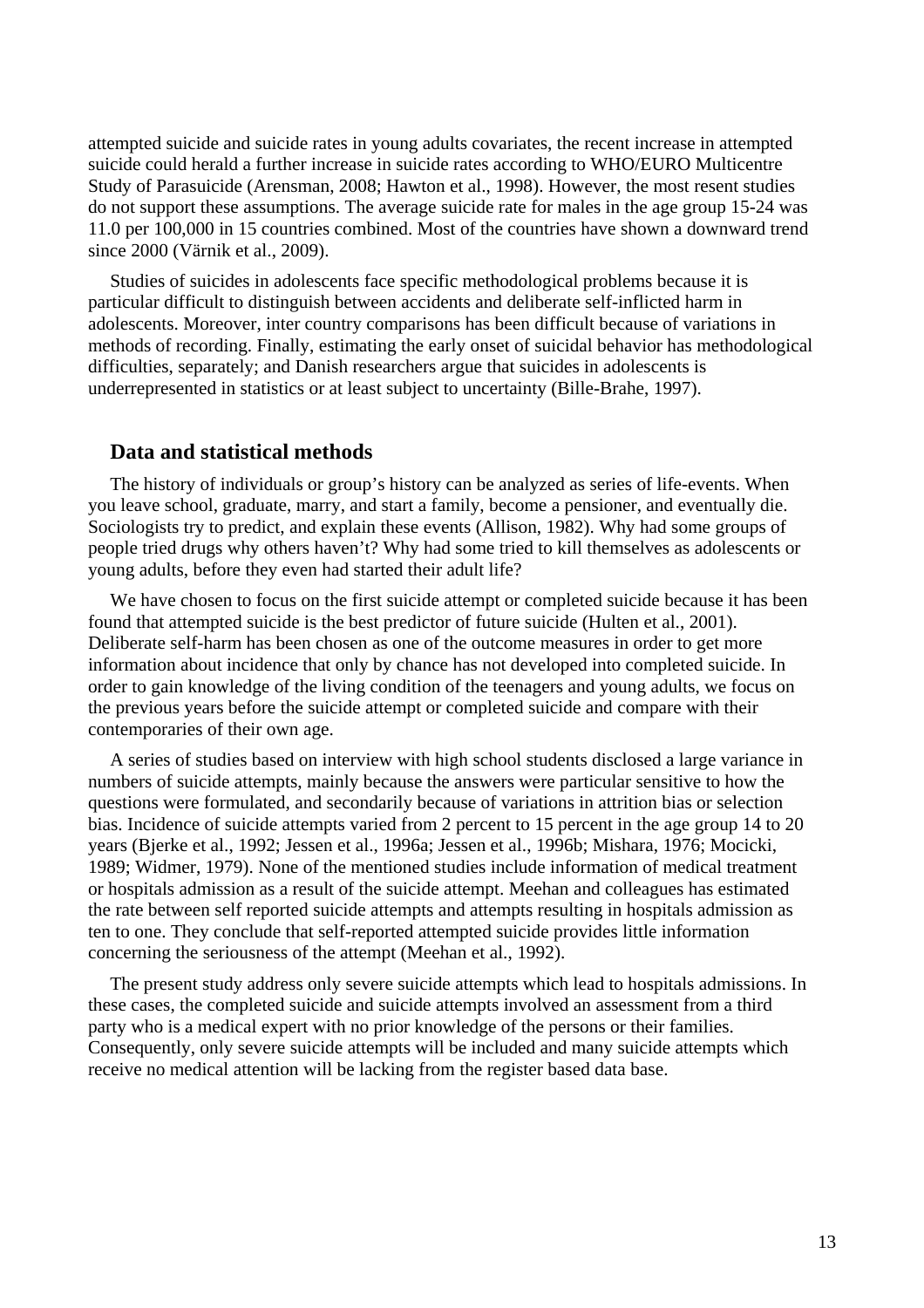**Outcome measurements of suicidal behavior: First time suicide attempts and completed suicides.**

|                      | Outcome factor: suicidal behaviour                                                                                                                                                                                                                                                                                                                                                                                                                                                                                                                                                                                                                                                                                                                                     |
|----------------------|------------------------------------------------------------------------------------------------------------------------------------------------------------------------------------------------------------------------------------------------------------------------------------------------------------------------------------------------------------------------------------------------------------------------------------------------------------------------------------------------------------------------------------------------------------------------------------------------------------------------------------------------------------------------------------------------------------------------------------------------------------------------|
| Attempted<br>suicide | Self-inflicted harm according to hospitals admissions. The definition of suicide attempts also included<br>behavior that conformed to the following three conditions: (i) Suicide attempts that had led to<br>hospitalization, (ii) assessment of the trauma being an act of self-mutilation according to the international<br>statistical classification of injuries when discharged from hospital, (iii) the trauma had to be included in a<br>specified list of traumas traditionally connected with suicide attempts: cutting in wrist (carpus), firearm<br>wounds, hanging, self-poisoning with drugs, pesticide, cleaning fluids, alcohol or carbon monoxide.<br>Included is also intentional self-harm according to hospitals admissions in a psychiatric ward. |
| Suicide              | Suicide according to the Causes of Death Register.                                                                                                                                                                                                                                                                                                                                                                                                                                                                                                                                                                                                                                                                                                                     |

Risk is as a probability for an event (or outcome) within a specified population. In the present study the outcome is first time suicide attempt or suicide. The outcome is binary – either it occurs or it does not occur. To make the terminology simple, we use the term risk also when the outcome could be considered positive. We then define a risk factor (beta) as a correlate that is shown to precede the outcome of interest according to Kraemer and colleagues (Kraemer & Lowe, 2005).

A statistical model has been developed with purpose of exploring these types of life-events. The statistical model is the discrete-time Cox model developed by Allison (1982). It has demonstrated its usefulness when studying other demographic event histories (Arjas & Kangas, 1992; Breslow, 1992; Christoffersen et al., 2007; Hoem & Hoem, 1992).

We want to know in what way life have been different for the adolescents and young adults who commit suicide or make a suicide attempt. Our purpose is to gain some knowledge on the onset of suicidal behavior. All children born in 1966 or 1980 are followed from 15 to 24 years. We will compare the situation for the adolescents with suicidal behavior with their contemporaries who haven't made any such attempts. The controls (years at risk) were constructed by members of the total birth cohort who have not experienced the event in focus i.e. committed a suicide or suicide attempt. Subject were excluded from the case group and the controls after the first attempt or if they hade died or emigrated. Pooling all non-event years of all individuals, the controls were made up of all the non censored person-years (Allison, 1982).

#### **Information selected from the population-based registers used in the Danish cohort study.**

| Population statistics                | gender, age, marital status, address     | 1980-2005 |
|--------------------------------------|------------------------------------------|-----------|
| Population and Housing Census        | self-owner, rented housing               | 1980-2005 |
| Immigrants                           | nationality of parents, native country   | 1980-2005 |
| Medical register on vital statistics | cause of death, suicide                  | 1979-2005 |
| <b>Employment statistics</b>         | branch of trade, unemployment            | 1980-2005 |
| <b>Education statistics</b>          | grades, vocational training              | 1981-2005 |
| Social assistance act statistics     | children in care, preventive care        | 1977-2005 |
| <b>Labour Market Statistics</b>      | occupation, unemployment                 | 1985-2005 |
| Crime statistics                     | violation, adjudication, imprisonment    | 1980-2005 |
| Income compensation benefits         | social benefit, duration                 | 1984-2005 |
| Income statistics tax register       | income                                   | 1980-2005 |
| <b>Fertility Database</b>            | no. of siblings, parity, link to parents | 1980-2005 |
| National inpatient register          | ICD-8/10 diagnoses (somatic)             | 1977-2005 |
| National psychiatric register        | ICD-8/10 diagnoses (psychiatric)         | 1979-2005 |
|                                      |                                          |           |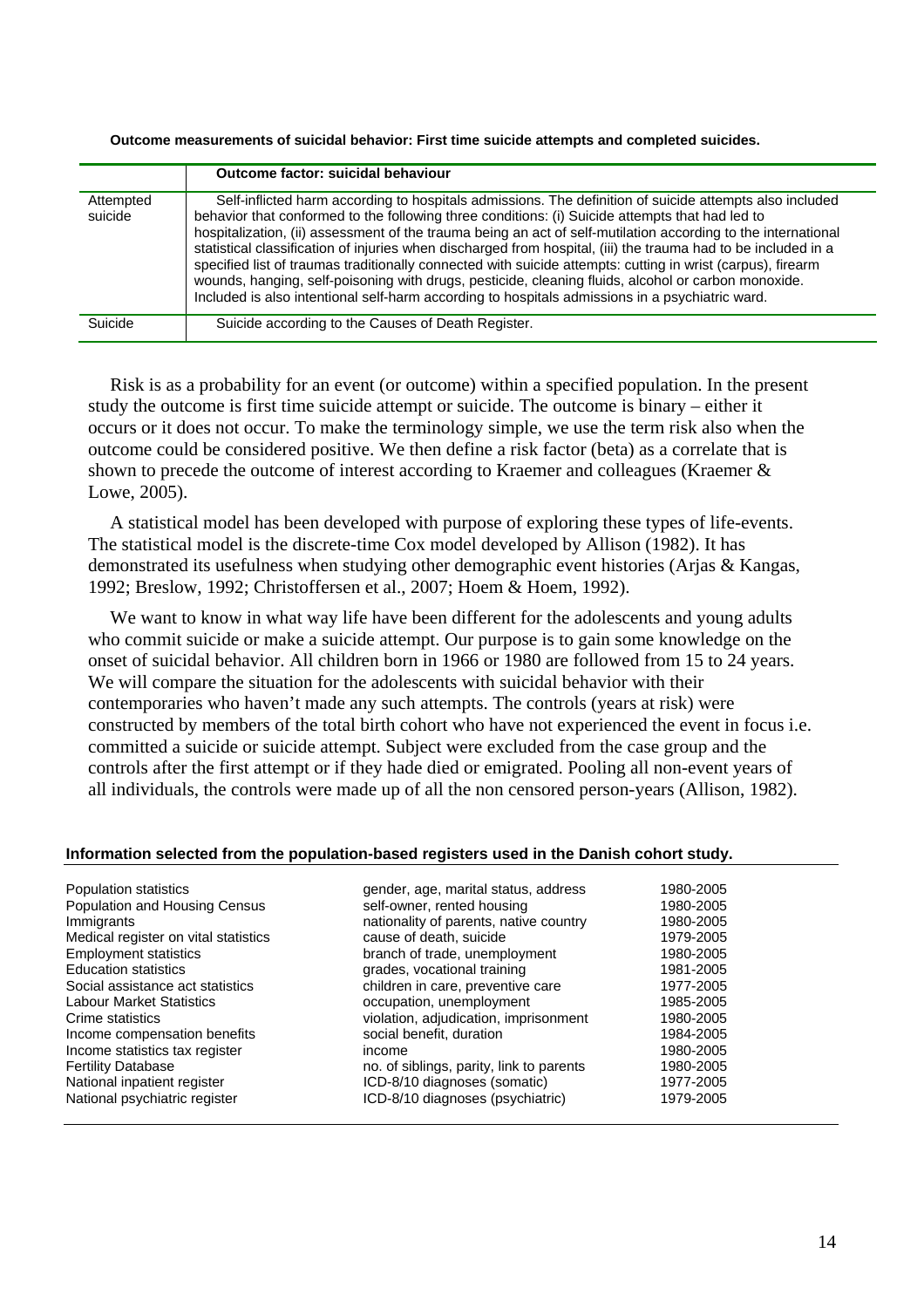When we use the general population samples as a control group we have a good standard of reference and it also provides the possibility of generalizing the results to all the adolescents; however, we can only generalize to the birth cohort born in 1966 and 1980, since the relevant risk factors may have changed in the following years.

The nationwide registers used were the following: Population Statistics, Medical Register on Vital Statistics, Causes of Death Register, Population and Housing Census, Unemployment Statistics, Education Statistics, Social Assistance Act Statistics, Income Compensation Benefits, Labour Market Research, Fertility Research, Criminal Statistic Register, National Patient Register, Danish Psychiatric Nationwide Case Register and Medical Birth Register. Personal identity numbers were initially used to link information for each individual born in 1966 or born in 1980 together with the information about their parents. Later, the personal identity numbers were erased from the database for security and ethical reasons.

The collected data has two attributes of particular interest:

 $\overline{a}$ 

- 1) Data are registered prospectively that is information gathered in calendar year 't+1' has no influence what so ever on data filed in calendar year 't'.
- 2) Data are collected independently from series of agencies viz. agency A is ignorant of previous register data filled in by agency B.

The available event history data contains information on events that fell within a calendar year during 1980 until January 2006. Individuals' event history is broken up into a set of discrete time units (age group 15, 16, 17 ...24) in which an event either did or did not occur<sup>4</sup>. The data is analysed solely for suicide or suicide attempt. Each individual is observed until time *t*, at which point an event occurs or the observation is censored either because it was outside the age limits, because of death, or the individual is lost for observation for other reasons. Consequently, individuals were excluded from the case group and controls after the first event. Pooling the noncensored years of all individuals, the person-years made up the controls. The controls (years at risk) were constructed by the total birth cohort of 87,008 and 58,724 persons, respectively<sup>5</sup>. The number of non-censored person-years varies depending on the event in focus and the birth cohort.<sup>6</sup> The analysis is carried out for the compiled person-years.

We assume that time takes only positive integer values ( $t=15,16,17,...,24$ ) and we examine n independent individuals  $(i=1,2,3,...,n)$  while the observed explanatory variables  $x_{it}$  may take on different values at different discrete times. Only lagged values of explanatory variables are included.

 $P_{it}$  is the conditional probability that an event occurs at time: age  $t$ , given that it has not already occurred.  $\alpha_t$  is a set of constants for each age group. This logistic regression function

<span id="page-16-0"></span><sup>&</sup>lt;sup>4</sup> When the discrete time unit is a calendar year, it is difficult to use continuous-time methods, since more than one individual experience an event in the same time interval. We will therefore apply a discrete-time model, which treats each individual's history as a set of independent observations. Earlier findings show that the maximum likelihood estimator can be obtained by treating all the time units for all individuals as though they were independent, when studving *first*-time events (Allison, 1982; Clayton & Hills, 1993; Rothman & Greenland, 1998).

<span id="page-16-1"></span><sup>&</sup>lt;sup>5</sup> The study includes only children born 1966 or 1980 who were present according to registers first of January 1980 or 1994, respectively.

<span id="page-16-2"></span>The numbers at risk were *N*=862,343 and *N*=579,602 person-years, when analyzing birth cohort 1966 and birth cohort 1980, respectively.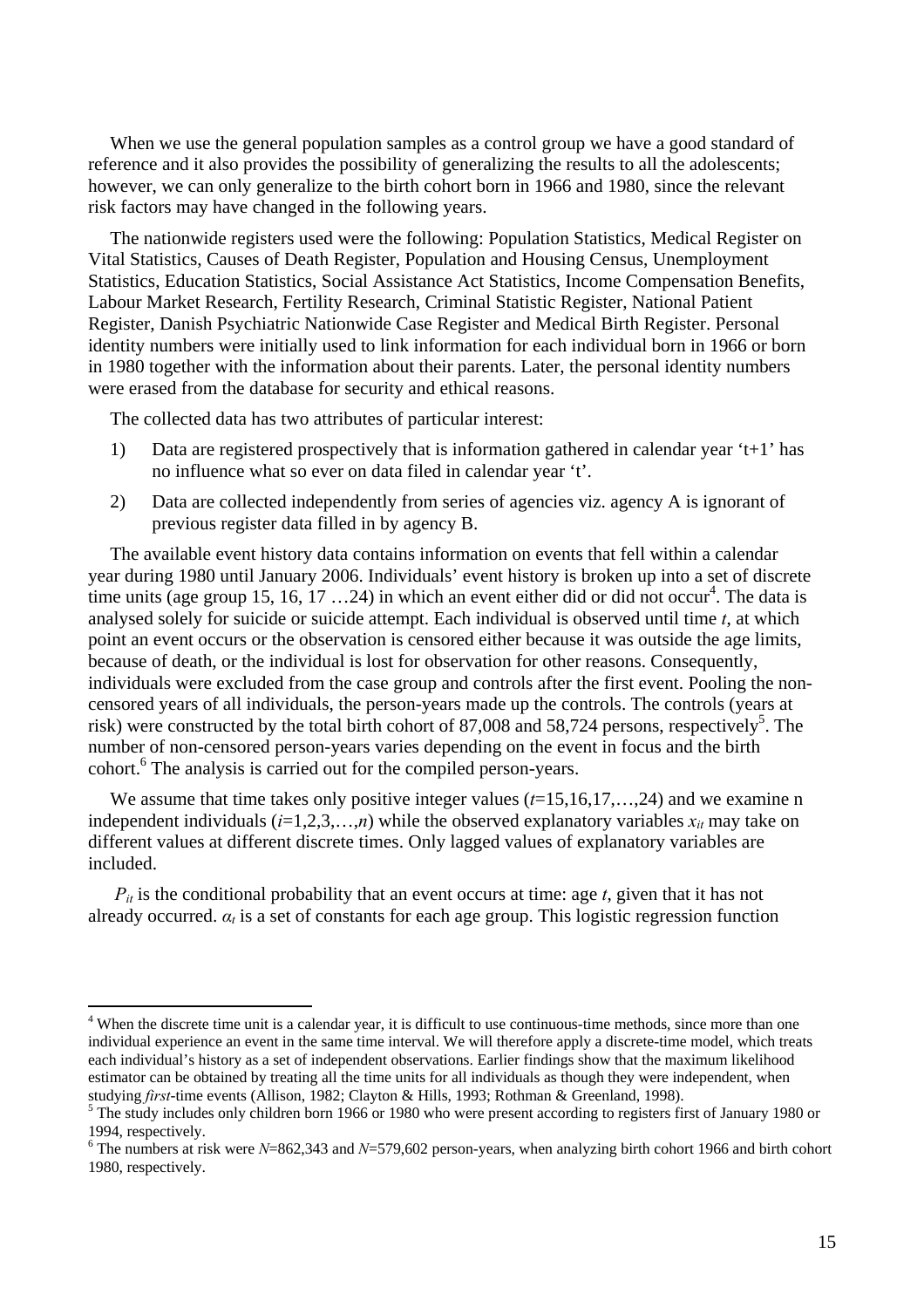specifies how the hazard rate depends on time and the explanatory variables<sup>7</sup> can be written in logit form (Allison, 1982):

$$
\log \frac{P_{it}}{1 - P_{it}} = \alpha_t + \beta x_{it} + \delta C_{80} + \varphi C_{80} x_{it}
$$

Treatment of all teenagers and young adolescents as a coherent group may seem problematic, because the age group 14 to 16 is expected to experience a much different position compared to 23 to 25 year old persons. Therefore a dummy variable for each age group under observation is created to estimate the parameters (alpha). Each age group will have their own initial level  $(\alpha_t)$ . Thus, a kind of age-standardisation is incorporated into the model.

The 1966 birth cohort and the 1980 birth cohort are analysed together in order to test any significant differences between the two birth cohort which have lived in the period 1981-1990 and 1995-2004, respectively, when the birth cohorts were 15 to 24 years old. But differences between the two birth cohorts may occur. Though, at variable is introduced in order to captures these differences.  $C_{80}$  is a dummy variable equal to 0 if a person is born 1966, and equal to 1 if a person is born in 1980. This variable will be used to test the overall differences between the two birth cohorts. The interaction between the risk factors and the birth-cohort is captured in the product  $\varphi C_{80}x_{it}$ , which gives additional information if the variables from the 1980 birth cohort add any significant extra information explaining the outcome. This term will be used to test if any of the risk factors had undergone a change between the two birth cohorts.

Maximum likelihood estimators for the regression models are then calculated on the basis of pooling all the time units over all individuals.<sup>8</sup>

| Age of case:                                       | <b>Type</b>    | 15       | 16 | 17       | 18 | 19       | 20 | 21 | 22 | 23 | 24 |
|----------------------------------------------------|----------------|----------|----|----------|----|----------|----|----|----|----|----|
| Suicide attempt or suicide (out-come)              |                | $\Omega$ | 0  | $\Omega$ |    | $\Omega$ | 0  |    |    |    |    |
| Unemployment > 21 weeks (Type I risk factor)       |                | $\Omega$ |    | $\Omega$ |    |          | 0  | 0  |    |    |    |
| poverty (<40% of median income)                    |                |          | 0  |          |    |          |    |    |    |    |    |
| Parental unemployment (Type II risk factor)        |                | 0        |    |          |    |          |    |    |    |    |    |
| Substance abuse of a parent (Type III risk factor) | $\mathbf{III}$ |          |    |          |    |          |    |    |    |    |    |

**Diagram illustrating the varying impact of the three different types of risk factors.** 

Source: (Christoffersen et al., 2003b).

$$
\log L = \sum_{i=1}^{N} \sum_{j=1}^{t_i} y_{it} \log \left\{ \frac{P_{ij}}{1 - P_{ij}} \right\} + \sum_{i=1}^{N} \sum_{j=1}^{t_i} \log(1 - P_{ij})
$$

while  $y_{it}$  is a dummy variable equal to 1 if a person experiences an event at time *t*, otherwise zero (Allison, 1982).

<span id="page-17-0"></span><sup>-&</sup>lt;br>7

<span id="page-17-1"></span> $8$  The log-likelihood function *L* of the data may thus be written as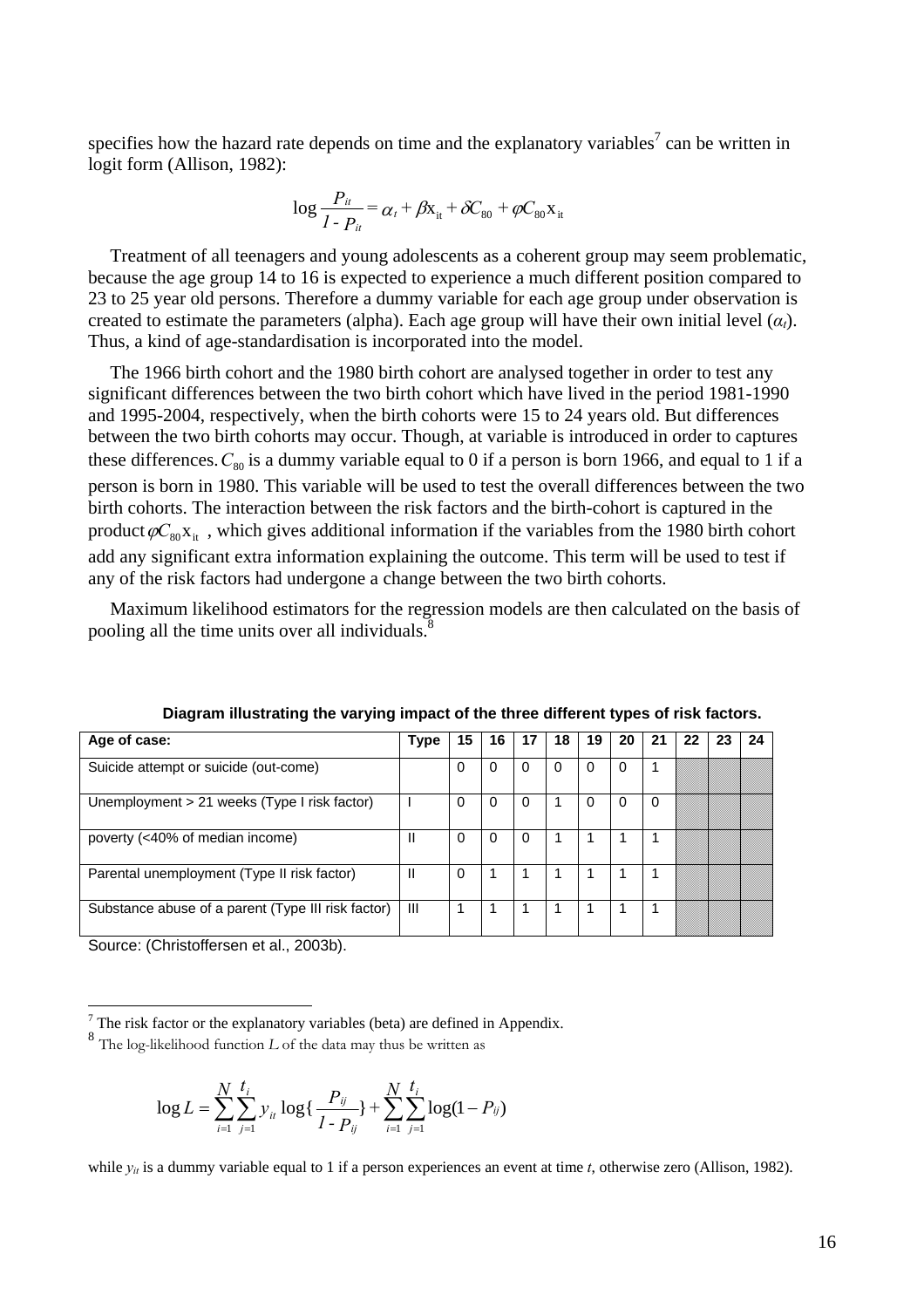The controls are constituted by the person-years under risk of an event (e.g. first time suicidal behaviour viz. suicide or first time suicide attempt) in the chosen ages from fifth teen to twenty four years. The over all exposure to risk factors among adolescents and young adults is presented in Table 3 and 5 in the column labelled: '% of controls' (i.e. % of non-censored person-years).

The individual risk factors are divided into three types for the purposes of the study (Diagram). Risk factors of type I identify the presence of that factor in the previous year. So, for example, the subject being unemployed more than 21 weeks when the subject was aged 18 will act as a risk factor when the subject is 19 – the following calendar year. Risk factors of type II, in contrast, act on the following year and all subsequent years, and are considered to be indicative of a change of state of the subject. So, if the subject had been in care when the subject was aged 14, then this places the subject in the "out-of-home" category from 14 onwards or the family had experienced poverty  $\ll 40$  % of median income) when the child was 18 years old (Diagram). Finally, the type III risk factors are those that are taken to be indicative of a lifestyle throughout the risk period. So, a mother admitted to a hospital with an alcohol related disease is taken to be indicative of family alcohol abuse or substance abuse throughout the childhood or adolescence of the subject, and this becomes a risk factor for all years in the study period.

The purpose of the present analysis is to locate relevant risk factors and describe both the strength (odds ratio) of different risk factors and the overall exposure of risk factors. In order to evaluate the risk factors' contribution to the number of suicides and first time suicide attempts in adolescents and young adults, attributable fractions (AF) are calculated <sup>9</sup> (Greenland & Drescher, 1993; Greenland, 2008). We have additionally simulated the counter factual reduction (CFR) of the number of suicides and suicide attempts that would have occurred if the risk factor has been eliminated. Counter factual simulations applying estimated parameters are carried out in order to quantify how many of the total number of events are linked to a given risk factor. The principle is described in the Appendix B ((Hussain, 02)).

 $\overline{a}$ 

<span id="page-18-0"></span> $9<sup>9</sup>$  Attributable fractions (AF) express the reduction in incidence of suicidal behavior that would be achieved if the population had not been exposed at all, compared with the current exposure pattern, according to Greenland and Drescher (1993).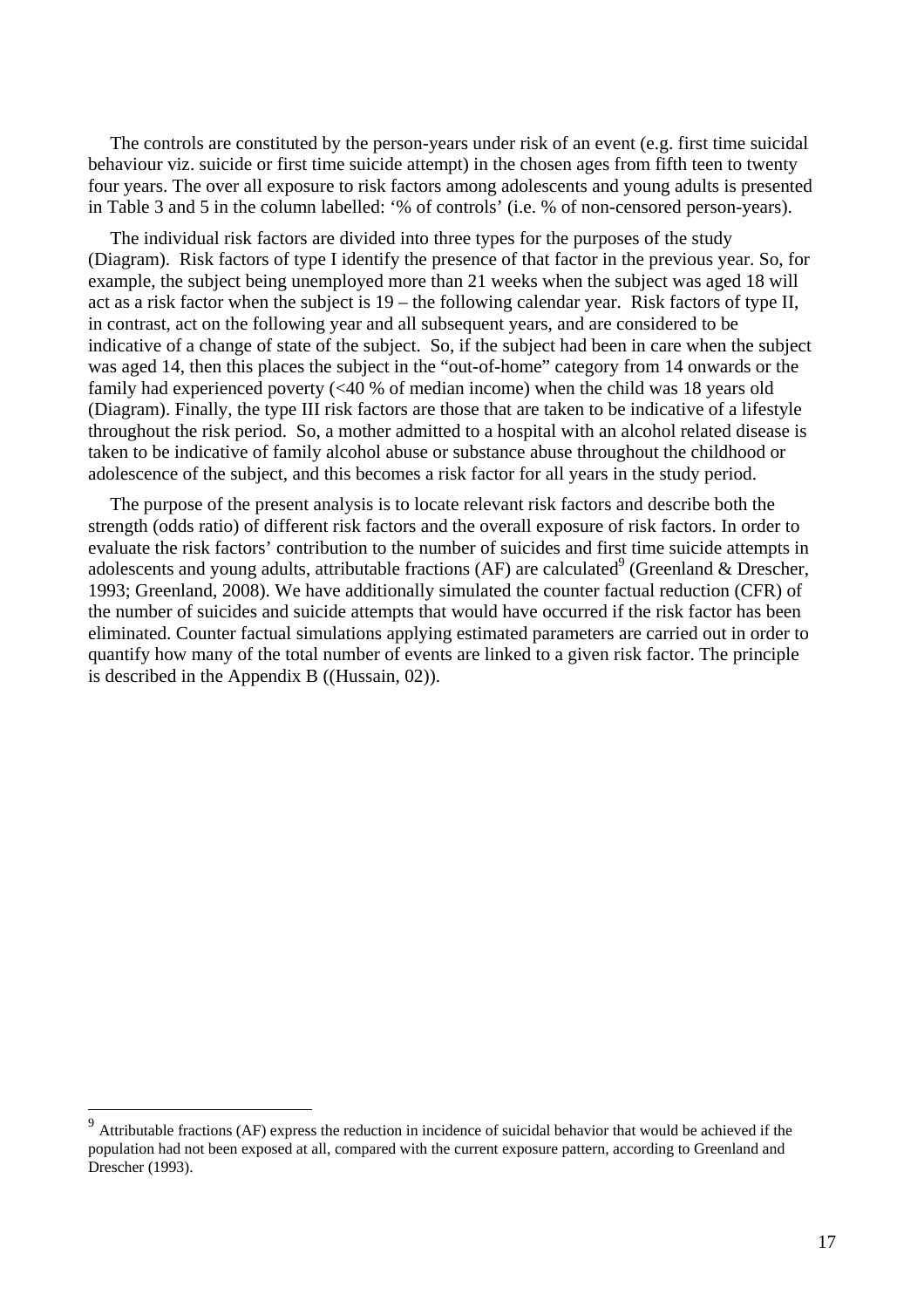## **Results**

The population based birth cohort study explores risks for first time suicide attempts and completed suicides. In the present study we have decided to explore suicidal behavior (serious suicide attempts or completed suicide). Although, suicide attempts in many ways differ from completed suicide, most suicide attempts have an unknown high risk of proven to be fatal and the adolescents neither have the knowledge nor ability of rational calculation of the probability of survival.

**Table 1. Suicidal behavior (first time suicide attempt or suicide) in children born 1966 or 1980**  followed until their 25<sup>th</sup> birthday.

| Age  | 10 |    | ے ا | ∪י | 14        | 15 | 16 | 17 | 18  | 19  | 20  | 21  | 22  | 23 | ີ<br>-4 |
|------|----|----|-----|----|-----------|----|----|----|-----|-----|-----|-----|-----|----|---------|
| 1966 |    |    |     |    | $\bullet$ | 41 | 55 | 75 | 89  | 109 | 181 | 134 | 105 | 86 | 78      |
| 1980 |    | 16 | 18  | 47 | 60        | 64 | 75 | 83 | 113 | 92  | 110 | 96  | 87  | 89 | 54      |

Note: Birth cohort 1980 registered for age 7: 14 cases; for age 8: 8 cases; for age 9: 5 cases. Total for birth cohort 1966 for age group 15 to 24: N=953; for birth cohort 1980: 863. The total N=1,816 for both birth cohorts. Suicides and suicide attempts for adolescents younger than 15 years were not applicable ( • ) for the 1966 birth cohort.

The study shows a significant increase in suicidal behavior among adolescents and young adults aged 15 to 24 years (Table 1). Children born in 1966 (N=87,008) were victims of suicide attempts or completed suicide in 11.1 per thousand while this was the case for 14.7 per thousand in children born in 1980  $(N=58,724)^{10}$ . The observed 30 per cent increase is mainly a result of an increase in risks of suicide attempts in teenagers during the last 15 years. The result confirms the trend observed in a single region 'Fyns Amt' (Figure 1). However, the nationwide figures do not show as large increase as the results that were observed in 'Fyns Amt', the deviation could be a result of differences in ways of statistical accounts or selection bias.

#### **A natural experiment**

 $\overline{a}$ 

The 1966 birth cohort lived through 1981 to 1990 while they were teenagers and young adults less than 25 years old. The 1980 birth cohort lived their years of youth in another period from 1995 to 2004. The comparison between the 1980 birth cohort and the 1966 birth cohort gives an opportunity to explore a natural experiment and study how unemployment influence parents' parenting and also influence children's transition from adolescence into adulthood. It is in the beginning of employment career, persons are in the most vulnerably and sensitive situation, because the newcomers are most at risk of being sacked when a crisis is imminent, but the young adults are at the same time the first to be employed in time of prosperity (Hansen, 1987a; Hansen, 1987b).

<span id="page-19-0"></span><sup>&</sup>lt;sup>10</sup> The study includes only children born 1966 or 1980 who were present according to registers first of January 1980 or 1994, respectively.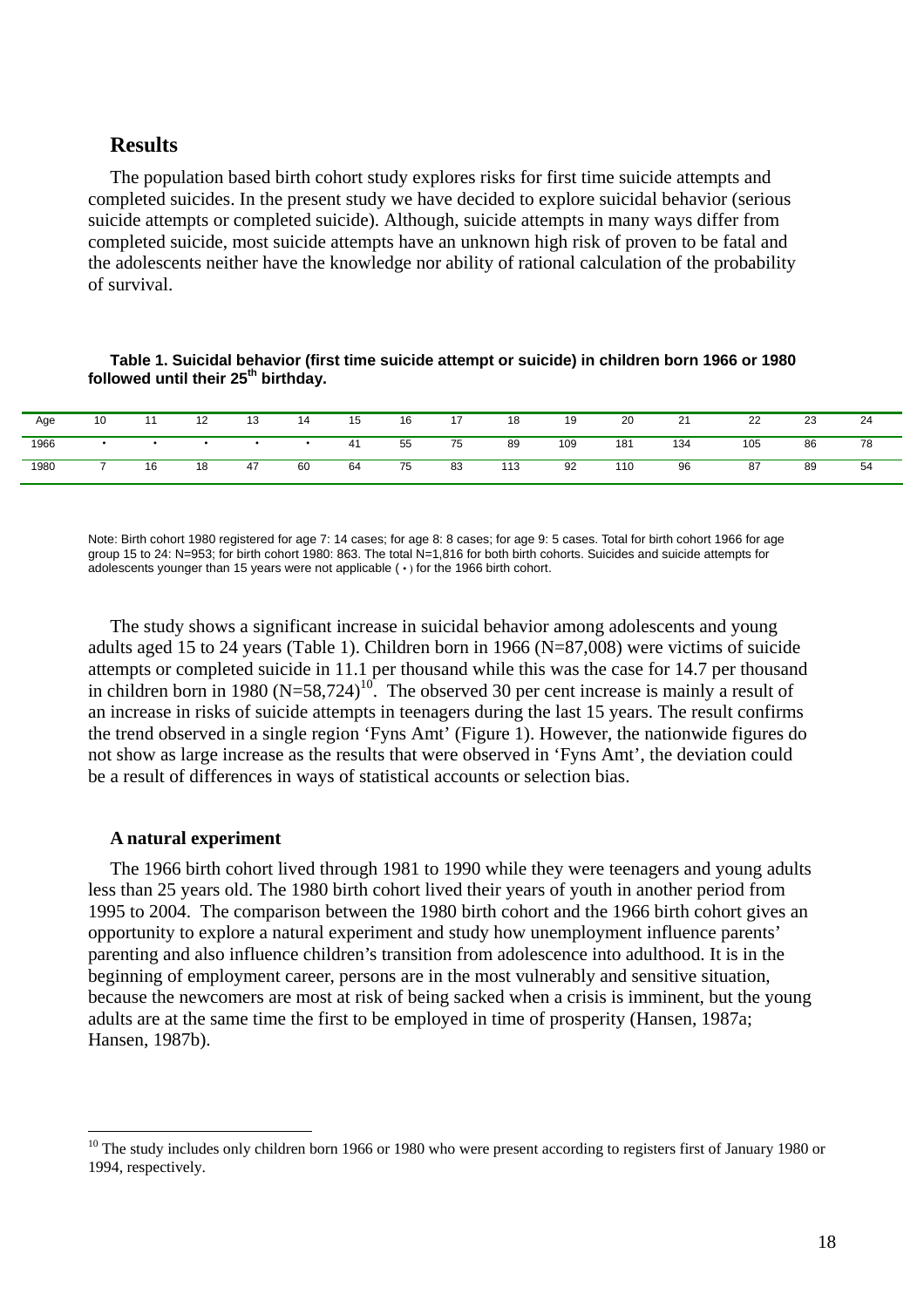

Source: Statistics Denmark.

The parents of the children born in 1966 had established themselves in the labor marked during a period while unemployment was at a very low level but the parents of the children born in 1980 had entered the labor market when unemployment was at the highest level. For about 16 percent of the 1966 birth cohort one or both parents hade experienced at least 21 weeks unemployment during a calendar year while this was observed for half of the families in the 1980 birth cohort (Table 2 and 3).

Quite the opposite picture emerges when we follow the children born in 1966. They had to enter the labor marked while unemployment was at the highest level (Figure 3 and Table 2), while the children born in 1980 entered a labor market with rapidly decreasing unemployment. About 9 percent of the non-censored person years for 1966 birth cohort had experienced long term unemployment (more than 21 weeks during a calendar year). This was only the case for 3.5 percent of the birth cohort 1980.

#### **Table 2. Long term unemployment for offspring and their parents.**

Birth cohort 1966 and 1980 followed in age group 15 to 24 years. % of non-censored controls person years.

|                                           | <b>Birth cohort</b> | <b>Birth cohort</b> |
|-------------------------------------------|---------------------|---------------------|
|                                           | 1966                | 1980                |
| Youth unemployment > 21 weeks (Type I)    | 9.2                 | 3.5                 |
| Parental unemployment >21 weeks (Type II) | 16.4                | 55.7                |

Note: Type I: youth exposed to long term unemployment the previous year. Type II: one or both parent exposed to long term unemployment at least one of the previous years.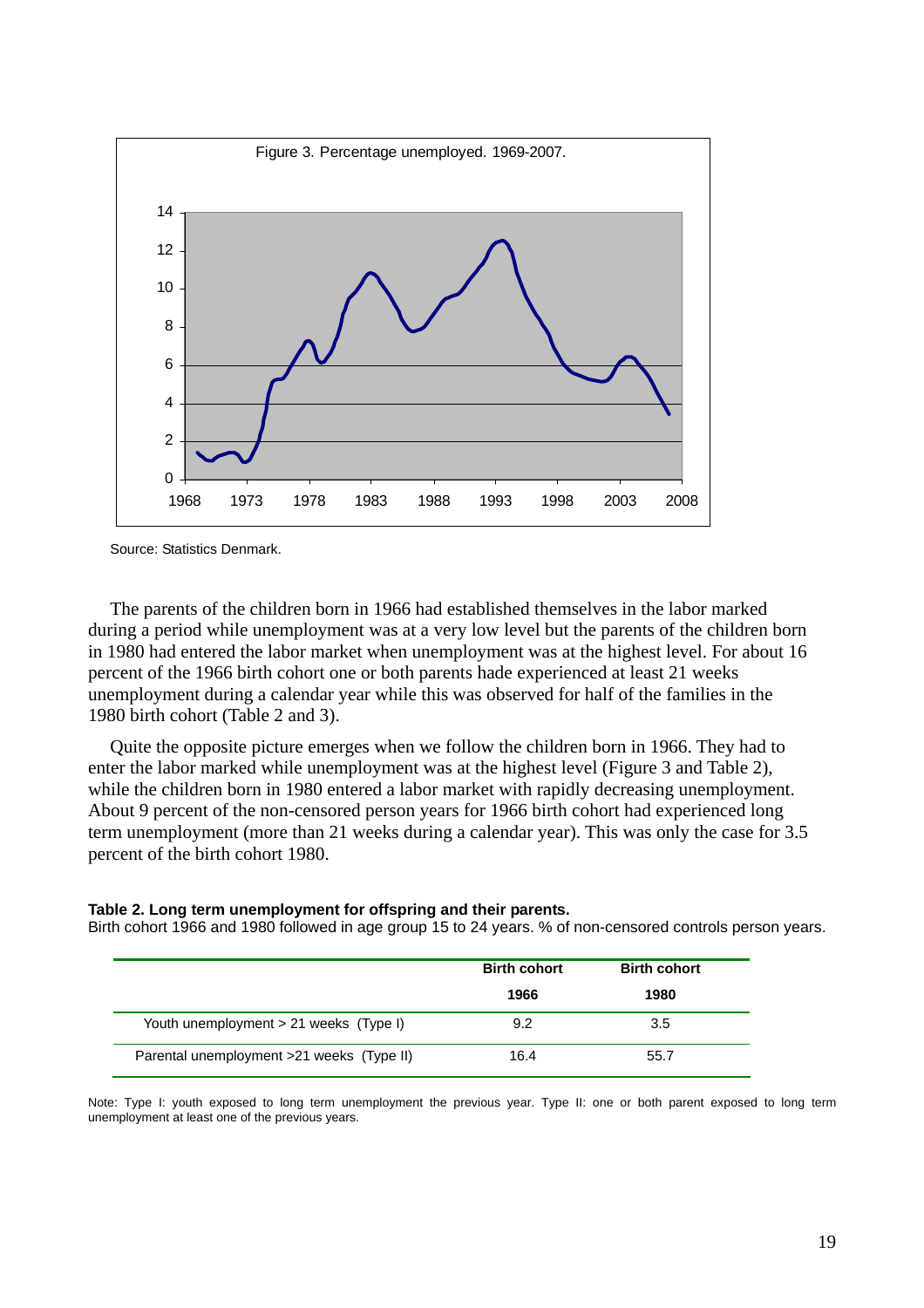The parents of the birth cohort born in 1980 were confronted with unemployment at a high level and their children had to establish themselves while unemployment was diminishing to a relatively low level. This natural experiment gives an opportunity to analyze whether parental unemployment while their offspring were growing up or whether youth unemployment was the most influential factor for early onset of suicidal behavior.

#### 1. **Parental child rearing methods**

 $\overline{a}$ 

The result evidence the importance of child abuse and neglect during adolescence as a significant risk of later suicidal behavior, even when other risk factors were included in the analyses. Child abuse and neglect or the battered child syndrome according to hospitals admissions increased the risk for later suicidal behavior (Table 3, 4 and 5). Similar findings were registered for another indicator of poor parenting (child taken into care or 'looked after children'). In the stepwise final model indicators of poor parenting (e.g. child in care) increased the risk of suicidal behavior 60 to 90 percent, especially, child abuse and neglect ('battered child syndrome') increased the risk about 200 percent (OR=2.1) in both separately and compiled for the 1980 and the 1966 birth cohort, adjusted for the other risk factors.

Fortunately, only few children are exposed to these risk factors and therefore these risk factors can only partly explain the early onset of suicidal behavior in teenagers and young adults. Attributable fractions<sup>11</sup> for the 1966 birth cohort and the 1980 birth cohort were: AF=6 to 10 percent, respectively. The long term perspective seems to be serious for the few children exposed to these risk factors. The estimated counter factual reductions are 203 and 111 for children in care and for child abuse and neglect, respectively. Theoretically could the number of first time suicide attempts or suicides be reduces by these numbers if poor parenting could be eliminated.

Family pathway to offspring early-onset suicidal behavior is found to include parental history of suicide attempt, sexual abuse and self-reported depression (Brent et al., 2002; Brent & Mann, 2006; Melhem et al., 2007). Parental mental illness or parental suicidal behavior could both indicate a genetic disposition to predispose suicidal behavior. At the same time, these risk factors could be a strain and disadvantage in the family with less supportive parents. The present study do not have the power to disentangle these processes, but the results support previous findings that the presence of a family history of suicidal behavior or psychiatric illness is a significant precursor of adolescents' onset of suicidal behavior. Further research is needed.

A previous study of 120 suicides found an association between separation/divorces and offspring's completed suicide, but it was concluded that separation/divorces could not account for changes in youth suicide rates, because the relatively small impact of separation/divorce was diminished after accounting for parental psychopathology (Gould, 1998). Similar results were found analyzing the 1966 birth cohort (Table 3).

Contrary to these findings, results from the 1980 birth cohort indicates, that family separation or teenage motherhood lead to less resourceful parenting and in both cases the risk of early onset of offspring's suicidal behavior is significantly increased with 30 to 40 percent ( $OR=1.3-1.4$ ) even when including other risk factors (e.g. parental mental illness) in the stepwise regression model for 1980 birth cohort (AF=12 percent). In the compiled model (table 5) family separations significantly increase the risk of suicidal behavior with 20 percent (OR=1.2 and CFR=153). If a

<span id="page-21-0"></span> $11$  Attributable fractions (AF) express the reduction in incidence of suicidal behavior that would be achieved if the population had not been exposed at all, compared with the current exposure pattern (Greenland & Drescher, 1993).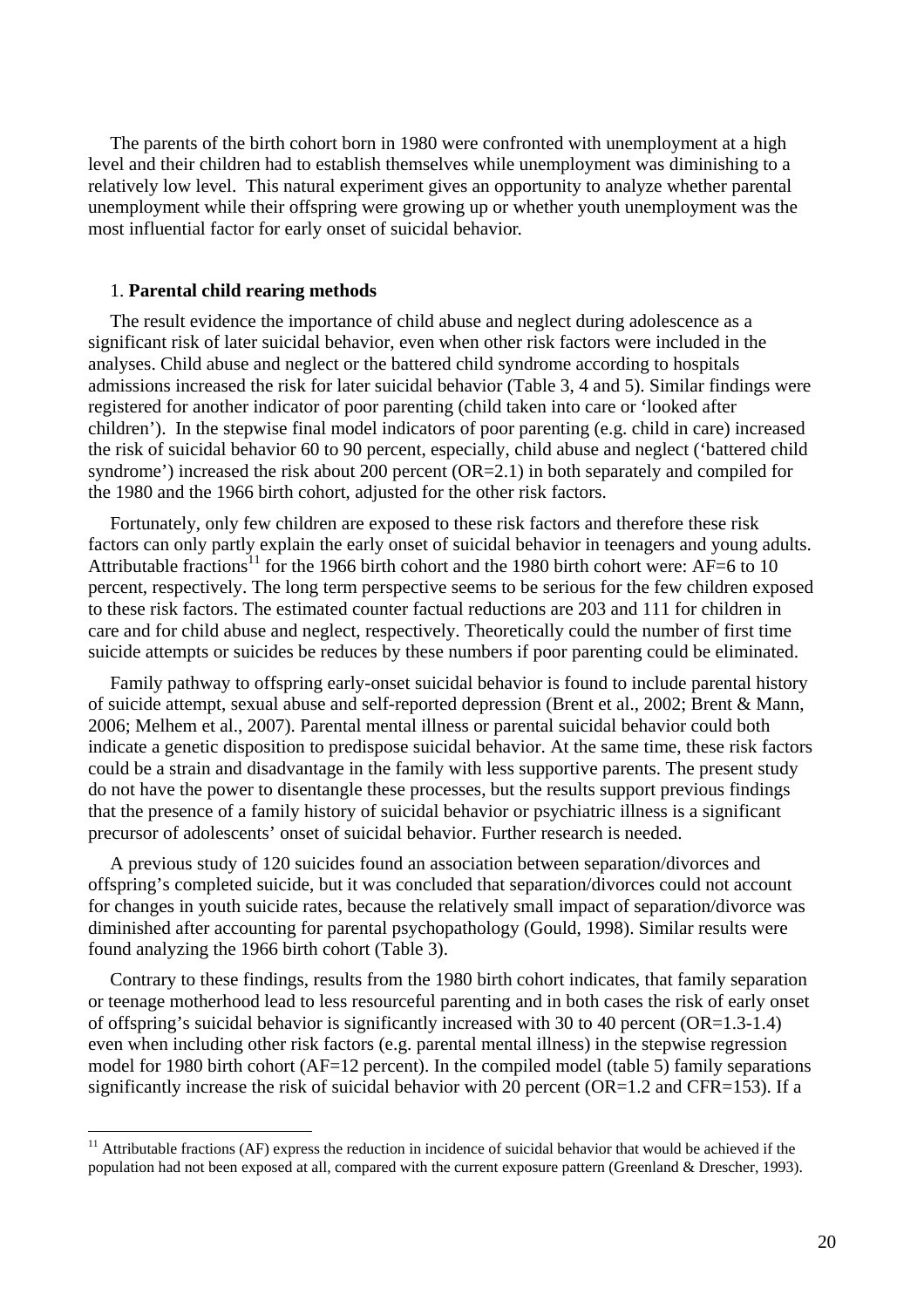child is exposed to family separation the subsequent risk of suicidal behavior seemed to be constant between the two births cohorts. The risk factor contributes to an increased number of suicidal attempts and suicide because many more adolescents are exposed to this risk factor.

#### **2. Structural factors relation to the family during adolescence**

The educational level or the level of unemployment is structural risk factor, similar to the degree of income inequality in a society. Income inequality in society has increased during the years 2002 to 2006 (Danmarks Statistik, 2009; Deding & Gerstoft, 2009) and the present study reflect this development (table 3 and table 5) where 16.7 percent of the children born in 1966 had some time during their adolescence experienced poverty  $\ll 40\%$  of median income) while this was the case for 31 percent in children born 1980. Family poverty was associated with an increased risk of suicidal behavior among adolescents (OR=1.2 and CFR=110).

Educational qualification of the parents seems to build a protective factor against suicidal behavior, while parental unemployment increase the risk of first time suicide attempts or completed suicide in their offspring as teenagers and young adults. In the compiled model adolescents have 20 percent increased risk of suicidal behavior compared to the adolescents who were not exposed to parental long term unemployment (OR=1.2 and CFR=127).

The parents of the 1966 birth cohort were established on the labor market while employment possibilities were prosperous. The parents of the 1980 birth cohort were newly established while unemployment was at the highest level in society. Their offspring were exposed to parental unemployment during childhood to a high level. These children in this birth cohort had 30 percent higher risk of suicidal behavior than children who were not exposed to this risk factor, even when other confounding factors were included in the stepwise regression model (OR=1.3).

The families of the 1966 birth cohort were less influenced by parental unemployment because fewer families were exposed to parental unemployment. The compiled model disclosures that children, who were exposed to long-term parental unemployment, had the same risk of suicidal behavior, whichever year they were born (Table 5). There are no significant changes in the risk of suicidal behavior among adolescents exposed to parental long term unemployment, but society has changed between the two birth cohorts and more than half of the adolescents born in 1980 had been exposed to this risk factor while only 16 percent among the 1966 birth cohort had experienced parental unemployment.

Another Danish study had found that not being fully employed (unemployed or labor market marginalization) is associated with a twofold to threefold increased relative risk of death by suicide, but the association disappeared when psychiatric illness were taken into account (Agerbo, 2005). The findings in the present study show that parental disability pension also increases the risk of adolescents' suicidal behavior, but the association vanish when other risk factor (e.g. parental mental illness, parental suicidal behavior, parental unemployment) were included in the regression analyses.

#### **3. The geographical segregation paradigm – norms and values in community**

The present paper has only access to sparse information on indicators of characteristics of the local community, social control via the community, and the degree of integration. As regards the 1980 birth cohort results shows that living in a disadvantaged area seems to increase the risk of suicidal behavior, even when other risk factors were taken into account  $(OR=1.5)$ . The register of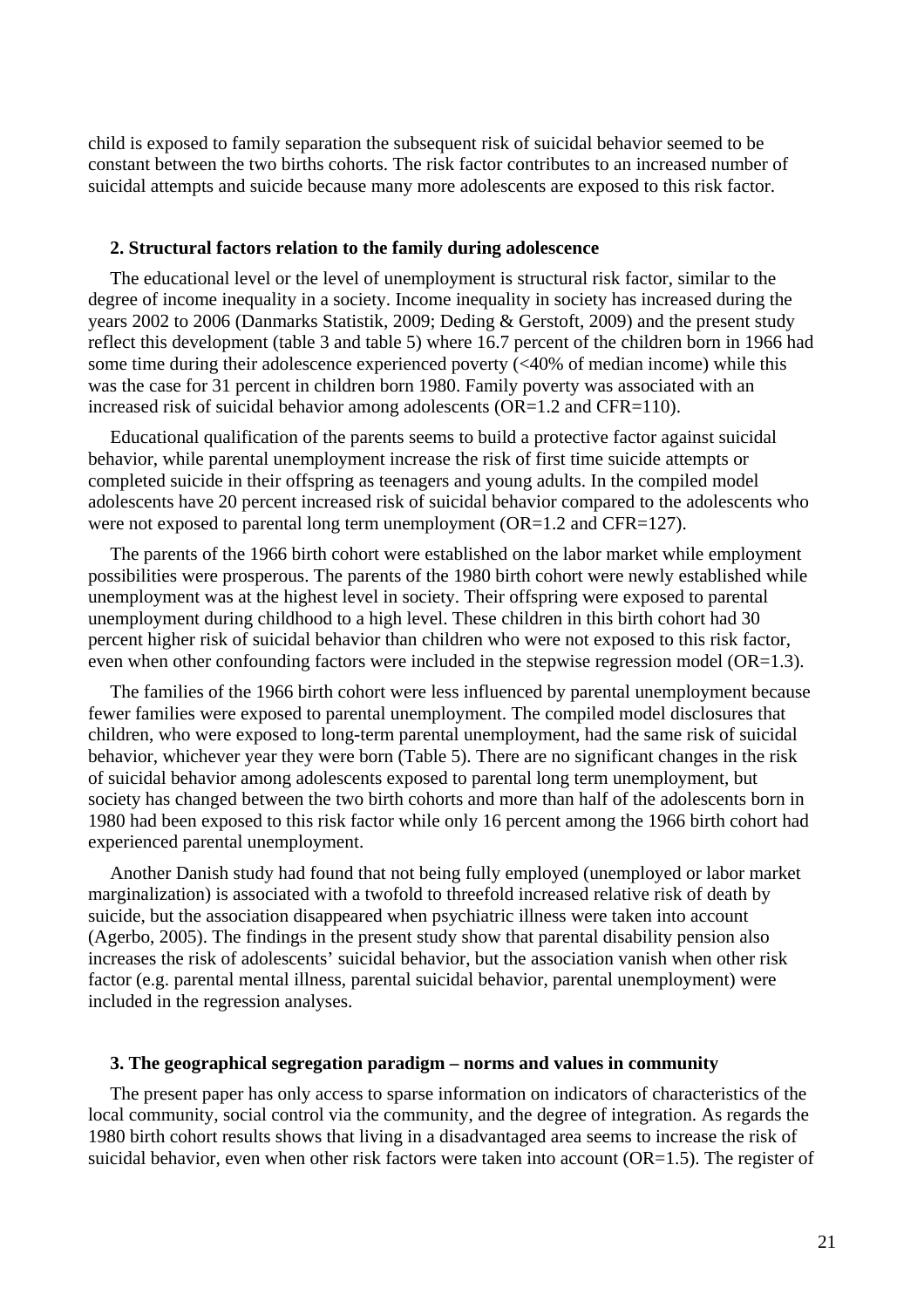disadvantaged areas was not established for the 1966 birth cohort, but living in rented housing (not self-owner) indicate an increased risk of suicidal behavior for the 1966 birth cohort but not for 1980 birth cohort when other known risk factors were included in the regression model  $(OR=1.2)$ .

Although, international comparison rates of recorded parasuicide<sup>12</sup> varied significantly across Europe, it is a general finding that recorded rates of parasuicides are higher for women than for men (Schmidtke et al., 1996). The present paper is dealing with suicidal behavior which includes serious suicide attempts and completed suicides and no gender differences were found for the 1966 birth cohort. An increased tendency in suicidal behavior between 1966 birth cohort and the 1980 birth cohort was partly explained by more young girls making suicide attempts (adjusted OR=1.7). In the compiled model the risk of suicidal behavior among girls had increased significantly between the two birth cohorts (table 5).

#### **4. Individual resource deficit**

 $\overline{a}$ 

While parental long term unemployment explained a large part of adolescents' suicidal behaviour for the 1980 birth cohort this was not the case for 1966 birth cohort. The opposite pattern is discovered when studying the long term youth unemployment among the adolescents in focus. The 1966 birth cohort had experienced a high level of unemployment when they were going to enter the labour market and this situation seems to have significant influence on their risk of suicidal behaviour, when other known risk factors were taken into account (OR=2.1). When the 1980 birth cohort was entering the labour market unemployment was low and falling; in consequence, the risk of suicidal behaviour was lower but still significant  $(OR=1.3)$ . The compiled model disclosures that the risk of suicidal behaviour among adolescents exposed to long term youth unemployment has decreased between the two birth cohorts. The reduced youth unemployment had influenced suicidal behaviour in two ways: a smaller number are exposed to this risk factor and those, who are exposed, experience a significant smaller risk.

Income inequality in society has increased between the two births cohorts. While 8 percent of the 1966 birth cohort experienced to bee relatively poor (<50% of median income), 13.8 percent of the 1980 birth cohort had this experience. While relative poverty was not correlated with suicidal behaviour in the 1966 birth cohort this was the case in the 1980 birth cohort. In the latter birth cohort, results show that the risk of subsequent suicidal behaviour was 20 percent higher than in youth who was not exposure to relative poverty  $(OR=1.2)$  in the compiled model (table 5). More young people are exposed to this risk factor and those who are exposed are showing a higher risk of suicidal behaviour.

Many more of the birth cohort in 1980 graduated than youth born in 1966 and those who graduated had a lower risk of suicidal behaviour than those who did not graduate. The risk of suicidal behaviour for the adolescents, who did not continue their education after the  $9<sup>th</sup>$  grade, was the same.

Exposure to series of individual resource deficits such as having a severe handicap, psychiatric disorder, having a substance abuse (drug or alcohol) or being incarcerated show the same pattern. 1966 birth cohort were less exposed to these risk factors than the 1980 birth cohort.

<span id="page-23-0"></span> $12$  Parasuicide was defined as 'an act with non-fatal outcome, in which an individual deliberately initiates a non-habitual behaviour that, without intervention from others, will cause self-harm, or deliberately ingests a substance in excess of the prescribed or generally recognized therapeutic dosage, and which is aimed at realizing changes which the subject desired via the actual or expected physical consequences' (Schmidtke et al., 1996).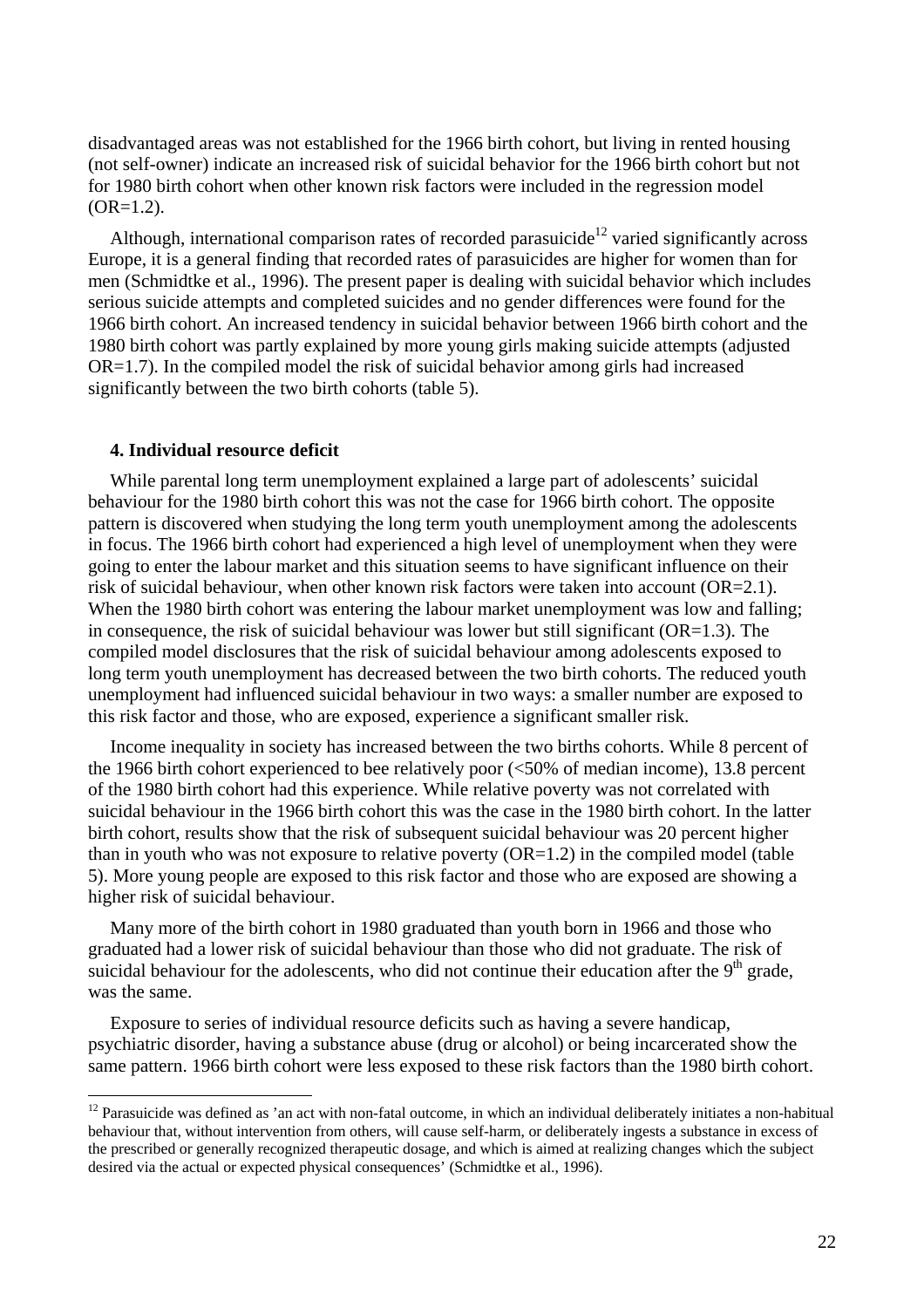While these risk factors accounted for 5.6 percent of the suicidal behaviour in the 1966 birth cohort, the corresponding attributable fraction (AF) was estimated to about 10 percent of the suicidal behaviour in the 1980 birth cohort (Table 3). The risk of suicidal behaviour among adolescents who had psychiatric disorder according to hospitals admissions had decreased significantly (table 5). Many more adolescents are being treated and the results seem to be improved the outcome is that a smaller proportion of the treated adolescents attempt or commit suicide. Still the odds ratio of adolescents with psychiatric disorder were estimated to seven (OR=7.8) in the compiled model for both births cohort, but significantly lower for the 1980-birth cohort than for the 1966-birth cohort.

In the 1966 birth cohort 0.6 percent experienced mental illness and admitted to a psychiatric ward. Their risk of suicidal behaviour were estimated to 7 times higher than their contemporaries (adjusted OR=7.4). In the 1980 birth cohort 3.1 percent were treated at a psychiatric ward while their risk of suicidal behaviour were 3.1 (adjusted OR=3.1). The improvement may be a result of more and less serious psychiatric illness is treated to day than earlier and/or treatment has improved and reduced the risk of suicidal behaviour.

#### **Conclusions**

Following the 1966 and the 1980 birth cohorts in the age span 15 to 24 years reveal that risk of suicidal behavior (first time suicide attempts and suicides) had increased with 30 percent from 11.1 per thousand to 14.7 per thousand.

This increase could be explained in two different ways. Firstly, the risk factors strength (odds ratio) could have increased for one or more risk factors, and secondly, the proportion of adolescents exposed to the influential risk factors could have increased between the two birthcohorts, and thirdly, a combination could have caused the increased trend in the suicidal behavior.

The overall differences between the two birth cohorts were tested and the result is that the strength of the risk factors (odds ratio) has been constant during the decades, at least was the  $\delta C_{80}$  dummy variable not significant different from zero. The interaction between the risk factors and the birth-cohort is captured in the product  $\varphi C_{80}x_{it}$ , and 6 interaction effects were found (table 5). This term was used to test if any of the risk factors had undergone a change between the two birth cohorts and we found that 3 risk factors showed a significant increased odds ratio while other 3 risk factors showed a decreased strength (odds ratio). These changes could not explain the increased suicidal behavior under the model.

The increase in suicidal behavior may be explained by increase number of adolescents exposed to poor parenting (child abuse and neglect, child in care), and poor parental support (more separations) together with structural factors related to the family during adolescence (e.g. parental unemployment and family poverty). These results must be applied with some caution because the method of filing child abuse and neglect has changed between the two births cohorts.

An increased part of the youth was exposed to following risk factors: poverty, being incarcerated, having mental illness and substance abuse problems. Considerable part of the increase in suicidal behavior is caused by constrains on the young girls.

The increase in education (more graduated) and the decrease in exposure to youth unemployment between the two birth cohorts was associated with a decrease in suicidal behavior. These resilient factors could not compensate for the increased disadvantages.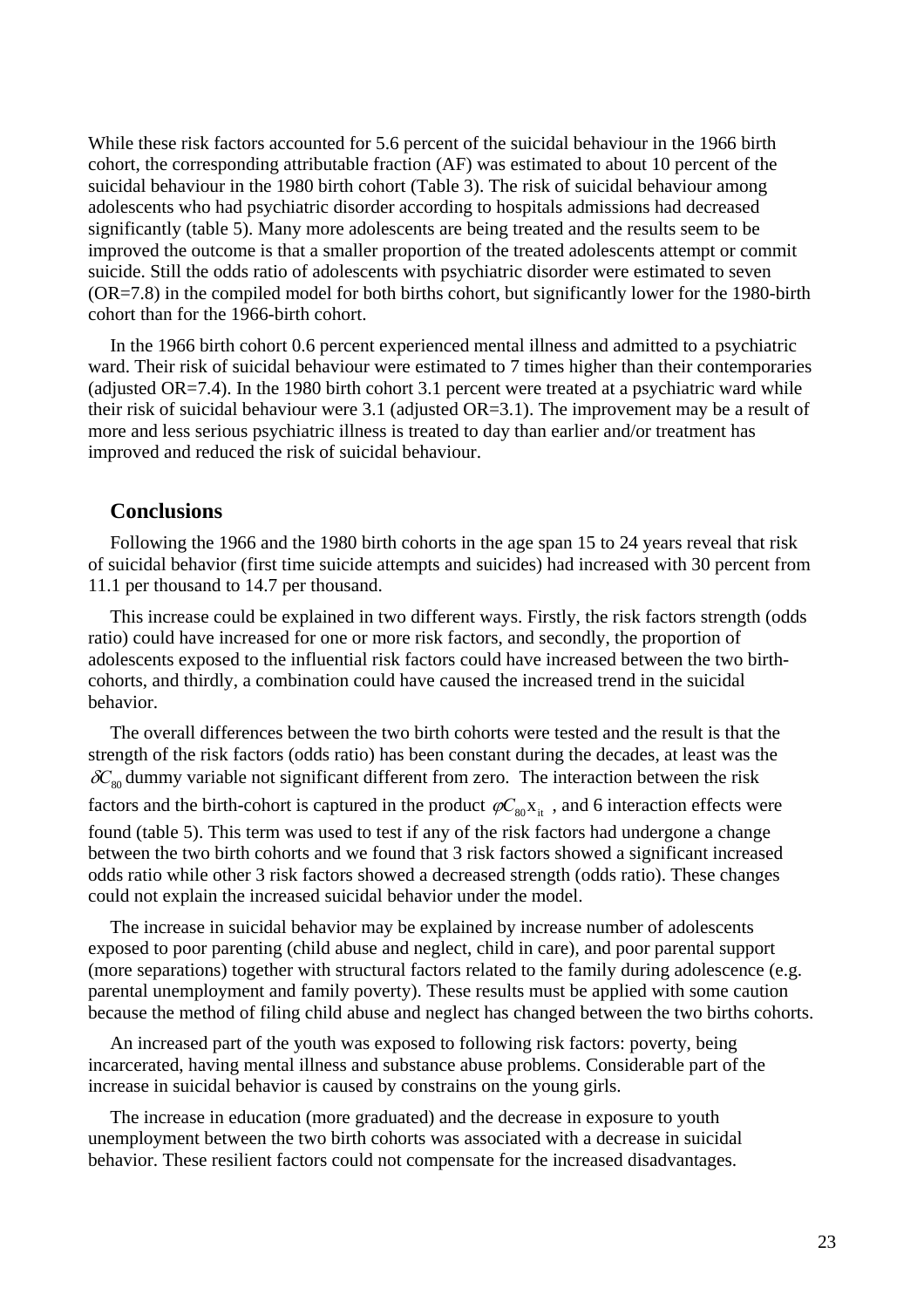Intergenerational transfer of parental mental illness, suicidal behavior had not undergone any significant changes between the two birth cohorts. The number of children exposed to these factors had been on the same level in the two birth cohorts in focus.

Family background (child abuse and neglect, child in care, family separation) are associated with succeeding increased risk in suicidal behavior in youth aged 15 to 24 years. Accordingly structural factors in the family (unemployment, poverty) also play a role together with individual resource deficits.

Since parental unemployment and offspring's unemployment wasn't linked together, analyses made it possible to disentangle these risk factors. A high level of parental unemployment accounted for 14 percent of suicidal behavior in offspring. In the 1966 birth cohort a similar high level of youth unemployment accounted for 9 percent of youth suicidal behavior. The historic time with changing high or low unemployment seem to influence the risk of suicidal behavior both through parental unemployment risk and their offspring's own experiences of youth unemployment.

## **Discussion**

In the Nordic countries youth suicide and suicide attempts is recognized as a serious public health problem. Attempted suicide is the most common cause of hospitals admission in young age group (15 to 34 years), and suicide, next to accidents, is the most common cause of death in this age group (Nordentoft et al., 1993). Altering the conditions of children's upbringing, structural factors, geographical segregation, or individual resource deficits could reduce the early onset of suicidal behavior.

In the Nordic welfare model it is an ambition to level-out inequalities and give children the same opportunities despite parental income or educational resources. The distribution of influential risk factors has undergone changes during the last 15 years. The dissolution of families, child abuse and neglect, parental unemployment, youth poverty, youth confinement and substance abuse are associated with an increased risk between the generation born in 1966 and the generation born 1980. Although, other positive influential factors improved e.g. youth education and youth employment between the two generations, an increase in suicidal behavior was observed in the age group 15 to 24 years. It is difficult to evaluate the influence from the registered number of child abuse and neglect because the method of filing child abuse and neglect has changed between the two births cohorts. These results must be applied with some caution because.

There is a generally consistent account of childhood and family adversity as risk factors for suicidal behaviour and the consistent findings that intergenerational transferences of mental illness or suicidal behaviour highlights the need for better somatic and psychiatric family treatment of suicide attempts.

Though with the reservation that some of the increased numbers of child abuse and neglect emanate from changed registration praxis, the findings that child abuse and neglect, and poor parenting are all linked to an increased risk of offspring's suicidal behaviour, calls for programs that reduce the number of children exposed to disadvantaged parenting practices for instance child rearing methods, and social support and coping skills.

Structural disadvantages may have an influence on parenting. There is strong evidence that reductions in states' welfare benefit levels increase cases of neglect, higher levels of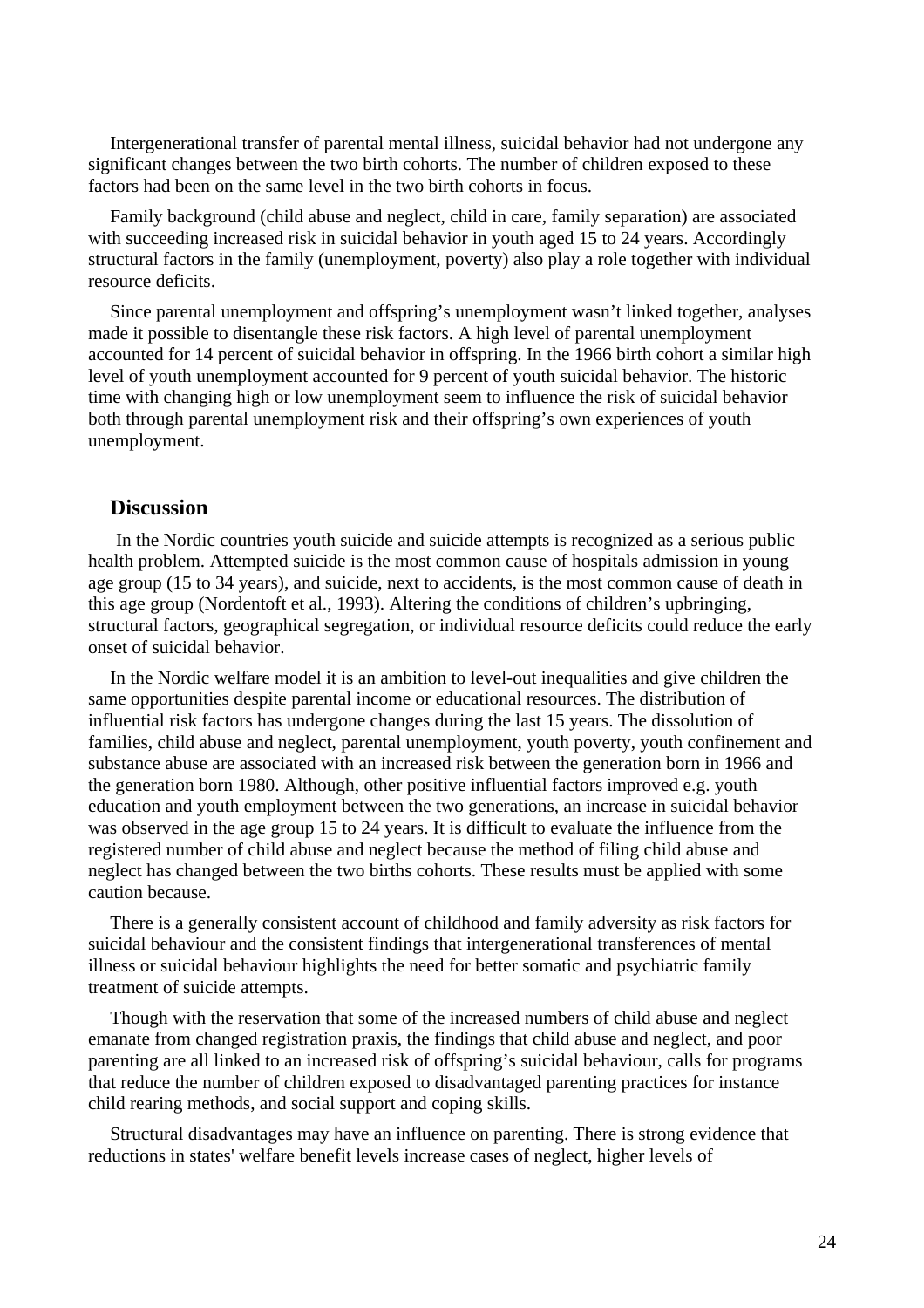maltreatment and the numbers of children in out-of-home care (Paxson, 2001; Paxson & Waldfogel, 2003). Accordingly, parental unemployment as a precursor of physical abuse and maltreatment of their children is still to be found even after taking account of existing risk factors (Christoffersen, 2000; Christoffersen & DePanfilis, 2009).

Structural factors e.g. parental unemployment or the offspring's experience of growing youth unemployment, poverty and negative educational achievements are all associated to their risk of suicidal behaviour and here prevention strategies focus on organizing, extending and change the educational system's effects on self-esteem, public education campaigns, equalizing tax system, or unemployment policy.

The present study corroborates the earlier findings that suicidal behaviour in juvenile confinements is significantly higher than in their contemporaries. Although, only few young people are incarcerated, the risks of suicidal behaviour are doubled when held in confinement. Many of these suicide attempts and suicides could be avoided through a suicide prevention policy e.g. staff training, ongoing assessment, communication etc. (Hayes, 1988; Hayes, 1997).

The findings that substance abuse often in combination with depression and other mental disorders are risk factors of suicidal behaviour among young people emphasize the need for grater detection and treatment of depression with antidepressants, social support and coping skills, treatment counselors to identify and intervene with young alcoholics or drug addicts, changing environmental factors that encourage alcoholism and effective clinical care for mental disorders.

We have gone through the four paradigms and found that each of the paradigms included risk factors that independently contributed to our understanding of early onset of youth suicidal behaviour. Could there be a single common denominator for these risk factors? Clearly we can't answer this question on the basis of the present study. Future research must be activated, we can only speculate about this issue but the findings are pointing in direction of social psychological processes in the families, peer groups in combination with structural constrains and their influence on offspring's early onset of suicidal behaviour.

### **Acknowledgements**

AKF, Danish Institute of Governmental Research is thanked for granting us permission to use their data on deprived areas. We owe a debt of gratitude to M. Azhar Hussein, Keith Soothill and Brian Francis for using their previous work on the longitudinal data.

We thank The Danish National Research Foundation for generous research support.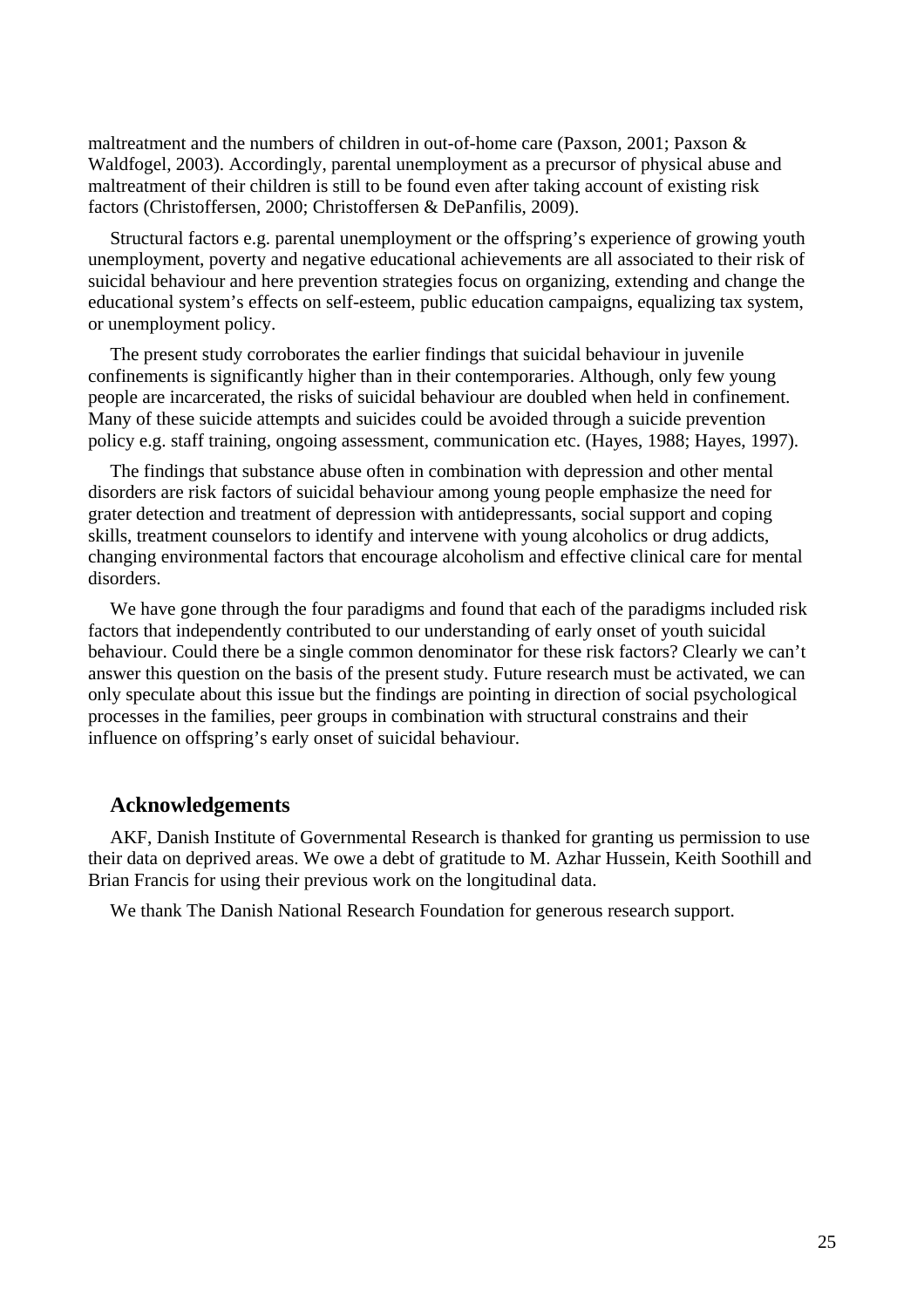#### **Table 3.** *Risk factors before first time suicide attempts or suicide 15 to 24 years old persons born 1966 or 1980.*

*Adjusted odds ratio based on the final stepwise logistic regression model.* 

|                                                              |              |                                       | Suicide attempts or suicide 1966<br>birth cohort (N=953) |              | Suicide attempts or suicide<br>1980 birth cohort (N=863) |           |              |
|--------------------------------------------------------------|--------------|---------------------------------------|----------------------------------------------------------|--------------|----------------------------------------------------------|-----------|--------------|
| Risk factors included                                        | <b>Type</b>  | $%$ of                                | Adjusted                                                 | Attributable | $%$ of                                                   | Adjusted  | Attributable |
|                                                              |              | Controls                              | OR.                                                      | Fraction     | Controls                                                 | OR.       | Fraction     |
|                                                              |              | Person-                               |                                                          | AF           | Person-                                                  |           | AF           |
|                                                              |              | years                                 |                                                          | %            | years                                                    |           | $\%$         |
|                                                              |              | <b>PARENTAL CHILD REARING METHODS</b> |                                                          |              |                                                          |           |              |
| Intergenerational transfer                                   |              |                                       |                                                          |              |                                                          |           |              |
| Parental mental illness                                      | Ш            | 12.8                                  | <b>Ns</b>                                                |              | 12.8                                                     | 1.3       | 3.7          |
| Parental suicidal behaviour                                  | Ш            | 4.3                                   | 1.7                                                      | 2.9          | 4.1                                                      | 1.5       | 2.0          |
| <b>Family background</b>                                     |              |                                       |                                                          |              |                                                          |           |              |
| Parental substance abuse                                     | Ш            | 9.7                                   | <b>Ns</b>                                                |              | 8.7                                                      | <b>Ns</b> |              |
| Domestic violence                                            | Ш            | 4.2                                   | 1.4                                                      | 1.7          | 8.2                                                      | <b>Ns</b> |              |
| Child abuse or neglect                                       | Ш            | 0.8                                   | 2.1                                                      | 0.9          | 5.4                                                      | 2.1       | 5.6          |
| Child in care ('looked after children')                      | Ш            | 5.7                                   | 1.9                                                      | 4.9          | 7.0                                                      | 1.6       | 4.0          |
| Mother teenager                                              | Ш            | 8.2                                   | <b>Ns</b>                                                |              | 4.0                                                      | 1.4       | 1.6          |
| Family separation                                            | $\mathbf{I}$ | 25.0                                  | <b>Ns</b>                                                |              | 38.6                                                     | 1.3       | 10.4         |
| STRUCTURAL FACTORS RELATING TO THE FAMILY DURING ADOLESCENCE |              |                                       |                                                          |              |                                                          |           |              |
| <b>Educational qualifications of parents</b>                 |              |                                       |                                                          |              |                                                          |           |              |
| Mother has no vocational qualification                       |              | 87.5                                  | <b>Ns</b>                                                |              | 73.8                                                     | <b>Ns</b> |              |
| Father has no vocational qualification                       |              | 85.3                                  | <b>Ns</b>                                                |              | 78.8                                                     | <b>Ns</b> |              |
| Parental employment and poverty                              |              |                                       |                                                          |              |                                                          |           |              |
| Parental unemployment > 21 weeks                             | Ш            | 16.4                                  | <b>Ns</b>                                                |              | 55.7                                                     | 1.3       | 14.3         |
| Poverty (<40% of median income)                              | $\mathbf{I}$ | 16.7                                  | 1.3                                                      | 4.8          | 31.0                                                     | <b>Ns</b> |              |
| Parental disability pension                                  | Ш            | 9.0                                   | <b>Ns</b>                                                |              | 14.3                                                     | <b>Ns</b> |              |
|                                                              |              | <b>GEOGRAPHICAL SEGREGATION</b>       |                                                          |              |                                                          |           |              |
| Rented housing (not self-owner)                              |              | 40.3                                  | 1.2                                                      | 7.5          | 44.1                                                     | <b>Ns</b> |              |
|                                                              |              | <b>INDIVIDUAL RESOURCE DEFICITS</b>   |                                                          |              |                                                          |           |              |
| Unemployment > 21 weeks                                      |              | 9.2                                   | 2.1                                                      | 9.2          | 3.5                                                      | 1.3       | 1.0          |
| Not graduated                                                | Ш            | 68.5                                  | 1.7                                                      | 31.5         | 57.9                                                     | 2.0       | 36.7         |
| Poverty (<50% of median income)                              |              | 8.1                                   | <b>Ns</b>                                                |              | 13.8                                                     | 1.4       | 5.2          |
| Incarcerated                                                 |              | 0.4                                   | 2.1                                                      | 0.4          | 1.7                                                      | 1.8       | 1.3          |
| Severe handicap                                              |              | 0.6                                   | 3.1                                                      | 1.2          | 1.8                                                      | Ns.       |              |
| Psychiatric disorder                                         | Ш            | 0.6                                   | 7.4                                                      | 3.7          | 3.1                                                      | 3.1       | 6.1          |
| Substance abuse                                              | Ш            | 0.3                                   | 2.1                                                      | 0.3          | 2.6                                                      | 2.0       | 2.5          |
| Being a girl                                                 | Ш            | 48.8                                  | <b>Ns</b>                                                |              | 48.9                                                     | 1.7       | 24.7         |

Note: 'Ns' stands for: 'Not significant'. \* 0.05-level; \*\* 0.01-level; \*\*\* 0.0001-level. Type I: exposed to risk factor the previous year. Type II: exposed to risk factor at least one of the previous years. Type III: risk factor observed for at least one of the years under investigation. The total number of suicide or first time suicide attempts in 1966-birth cohort and the 1980-birth cohort is 953 and 863, respectively; the number of person-years is 862,343 and 579,602, respectively. And the total number person-years is 1,441,945.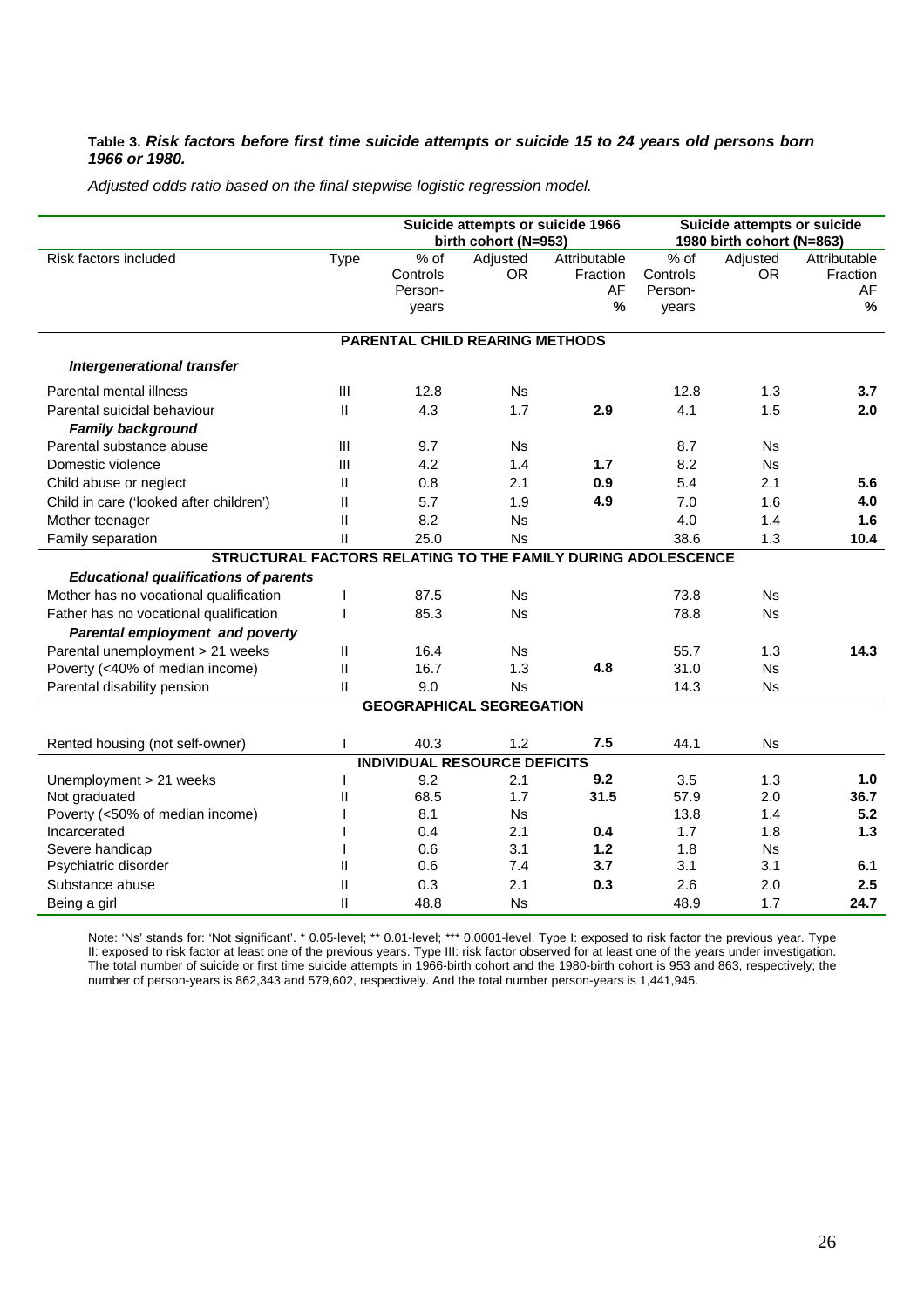#### **Table 4:** *Risk factors before first time suicide attempts or suicide.*

Unadjusted and adjusted odds ratio based on the final stepwise logistic regression model.

|                                                              |              | Suicide attempts or suicide |                                     |                                       | Suicide attempts or suicide |          |           |  |
|--------------------------------------------------------------|--------------|-----------------------------|-------------------------------------|---------------------------------------|-----------------------------|----------|-----------|--|
|                                                              |              |                             | 1966 birth cohort                   |                                       | 1980 birth cohort           |          |           |  |
| Risk factors included                                        | Type         | Number                      | Un-                                 | Adjusted                              | Number                      | Un-      | Adjusted  |  |
|                                                              |              | Suicide or                  | adjusted                            | 0R                                    | suicide or                  | adjusted | <b>OR</b> |  |
|                                                              |              | first-time<br>suicide       | OR                                  |                                       | first-time<br>suicide       | 0R       |           |  |
|                                                              |              | attempts                    |                                     |                                       | attempts                    |          |           |  |
|                                                              |              |                             |                                     |                                       |                             |          |           |  |
|                                                              |              |                             |                                     | <b>PARENTAL CHILD REARING METHODS</b> |                             |          |           |  |
| Intergenerational transfer                                   |              |                             |                                     |                                       |                             |          |           |  |
| Parental mental illness                                      | Ш            | 204                         | $1.9***$                            | <b>Ns</b>                             | 241                         | $2.7***$ | $1.3**$   |  |
| Parental suicidal behaviour                                  | $\mathbf{H}$ | 102                         | $2.7***$                            | $1.7***$                              | 115                         | $3.6***$ | $1.5***$  |  |
| <b>Family background</b>                                     |              |                             |                                     |                                       |                             |          |           |  |
| Parental substance abuse                                     | Ш            | 165                         | $1.9***$                            | <b>Ns</b>                             | 183                         | $2.8***$ | Ns        |  |
| Domestic violence                                            | Ш            | 89                          | $2.4***$                            | $1.4**$                               | 169                         | $2.7***$ | Ns        |  |
| Child abuse or neglect                                       | Ш            | 47                          | $6.6***$                            | $2.1***$                              | 171                         | $4.4***$ | $2.1***$  |  |
| Child in care ('looked after children')                      | Ш            | 229                         | $5.2***$                            | $1.9***$                              | 244                         | $5.2***$ | $1.6***$  |  |
| Mother teenager                                              | Ш            | 109                         | $1.4*$                              | Ns                                    | 90                          | $2.8***$ | $1.4**$   |  |
| Family separation                                            | Ш            | 360                         | $1.8***$                            | <b>Ns</b>                             | 531                         | $2.5***$ | $1.3***$  |  |
| STRUCTURAL FACTORS RELATING TO THE FAMILY DURING ADOLESCENCE |              |                             |                                     |                                       |                             |          |           |  |
| <b>Educational qualifications of parents</b>                 |              |                             |                                     |                                       |                             |          |           |  |
| Mother has vocational qualification                          |              | 84                          | $0.7**$                             | <b>Ns</b>                             | 137                         | $0.5***$ | Ns        |  |
| Father has vocational qualification                          |              | 96                          | $0.7**$                             | <b>Ns</b>                             | 104                         | $0.5***$ | Ns        |  |
| <b>Parental employment and poverty</b>                       |              |                             |                                     |                                       |                             |          |           |  |
| Parental unemployment > 21 weeks                             | Ш            | 269                         | $2.0***$                            | Ns                                    | 644                         | $2.3***$ | $1.3**$   |  |
| Poverty (<40% of median income)                              | Ш            | 267                         | $1.9***$                            | $1.3**$                               | 400                         | $1.9***$ | Ns        |  |
| Parental disability pension                                  | Ш            | 162                         | $2.1***$                            | Ns                                    | 241                         | $2.3***$ | Ns        |  |
|                                                              |              |                             | <b>GEOGRAPHICAL SEGREGATION</b>     |                                       |                             |          |           |  |
| Rented housing (not self-owner)                              | I            | 499                         | $1.6***$                            | $1.2**$                               | 476                         | $1.6***$ | Ns        |  |
|                                                              |              |                             | <b>INDIVIDUAL RESOURCE DEFICITS</b> |                                       |                             |          |           |  |
| Unemployment > 21 weeks                                      | I            | 290                         | $4.3***$                            | $2.1***$                              | 94                          | $3.4***$ | $1.3*$    |  |
| Graduated                                                    | Ш            | 187                         | $0.5***$                            | $0.6***$                              | 186                         | $0.4***$ | $0.5***$  |  |
| Poverty (<50% of median income)                              |              | 119                         | $1.6***$                            | Ns                                    | 205                         | $1.9***$ | $1.4***$  |  |
| Incarcerated                                                 |              | 37                          | $10.8***$                           | $2.1***$                              | 67                          | $5.0***$ | $1.8***$  |  |
| Severe handicap                                              |              | 29                          | $5.0***$                            | $3.1***$                              | 31                          | $2.0***$ | Ns.       |  |
| Psychiatric disorder                                         | Ш            | 117                         | $24***$                             | $7.4***$                              | 159                         | $7.2***$ | $3.1***$  |  |
| Substance abuse                                              | Ш            | 62                          | 20.5***                             | $2.1***$                              | 100                         | $4.9***$ | $2.0***$  |  |
| Being a boy                                                  | Ш            | 480                         | Ns                                  | Ns                                    | 376                         | $0.7***$ | $0.6***$  |  |

Note: 'Na' stands for: 'Not applicable' while 'Ns' stands for: 'Not significant'. \* 0.05-level; \*\* 0.01-level; \*\*\* 0.0001-level. Type I: exposed to risk factor the previous year. Type II: exposed to risk factor at least one of the previous years. Type III: risk factor observed for at least one of the years under investigation. The total number of suicide or first time suicide attempts in 1966-birth cohort and the 1980-birth cohort is 953 and 863, respectively; the number of person-years is 862,343 and 579,602, respectively.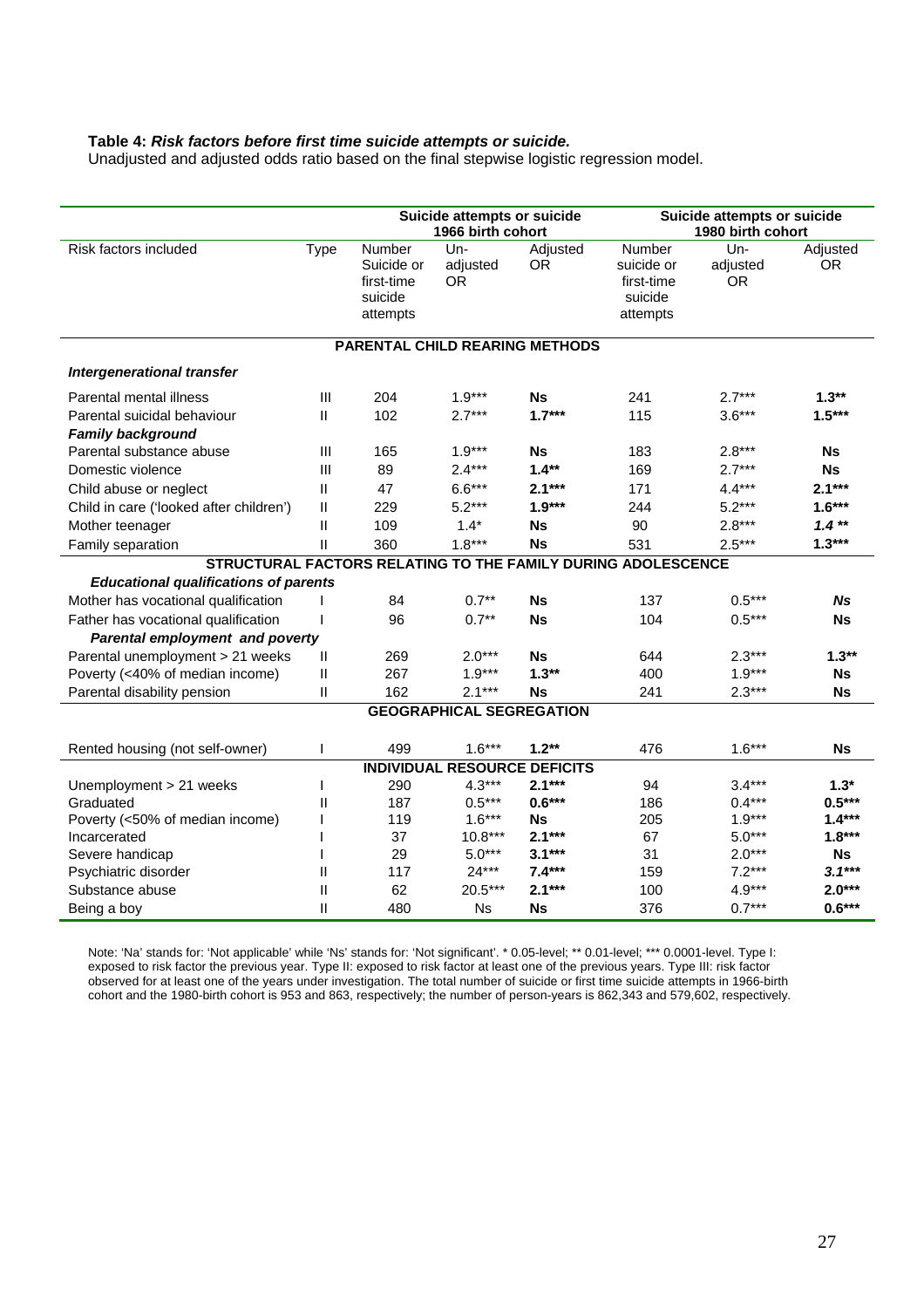#### **Table 5.** *Risk factors before first time suicide attempts or suicide 15 to 24 years old persons born 1966 or 1980. Estimations of counterfactual reductions based on the total database.*

*Adjusted odds ratio based on the final stepwise logistic regression model.* 

|                                                              |                            |                                      | Suicide attempts or suicide           |                                                                                      |                                              |                                                                          |
|--------------------------------------------------------------|----------------------------|--------------------------------------|---------------------------------------|--------------------------------------------------------------------------------------|----------------------------------------------|--------------------------------------------------------------------------|
| <b>Risk factors included</b><br>$\beta x_{it}$               | <b>Type</b>                | % of<br>controls<br>person-<br>years | Adjusted<br>OR.                       | 1966/1980 birth cohort (N=1,816)<br>Counter-<br>factual<br>reductions*<br><b>CFR</b> | % of<br>Controls<br>Person-<br>years<br>1966 | % of<br>Controls<br>Person-<br>years<br>1980                             |
|                                                              |                            |                                      | <b>PARENTAL CHILD REARING METHODS</b> |                                                                                      |                                              |                                                                          |
| Intergenerational transfer                                   |                            |                                      |                                       |                                                                                      |                                              |                                                                          |
| Parental mental illness                                      | Ш                          | 12.8                                 | 1.3                                   | 88                                                                                   | 12.8                                         | 12.8                                                                     |
| Parental suicidal behaviour                                  | $\ensuremath{\mathsf{II}}$ | 4.2                                  | 1.5                                   | 75                                                                                   | 4.3                                          | 4.1                                                                      |
| <b>Family background</b>                                     |                            |                                      |                                       |                                                                                      |                                              |                                                                          |
| Child abuse or neglect                                       | $\mathbf{I}$               | 2.6                                  | 2.1                                   | 111                                                                                  | 0.8                                          | 5.4                                                                      |
| Child in care ('looked after children')                      | Ш                          | 6.3                                  | 1.8                                   | 203                                                                                  | 5.7                                          | 7.0                                                                      |
| Mother teenager                                              | $\mathbf{I}$               | 6.6                                  | <b>Ns</b>                             |                                                                                      | 8.2                                          | 4.0                                                                      |
| Family separation                                            | $\mathbf{I}$               | 30.5                                 | 1.2                                   | 153                                                                                  | 25.0                                         | 38.6                                                                     |
| STRUCTURAL FACTORS RELATING TO THE FAMILY DURING ADOLESCENCE |                            |                                      |                                       |                                                                                      |                                              |                                                                          |
| <b>Educational qualifications of parents</b>                 |                            |                                      |                                       |                                                                                      |                                              |                                                                          |
| Father has no vocational qualification                       | $\mathbf{I}$               | 82.7                                 | 1.2                                   | 243                                                                                  | 85.3                                         | 78.8                                                                     |
| Parental employment and poverty                              |                            |                                      |                                       |                                                                                      |                                              |                                                                          |
| Parental unemployment > 21 weeks                             | Ш                          | 32.2                                 | 1.2                                   | 127                                                                                  | 16.4                                         | 55.7                                                                     |
| Poverty (<40% of median income)                              | Ш                          | 22.4                                 | 1.2                                   | 110                                                                                  | 16.7                                         | 31.0                                                                     |
|                                                              |                            |                                      | <b>GEOGRAPHICAL SEGREGATION</b>       |                                                                                      |                                              |                                                                          |
| Rented housing (not self-owner)                              |                            | 41.8                                 | Ns                                    |                                                                                      | 40.3                                         | 44.1                                                                     |
|                                                              |                            |                                      | <b>INDIVIDUAL RESOURCE DEFICITS</b>   |                                                                                      |                                              |                                                                          |
| Unemployment > 21 weeks                                      | $\mathbf{I}$               | 6.9                                  | 2.2                                   | 210                                                                                  | 9.2                                          | 3.5                                                                      |
| Not graduated                                                | Ш                          | 64.2                                 | 1.9                                   | 687                                                                                  | 68.5                                         | 57.9                                                                     |
| Incarcerated                                                 | $\mathbf{I}$               | 0.9                                  | 2.0                                   | 50                                                                                   | 0.4                                          | 1.7                                                                      |
| Severe handicap                                              |                            | 1.1                                  | 3.1                                   | 40                                                                                   | 0.6                                          | 1.8                                                                      |
| Psychiatric disorder                                         | $\mathbf{I}$               | 1.6                                  | 7.8                                   | 239                                                                                  | 0.6                                          | 3.1                                                                      |
| Substance abuse                                              | $\mathbf{I}$               | 1.2                                  | 2.0                                   | 78                                                                                   | 0.3                                          | 2.6                                                                      |
| Being a girl                                                 | II                         | 48.8                                 | 1.2                                   | 129                                                                                  | 48.8                                         | 48.9                                                                     |
| $\varphi C_{80}X_{\rm it}$<br><b>INTERACTION EFFECTS:</b>    |                            |                                      |                                       |                                                                                      |                                              | CHANGES FROM 1981-1990 TO 1995-2004: THE 1966- VS. THE 1980-BIRTH COHORT |
| $\delta C_{\text{so}}$ Born in 1980 vs. 1966                 | Ш                          | 40.2                                 | Ns                                    |                                                                                      |                                              |                                                                          |
| Poverty (<50% of median income)-1980                         |                            | 5.6                                  | 1.2                                   | 38                                                                                   |                                              |                                                                          |
| Unemployment > 21 weeks-1980                                 |                            | 1.4                                  | 0.58                                  | +67                                                                                  |                                              |                                                                          |
| Severe handicap-1980                                         |                            | 0.7                                  | 0.41                                  | $+44$                                                                                |                                              |                                                                          |
| Mother teenager-1980                                         | Ш                          | 1.6                                  | 1.4                                   | 26                                                                                   |                                              |                                                                          |
| Psychiatric disorder-1980                                    | Ш                          | 1.2                                  | 0.38                                  | +246                                                                                 |                                              |                                                                          |
| Being a girl-1980                                            | Ш                          | 19.7                                 | 1.4                                   | 144                                                                                  |                                              |                                                                          |

Note: \*) Counter factual reductions are defined in appendix B. Type I: exposed to risk factor the previous year. Type II: exposed to risk factor at least one of the previous years. Type III: risk factor observed for at least one of the years under investigation. The total number of suicide or first time suicide attempts in 1966-birth cohort and the 1980-birth cohort is 953 and 863, respectively; and the total number adolescents were 1,816. The total number of person-years is 1,441,945.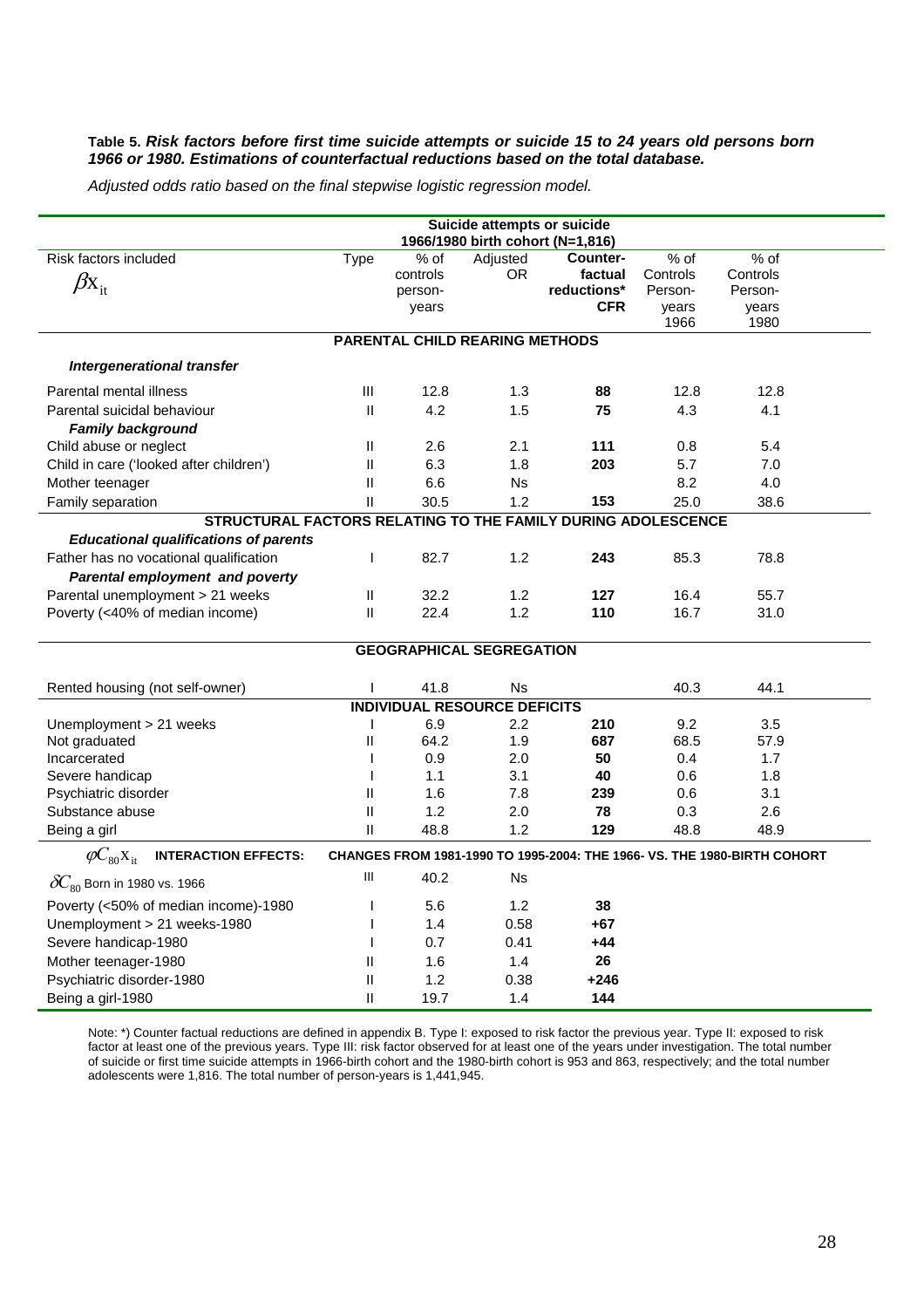## **Appendix A: Risk factors and their definitionps**

|                                                   | <b>PARENTAL CHILD REARING METHODS</b>                                                                                                                                                                                                                                                                                                                                                                                                                                                                                                                                                                                                                                                                                                                     |
|---------------------------------------------------|-----------------------------------------------------------------------------------------------------------------------------------------------------------------------------------------------------------------------------------------------------------------------------------------------------------------------------------------------------------------------------------------------------------------------------------------------------------------------------------------------------------------------------------------------------------------------------------------------------------------------------------------------------------------------------------------------------------------------------------------------------------|
|                                                   | Intergenerational transfer                                                                                                                                                                                                                                                                                                                                                                                                                                                                                                                                                                                                                                                                                                                                |
| Parental<br>mental<br>illness                     | One or both parents admitted to a psychiatric ward according to the Danish Psychiatric Nationwide<br>Case Register.                                                                                                                                                                                                                                                                                                                                                                                                                                                                                                                                                                                                                                       |
| Parental<br>suicidal<br>behavior                  | Parents' suicide attempts according to the National Patient Register and the Danish Psychiatric<br>Nationwide Case Register or suicide according to the Causes of Death Register. Included is also<br>intentional self-harm according to hospitals admissions.                                                                                                                                                                                                                                                                                                                                                                                                                                                                                            |
| Parental<br>substance abuse                       | <b>Family background</b><br>Alcohol abuse or drug abuse (see following page)                                                                                                                                                                                                                                                                                                                                                                                                                                                                                                                                                                                                                                                                              |
| Domestic violence                                 | Battered adults according to hospitals admissions or parents convicted of a violent crime. Parent<br>exposed to assault, inflicted hams undetermined intent. Victims of violence, which led to hospitalization<br>and professional assessment of the injury being willfully inflicted by other persons. Parent convicted for<br>violence: The Criminal Statistic Register includes persons convicted for violence. This category<br>comprises a wide range of criminal behavior of various degrees of seriousness: manslaughter, grievous<br>bodily harm, violence, coercion and threats. This category does not include accidental manslaughter in<br>combination with traffic accidents, or rape, which belongs to the category of sexual offences.     |
| Child abuse or<br>neglect                         | (World Health Organization, 1967): Adolescents being victims of violence, abuse or neglect, which<br>led to hospitalization and professional assessment of the injury being willfully inflicted by other persons.<br>After 1/1 1994 (World Health Organization, 1992): maltreatment syndromes (T74 & Y07.1), negative life<br>events (Z61), neglect and abandonment (Z62 & Y06.1).                                                                                                                                                                                                                                                                                                                                                                        |
| Child in care<br>('looked after<br>children')     | The child is in care at home placement according to the children's acts section or the child is not<br>living together with the parents but in an institution or in a foster home according to the population<br>based register of social assistance to children in care.                                                                                                                                                                                                                                                                                                                                                                                                                                                                                 |
| Mother<br>Teenager                                | The mother had been a teenager herself when she gave birth to a child.                                                                                                                                                                                                                                                                                                                                                                                                                                                                                                                                                                                                                                                                                    |
| Family<br>Separation                              | Family dissolution includes information on all children who had experienced divorce, separation and<br>the death of a parent before they were 18 years old. The Danish Central Population Register (CPR)<br>includes information that connects all children to their parents whether they are married or not.                                                                                                                                                                                                                                                                                                                                                                                                                                             |
|                                                   | STRUCTURAL FACTORS RELATING TO THE FAMILY DURING ADOLESCENCE                                                                                                                                                                                                                                                                                                                                                                                                                                                                                                                                                                                                                                                                                              |
| No vocational<br>qualification<br>(mother/father) | <b>Educational qualifications of parents</b><br>Vocational training: All persons who have a vocational training (bricklayer, carpenter, dentist,<br>lawyer, or teacher in a kinder garden). This does not include semi-skilled worker.<br>Information is based on Education statistics or the educational classification module which is<br>population-based, including schooling and educational training for the highest education achieved by<br>the person in focus.                                                                                                                                                                                                                                                                                  |
| Parental<br>unemployment<br>>21 weeks             | Parental employment and poverty<br>The number of days unemployed (more than 21 weeks) during a calendar year according to<br>registers of Income Compensation Benefits, Labor Market Research, and Unemployment Statistics.<br>Parental unemployment for one or both parents.                                                                                                                                                                                                                                                                                                                                                                                                                                                                             |
| Poverty                                           | Family income was less than 40% of median income in one of the previous years.<br>The poverty status of an individual is decided by the level of consumption possibilities which are<br>approximated by equivalent disposable income defined as disposable income corrected for household<br>composition and size. Here, gross income is the sum of labor earnings, asset flows, imputed value of<br>owner occupied housing, private transfers and public transfers such as sickness benefits,<br>unemployment insurance benefits, pensions and social assistance. Asset flows include income from<br>rent, dividends and value of house ownership. In this study the income concept is equivalent annual<br>household income after transfers and taxes*. |
| Parental<br>disability pension                    | One or both parents receiving disability pension (registers of Income Compensation Benefits).                                                                                                                                                                                                                                                                                                                                                                                                                                                                                                                                                                                                                                                             |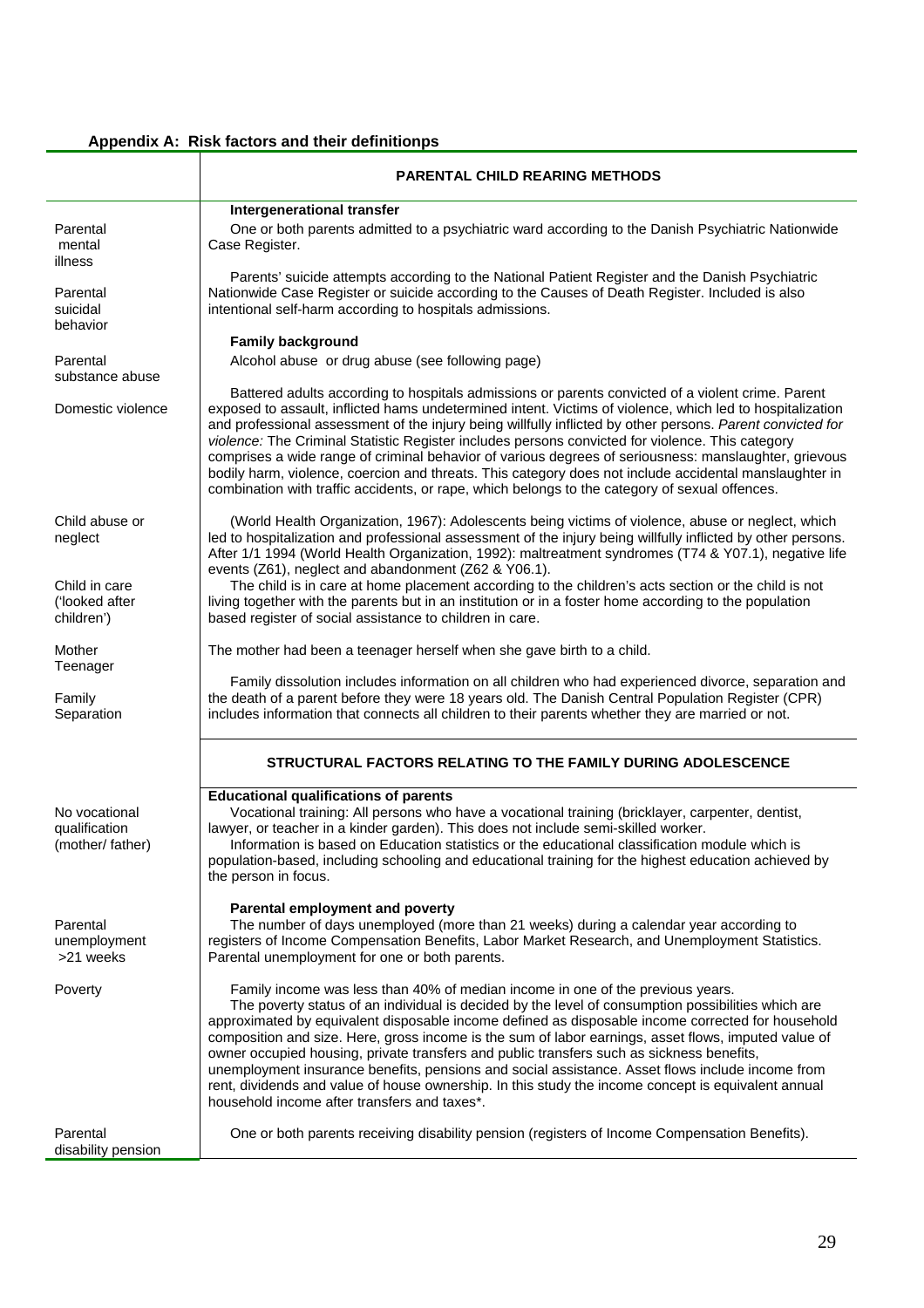|                                   | <b>GEOGRAPHICAL SEGREGATION</b>                                                                                                                                                                                                                                                                                                                                                                                                                                            |  |  |  |  |  |  |  |
|-----------------------------------|----------------------------------------------------------------------------------------------------------------------------------------------------------------------------------------------------------------------------------------------------------------------------------------------------------------------------------------------------------------------------------------------------------------------------------------------------------------------------|--|--|--|--|--|--|--|
|                                   | Disadvantaged area                                                                                                                                                                                                                                                                                                                                                                                                                                                         |  |  |  |  |  |  |  |
| Rented<br>housing                 | The house or flat is rented (not self-owner).                                                                                                                                                                                                                                                                                                                                                                                                                              |  |  |  |  |  |  |  |
|                                   | <b>INDIVIDUAL RESOURCE DEFICITS</b>                                                                                                                                                                                                                                                                                                                                                                                                                                        |  |  |  |  |  |  |  |
| Unemployment > 21<br>weeks        | The number of days unemployed (more than 21 weeks) during a calendar year according to<br>registers of Income Compensation Benefits, Labor Market Research, and Unemployment Statistics.                                                                                                                                                                                                                                                                                   |  |  |  |  |  |  |  |
| Not graduated                     | Ever been in high school (or graduated to university)                                                                                                                                                                                                                                                                                                                                                                                                                      |  |  |  |  |  |  |  |
| Poverty (<50% of<br>median level) | Present family income less than 50% of median income the previous year.                                                                                                                                                                                                                                                                                                                                                                                                    |  |  |  |  |  |  |  |
| Incarcerate                       | Imprisonment and Convicted violations of The Danish Criminal Code (Høyer et al., 1999).                                                                                                                                                                                                                                                                                                                                                                                    |  |  |  |  |  |  |  |
| Severe handicap                   | Adolescents and young adults who had been hospitalized within the observation period for a severe<br>handicap or chronic disease, other than mental handicap and psychiatric disease. Diagnoses included<br>severe diseases of a chronic nature from all organ systems. Examples could be cancers, inborn errors,<br>birth defects, cerebral palsy, and long lasting damages after head injuries necessitating hospitalization,<br>epilepsy and sequelae after meningitis. |  |  |  |  |  |  |  |
| Psychiatric disorder              | Admitted to a psychiatric ward according to the Danish Psychiatric Nationwide Case Register<br>(Munk-Jørgensen & Mortensen, 1997).                                                                                                                                                                                                                                                                                                                                         |  |  |  |  |  |  |  |
| Substance abuse                   | Drug abuse or alcohol abuse (se below)                                                                                                                                                                                                                                                                                                                                                                                                                                     |  |  |  |  |  |  |  |
| Drug abuse                        | Addiction or poisoning by drugs according to hospitals admissions. Mental and behavioral disorder<br>due to use of drugs (e.g. opioids, cannabinoids, cocaine). Dependence on morphine was not included if<br>chronic pain-giving diseases were observed, too. E.g. rheumatoid arthritis and allied conditions,<br>displacement of intervertebral disc, vertebrogenic pain syndrome, or cancer.                                                                            |  |  |  |  |  |  |  |
| Alcohol abuse                     | According to hospital admissions the following diagnoses were expected to be associated with long-<br>term alcohol abuse: Alcoholic psychosis, alcoholism, oesophageal varices, cirrhosis of liver (alcoholic),<br>chronic pancreatitis (alcoholic), delirium, accidental poisoning by alcohol. Mental and behavior disorder<br>due to use of alcohol.                                                                                                                     |  |  |  |  |  |  |  |

**Note: \*** The square root of the number of family members is the applied equivalence scale, thus the elasticity of the equivalence scale with respect to household size is ½. A number of international comparisons of poverty and inequality applies scales in this range, see e.g. (Atkinson et al., 1995; Buhmann, 1988; Förster, 1994).The poverty line is 40 per cent of the current year's equivalent income median. This is calculated on the basis of a representative 3 per cent sample of the whole population. Individuals with income less than the poverty line are defined as poor. In EU publications the 60 per cent of median poverty line is utilized, so applying the 40 per cent line means that we here look at severe poverty.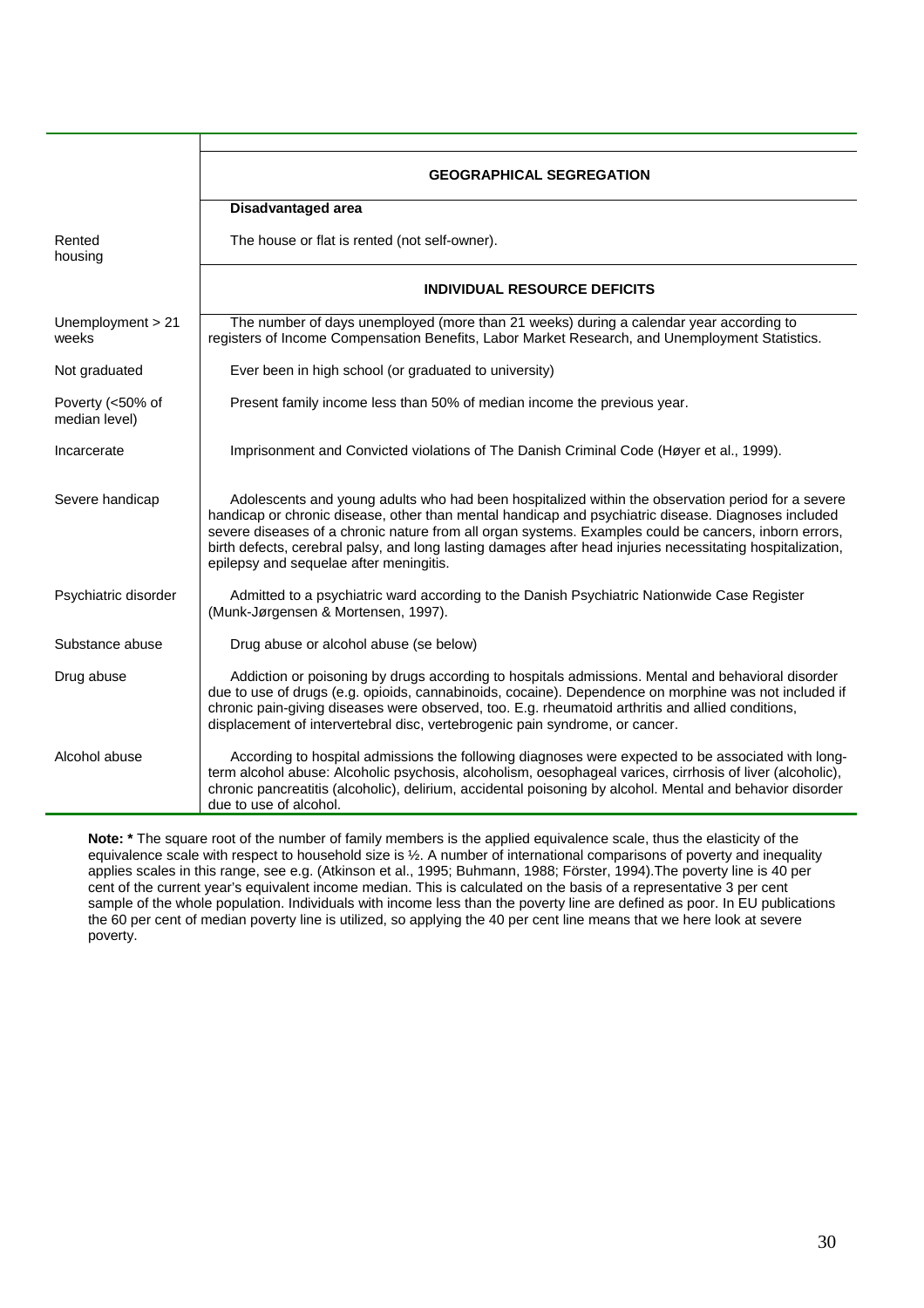## **Appendix B. Estimation of the counter factual reduction (CFR)**

by M. Azhar Hussain $^{13}$ .

 $\overline{a}$ 

Counter factual simulations applying estimated parameters are carried out in order to quantify how many of the total number of events are caused by a given risk factor. We use a slightly modified version of the methodology applied in Hussain ((Hussain, 02)). First a base simulation is run where each teenager *i* in the sample keeps her actual characteristics  $X_i$ , and then the probability of the event taking place *P*(*Y*=1) is simulated. The characteristics can be divided into the risk factor of interest  $d_i$  and other characteristics  $X_i^*$ , thus  $X_i = [X_i^* d_i]$ . The probability is defined as

$$
P(Y_i = 1) = \frac{e^{\alpha + \beta^* X_i^* + \beta_d d_i}}{1 + e^{\alpha + \beta^* X_i^* + \beta_d d_i}}
$$

*a* is the estimated intercept term and  $\beta^*$  is a vector of estimated parameters representing effects of risk factors, except risk factor *di*, whose effect is represented by *βd*. Then a counter factual simulation is run where the risk factor  $d_i$  is assumed to be non-existing, thus  $d_i = 0$ . The probability of the event in the counter factual case is

$$
P(Y_i^* = 1) = \frac{e^{\alpha + \beta^* X_i^*}}{1 + e^{\alpha + \beta^* X_i^*}}
$$

The actual  $(n)$  and counter factual number  $(n^*)$  of events is thus

$$
n = \sum_{i=1}^{N} P(Y_i = 1) \qquad n^* = \sum_{i=1}^{N} P(Y_i^* = 1)
$$

where *N* is the sample size. The reduction in the number of events if a risk factor was eliminated is then  $n - n^*$ .

<span id="page-32-0"></span><sup>&</sup>lt;sup>13</sup> M. Azhar Hussain is Assistant Research Professor at University of Copenhagen, Denmark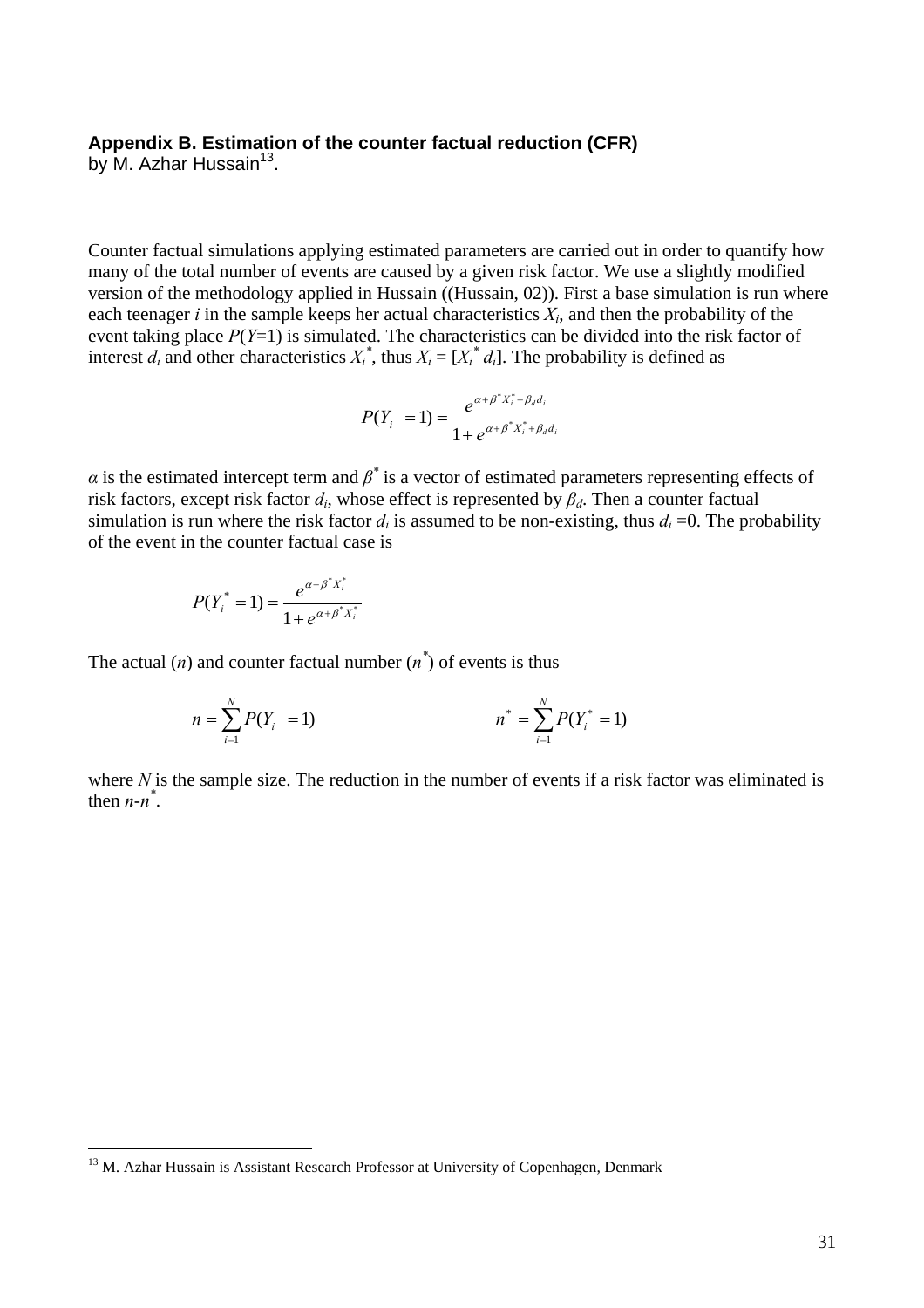- Adams, D.M. et al. (1994): "Perceived family functioning and adolescent suicidal behavior". *Journal of the American Academy of Child & Adolescent Psychiatry*, 33, 4.
- Agerbo, E. (2003): "Unemployment and suicide". *J Epidemiol Community Health*, 57, 8.
- Agerbo, E. (2005): "Effect of psychiatric illness and labour market status on suicide: a healthy worker effect?". *J Epidemiol Community Health*, 59, 7.
- Agerbo, E. et al. (2002): "Familial, psychiatric, and socioeconomic risk factors for suicide in young people: nested case-control study". *BMJ*, 325, 7355.
- Alessi, N.E. et al. (1984): "Suicidal behavior among serious juvenile offenders". *American Journal of Psychiatry*, 141, 2.
- Allebeck, P. & C. Allgulander (1990): "Suicide among young men: psychiatric illness, deviant behaviour and substance abuse". *Acta Psychiatr Scand*, 81, 6.
- Allison, P.D. (1982): "Discrete-time methods for the analysis of event histories.", in: S. Leinhardt*Sociological Methodology.* San Francisco: Jossey-Bass.
- Andersen, H.S. et al. (2000): "A longitudinal study of prisoners on remand: psychiatric prevalence, incidence and psychopathology in solitary vs.non-solitary confinement". *Acta Psychiatr Scand*, 102, 1.
- Andrews, J.A. & P.M. Lewinsohn (1992): "Suicidal attempts among older adolescents: prevalence and co-occurrence with psychiatric disorders". *J Am Acad Child Adolesc Psychiatry*, 31, 4.
- Arensman, E. (2008): "Deliberate self-harm and suicide: Gender-specific trends in eight European regions". *JOURNAL OF EPIDEMIOLOGY AND COMMUNITY HEALTH*, 62.
- Arjas, E. & P. Kangas (1992): "A discrete-time method for the analysis of event histories", in: Trussell et al.: *Demographic applications of event history analysis.* Oxford: Clarendon Press.
- Atkinson, A.B. et al. (1995): "Income Distribution in European Countries", in: A.B. Atkinson*Incomes and the welfare state: essays on Britain and Europe.* Cambridge: Cambridge University Press.
- Australian Institute of Family Studies (1999): *Youth suicide prevention programs and activitiesnational stocktake October 1999.* Melbourne: Australian Institute of Family Studies
- Beautrais, A.L. (2003): "Life Course Factors Associated With Suicidal Behaviors in Young People". *American Behavioral Scientist*, 46, 9.
- Beautrais, A.L. (2000): "Risk factors for suicide and attempted suicide among young people". *Australian & New Zealand Journal of Psychiatry*, 34, 3.
- Beautrais, A.L. et al. (1998b): "Unemployment and serious suicide attempts". *Psychological Medicine*, 28, 1.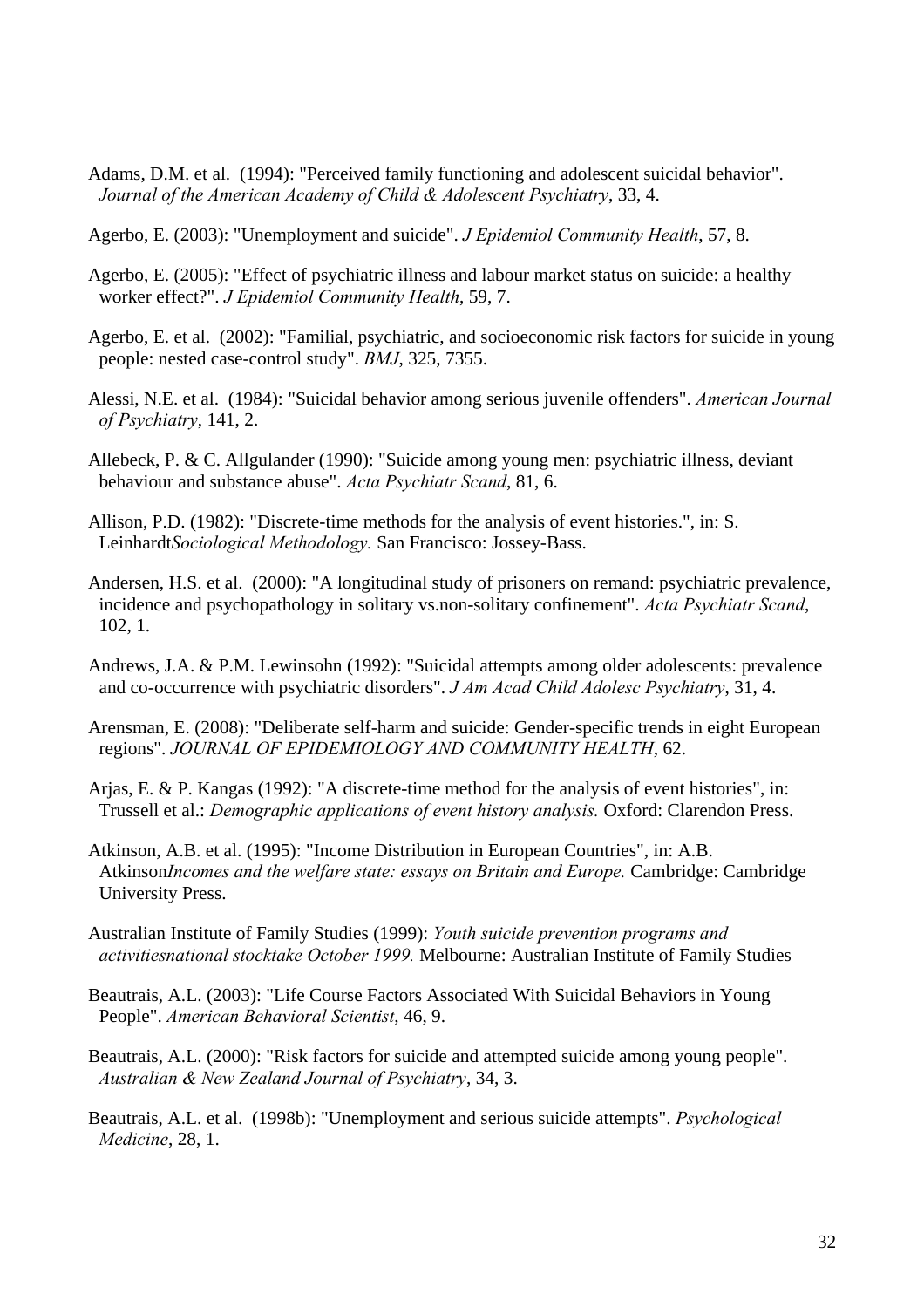- Beautrais, A.L. et al. (1996): "Risk factors for serious suicide attempts among youths aged 13 through 24 years". *Journal of the American Academy of Child & Adolescent Psychiatry*, 35, 9.
- Beautrais, A.L. et al. (1998a): "Psychiatric illness in a New Zealand sample of young people making serious suicide attempts". *New Zealand Medical Journal*, 111, 1060.
- Beautrais, A.L. et al. (1998c): "Youth suicide attempts: a social and demographic profile". *Aust N Z J Psychiatry*, 32, 3.
- Bernal, M. et al. (2007): "Risk factors for suicidality in Europe: Results from the ESEMED study". *Journal of Affective Disorders*, 1-3.
- Bille-Brahe, U. (2000): "Sociology and suicidal behaviour", in: K. Hawton et al.: *The international handbook of suicide and attempted suicide.* New York: John Wiley.
- Bille-Brahe, U. (1997): *Selvmord blandt børn?* [Odense]: Center for Selvmordsforskning
- Bjerke, T. et al. (1992): "Selv-rapporterte suicidale tanker og handlinger blandt studenter. [Selfreported suicidal thoughts and suicide attempts among university-students]". *Nordisk Psykologi.*, 44, 2.
- Blumenthal, S.J. & D.J. Kupfer (1988): "Overview of early detection and treatment strategies for suicidal behavior in young people". *JOURNAL OF YOUTH AND ADOLESCENCE*, 17, 1.
- Brent, D.A. (2001): "Firearms and suicide". *Annals New York Academy of Sciences*, 932.
- Brent, D.A. et al. (1991): "The presence and accessibility of firearms in the homes of adolescent suicides. A case-control study". *JAMA*, 266, 21.
- Brent, D.A. (2009): "Youth Depression and Suicide: Selective Serotonin Reuptake Inhibitors Treat the Former and Prevent the Latter". *Can J Psychiatry*, 54, 2.
- Brent, D.A. (1995): "Risk factors for adolescent suicide and suicidal behavior: mental and substance abuse disorders, family environmental factors, and life stress". *Suicide & Life-Threatening Behavior*, 25, Suppl.
- Brent, D.A. et al. (1999): "Age- and sex-related risk factors for adolescent suicide". *J Am Acad Child Adolesc Psychiatry*, 38, 12.
- Brent, D.A. & J.J. Mann (2006): "Familial Pathways to Suicidal Behavior Understanding and Preventing Suicide among Adolescents". *New England Journal of Medicine*, 355, 26.
- Brent, D.A. et al. (1996): "Long-term impact of exposure to suicide: a three-year controlled followup". *J Am Acad Child Adolesc Psychiatry*, 35, 5.
- Brent, D.A. et al. (2002): "Familial pathways to early-onset suicide attempt Risk for suicidal behavior in offspring of mood-disordered suicide attempters". *Arch Gen Psychiatry*, 59, 9.
- Brent, D.A. et al. (1988): "Risk factors for adolescent suicide. A comparison of adolescent suicide victims with suicidal inpatients". *Arch Gen Psychiatry*, 45, 6.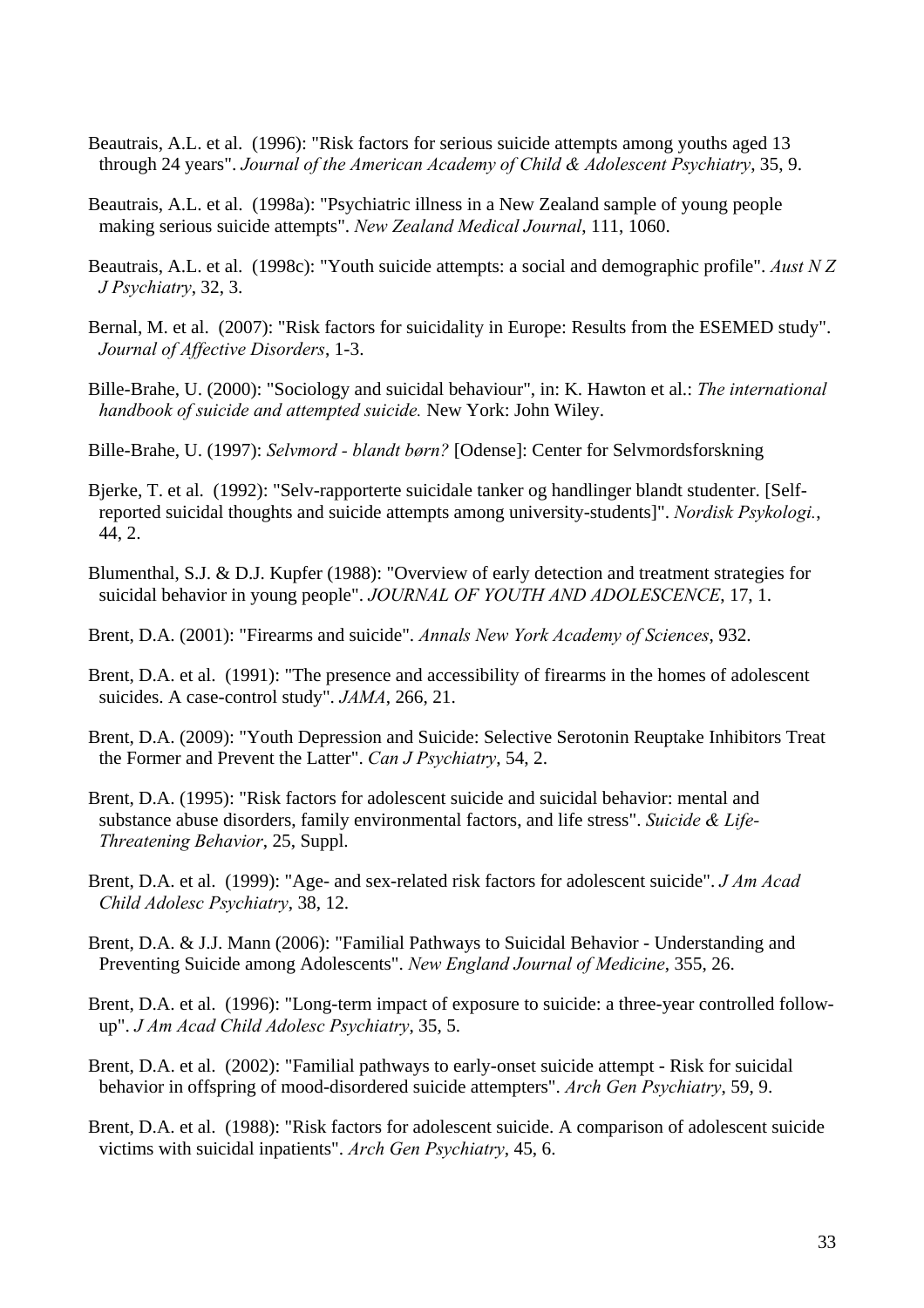- Breslow, N. (1992): "Use of the logistic and related models in longitudinal studies of chronic disease risk", in: J.H. Dwyer et al.: *Statistical models for longitudinal studies of health.* New York: Oxford University Press.
- Brodsky, B.S. & D.A. Brent (2008): "Familial transmission of suicidal behavior: factors mediating the relationship between childhood abuse and offspring suicide attempts". *J Clin Psychiatry*, 69, 4.
- Brønnum-Hansen, H. et al. (2005): "Suicide among Danes with multiple sclerosis". *JOURNAL OF NEUROLOGY NEUROSURGERY AND PSYCHIATRY*, 76, 10.
- Bucca, M. & P. Fele (1994): "Social variables and suicide in the population of Genoa, Italy". *Compr Psychiatry*, 35, 1.
- Buhmann, B. (1988): "Equivalence scales, well-being, inequality, and poverty: sensitivity estimates across ten countries using the luxembourg income study (lis) database". *Review of Income & Wealth*, 34, 2.
- Bukstein, O.G. (1993): "Risk factors for completed suicide among adolescents with a lifetime history of substance abuse: a case-control study". *Acta Psychiatr Scand*, 88, 6.
- Cheng, A.T.A. et al. (2007): "The influence of media reporting of the suicide of a celebrity on suicide rates: a population-based study". *Int J Epidemiol*, 36, 6.
- Christoffersen, M.N. et al. (2003a): "Attempted suicide among young people: risk factors in a prospective register based study of Danish children born in 1966". *Acta Psychiatr Scand*, 108, 5.
- Christoffersen, M.N. (1996): "A follow-up study of out-of-home care in Denmark: Long-term effect on self-esteem among abused and neglected children". *International journal of child & family welfare*, 1, 1.
- Christoffersen, M.N. (2000): "Growing up with unemployment". *Childhood*, 7, 4.
- Christoffersen, M.N. (2001): *Risikofaktorer for selvmordsforsøg blandt børn og unge.* Socialforskningsinstitutet
- Christoffersen, M.N. (1994): "A follow-up study of longterm effects of unemployment on children: loss of self-esteem and self-destructive behavior among adolescents". *Childhood*, 2, 4.
- Christoffersen, M.N. & D. DePanfilis (2009): "Prevention of child abuse and neglect and improvements in child development". *Child abuse review*, 18, 1.
- Christoffersen, M.N. et al. (2007): "Violent Life Events and Social Disadvantage: A Systematic Study of the Social Background of Various Kinds of Lethal Violence, Other Violent Crime, Suicide, and Suicide Attempts". *Journal of Scandinavian Studies in Criminology & Crime Prevention*, 8, 2.
- Christoffersen, M.N. et al. (2003b): "An upbringing to violence? Identifying the likelihood of violent crime among the 1966 birth cohort in Denmark". *Journal of Forensic Psychiatry and Psychology*, 14, 2.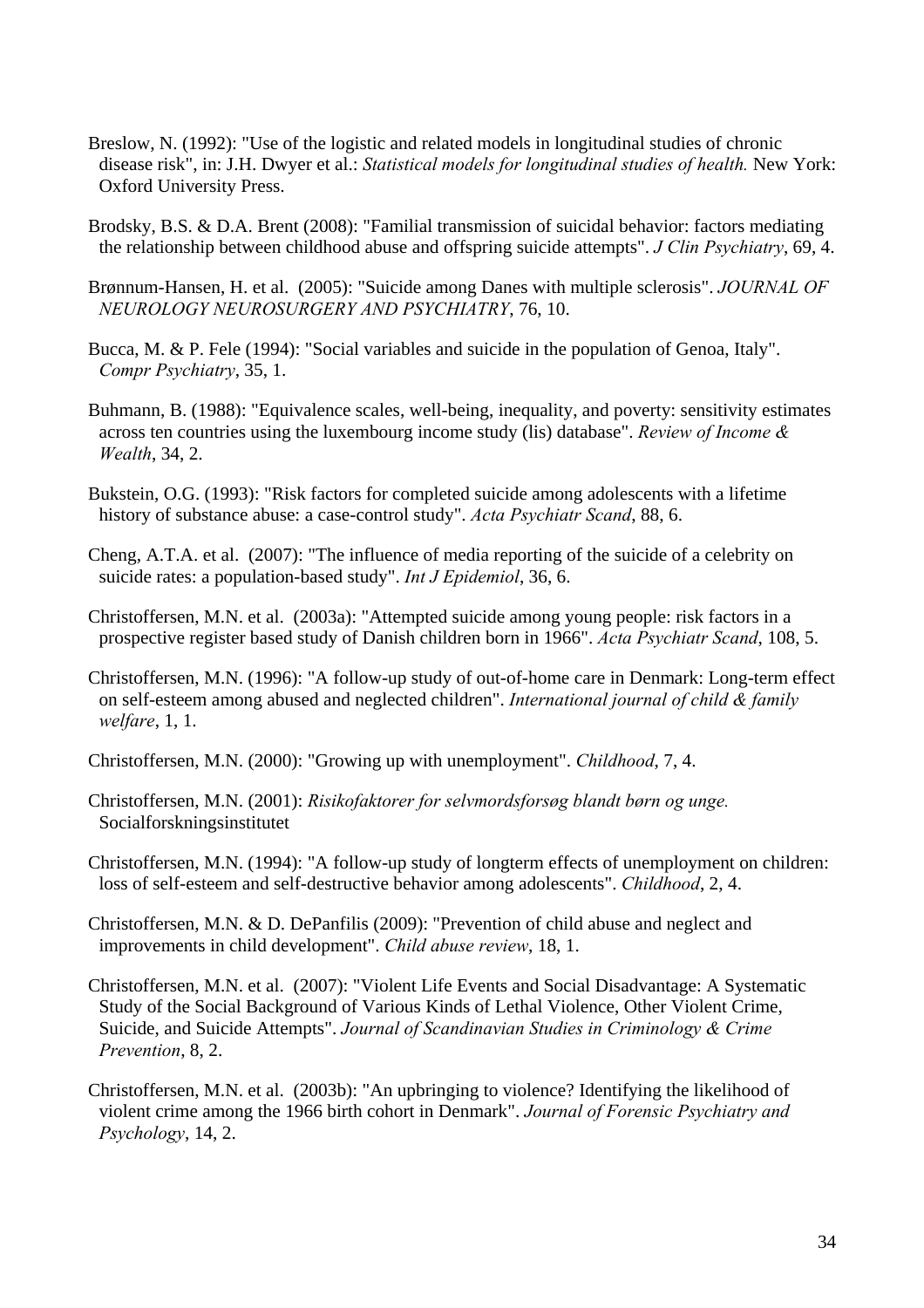Clayton, D. & M. Hills (1993): *Statistical models in epidemiology.* Oxford: Oxford University Press

- Cohen-Sandler, R. et al. (1982): "Life stress and symptomatology: determinants of suicidal behavior in children". *J Am Acad Child Psychiatry*, 21, 2.
- Cohn, A.H. & D. Daro (1987): "Is treatment too late: What ten years of evaluative research tell us". *CHILD ABUSE & NEGLECT*, 11, 3.
- Collings, S. & A.L. Beautrais (2005): *Suicide Prevention in New Zealand: A contemporary perspective.* Wellington: Ministry of Health
- Conner, K.R. et al. (2003): "Risk factors for suicide and medically serious suicide attempts among alcoholics: analyses of Canterbury Suicide Project data". *Jou Stud Alcohol*, 64, 4.
- Danmarks Statistik (2009): *Statistisk tiårsoversigt: 2009: Tema: Dansk økonomis udslip af drivhusgasser.* København: Danmarks Statistik
- de Wilde, E.J. et al. (1992): "The relationship between adolescent suicidal behavior and life events in childhood and adolescence". *Am J Psychiatry*, 149, 1.
- Deding, M. & F. Gerstoft (2009): *Børnefattigdom i Danmark 2002-2006.* København: SFI Det Nationale Forskningscenter for Velfærd
- Diekstra, R.F.W. & N. Garnefski (1995): "On the nature, magnitude, and causality of suicidal behaviors: an international perspective". *Suicide Life Threat Behav*, 25, 1.
- Donovan, S. (1999): "The occurrence of suicide following the prescription of antidepressant drugs". *ARCHIVES OF SUICIDE RESEARCH*, 5, 3.
- Doyle, C. (1997): "Emotional Abuse of Children: Issues for Intervention". *Child abuse review*, 6, 5.
- Dubow, E.F. et al. (1989): "Correlates of suicidal ideation and attempts in a community sample of junior-high and high-school students". *Journal of Clinical Child Psychology*, 18, 2.
- Durkheim, E. (1978): *Selvmordet: en sociologisk undersøgelse.* København: Fremad
- Durkheim, E. (2002): *Suicide: a study in sociology.* London: Routledge
- Durkheim, É. (1897): *Le suicide. Étude de sociologie.* Paris: F. Alcan
- Egeland, B. & M.F. Erickson (1987): "Psycholocally unavailable caregiving", in: M.R. Brassard et al.: *Psychological maltreatment of children and youth.* New York: Pergamon Press.
- Egeland, B. (1983): "The developmental consequence of different patterns of maltreatment". *International Journal on Child Abuse & Neglect*, 7.
- Egeland, J.A. (1985): "Suicide and family loading for affective disorders". *JAMA*, 254, 7.
- Erickson, M.F. & B. Egeland (1987): "A developmental view of the psychological consequences of maltreatment". *SCHOOL PSYCHOLOGY REVIEW*, 16, 2.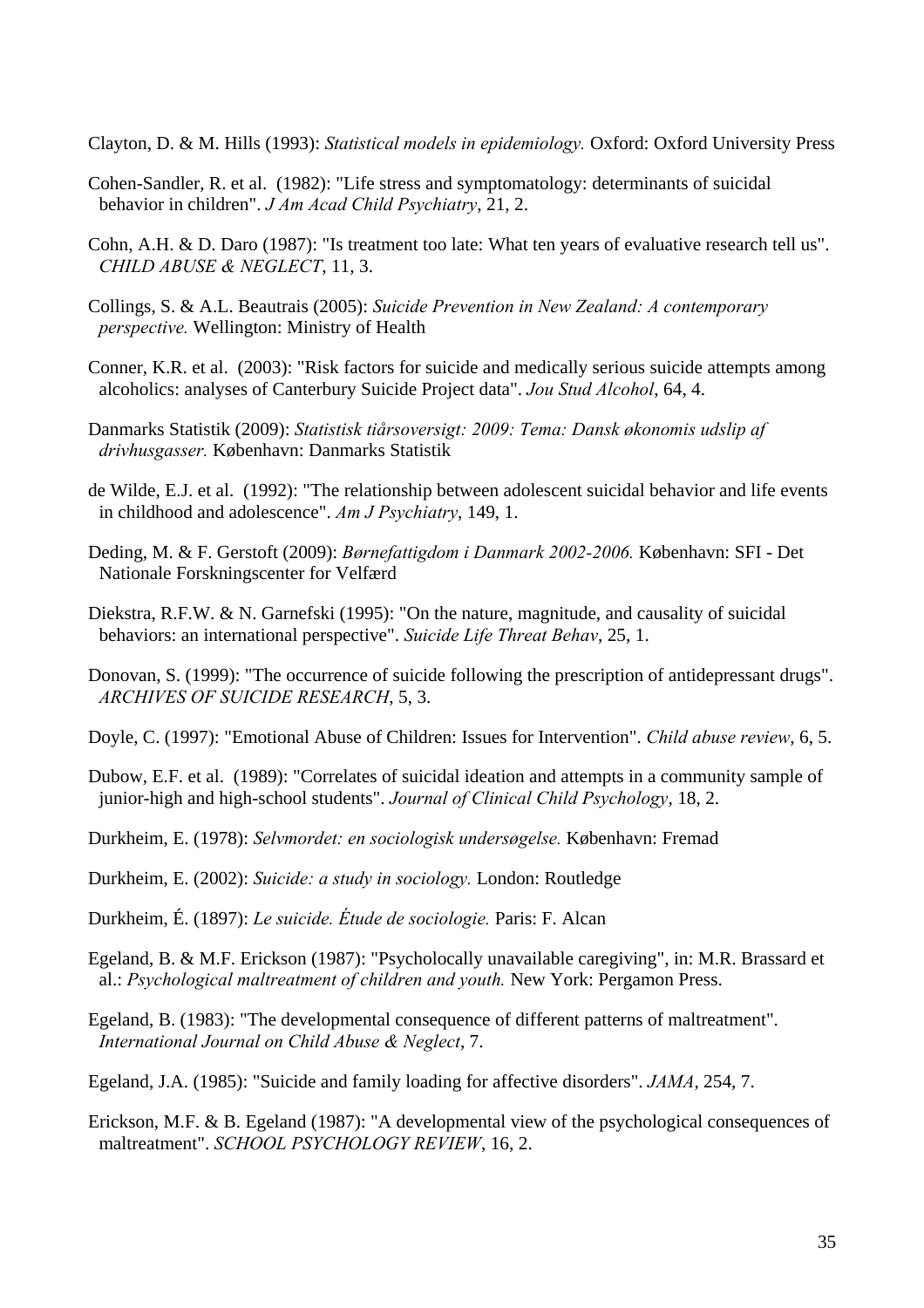Erikson, E.H. (1965): *Childhood and society.* Harmondsworth: 2. rev ed.

Erikson, E.H. (1977): *Barnet og samfundet.* København: Reitzel 2.udgave,4.oplag.

- Eriksson, L. & S. Bremberg (2006): *Förslag till nationellt program för suicidprevention befolkningsinriktade strategier och åtgärdsförslag.* Stockholm: Socialstyrelsen
- Fazel, S. et al. (2008): "Suicide in prisoners: a systematic review of risk factors". *J Clin Psychiatry*, 69, 11.
- Fergusson, D.M. (1995): "Childhood circumstances, adolescent adjustment, and suicide attempts in a New Zealand birth cohort". *J Am Acad Child Adolesc Psychiatry*, 34, 5.
- Fergusson, D.M. et al. (2001): "Unemployment and psychosocial adjustment in young adults: causation or selection?". *Soc Sci Med*, 53, 3.
- Fergusson, D.M. et al. (2000): "Risk factors and life processes associated with the onset of suicidal behaviour during adolescence and early adulthood". *Psychological Medicine*, 30, 1.
- Fergusson, D.M. et al. (2007): "Unemployment and suicidal behavior in a New Zealand birth cohort: a fixed effects regression analysis". *Crisis*, 28, 2.
- Fergusson, D.M. & M.T. Lynskey (1996): "Childhood sexual abuse and psychiatric disorder in young adulthood: I. Prevalence of sexual..". *Journal of the American Academy of Child & Adolescent Psychiatry*, 35, 10.
- Förster, M.F. (1994): *The effects of net transfers on low incomes among non-elderly families.*
- Garbarino, J. (1992): "Child Maltreatment as a Community Problem". *International Journal on Child Abuse & Neglect*, 16, 4.
- Garbarino, J. (1987): *The psychologically battered child.* San Francisco: Jossey-Bass 2. pr.
- Garnefski, N. & R.F.W. Diekstra (1997): "Child sexual abuse and emotional and behavioral problems in adolescence: gender differences". *J Am Acad Child Adolesc Psychiatry*, 36, 3.
- Garnefski, N. et al. (1992): "A population-based survey of the characteristics of high school students with and without a history of suicidal behavior". *Acta Psychiatr Scand*, 86, 3.
- Garrison, C.Z. et al. (1991): "Suicidal behaviors in young adolescents". *Am J Epidemiol*, 133, 10.
- Goldney, R.D. (2000): "Prediction of suicide and attempted suicide", in: K. Hawton et al.: *The international handbook of suicide and attempted suicide.* New York: John Wiley.
- Gould, M.S. (1998): "Separation/divorce and child and adolescent completed suicide". *J Am Acad Child Adolesc Psychiatry*, 37, 2.
- Gould, M.S. et al. (1996): "Psychosocial risk factors of child and adolescent completed suicide". *Arch Gen Psychiatry*, 53, 12.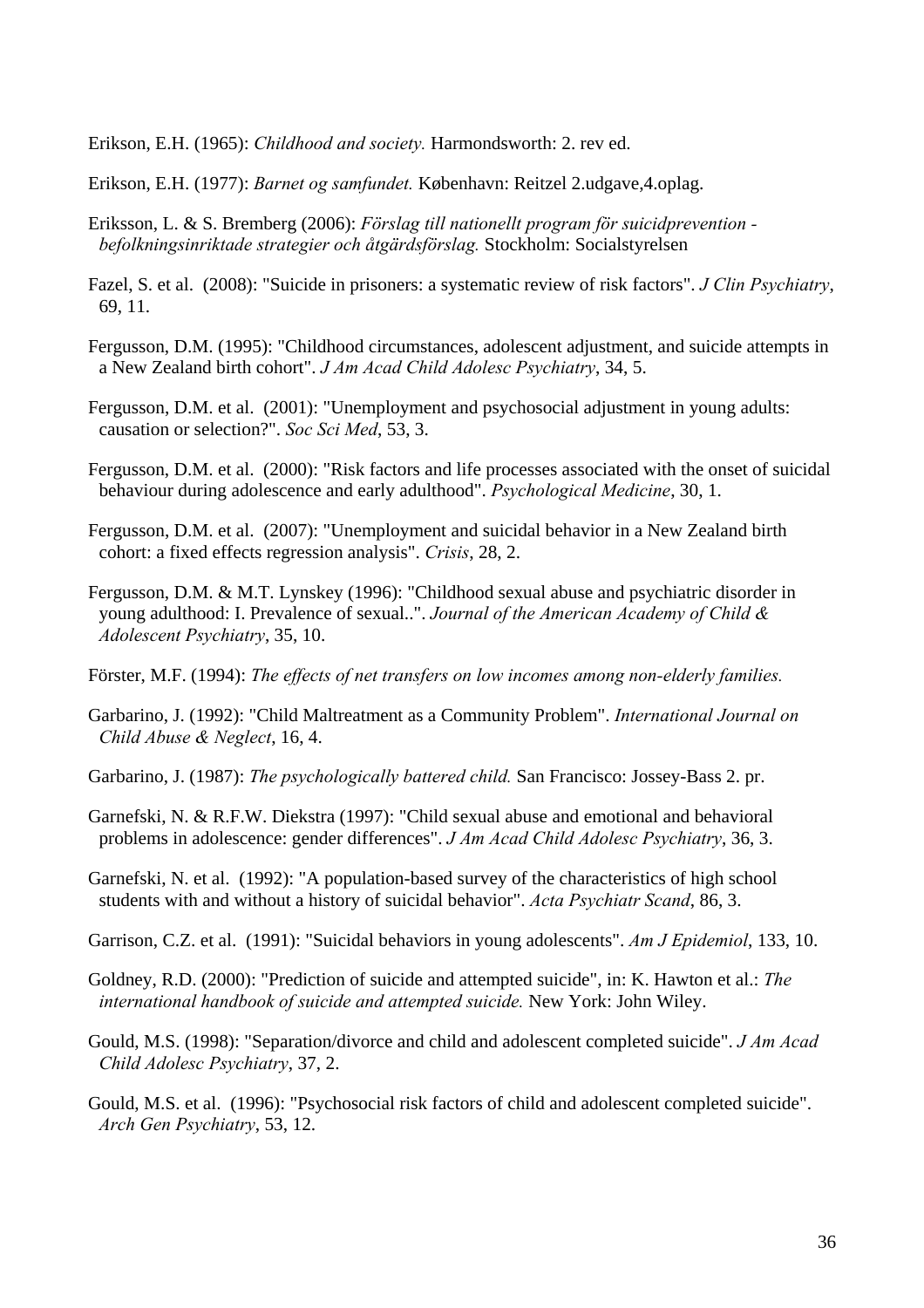- Greenland, S. & K. Drescher (1993): "Maximum-Likelihood-Estimation of the Attributable Fraction from Logistic-Models". *Biometrics*, 49, 3.
- Greenland, S. (2008): "Applications of stratified analysis methods", in: K.J. Rothman et al.: *Modern epidemiology.* Philadelphia: Wolters Kluwer Health/Lippincott Williams & Wilkins.
- Hansen, P.V. (1987a): "De unges særlige beskæftigelsesproblemer", in: F.K. Hansen et al.: *Udstødning og udstødningsmekanismer.* København: Socialforskningsinstituttet.
- Hansen, P.V. (1987b): "Turnover and Employment among Youth: Causes of the Particular Problems of Youth Employment", in: P.J. Pedersen et al.: *Unemployment: Theory, Policy and Structure.* Berlin and New York: Walter de Gruyter.
- Harris, E.C. (1997): "Suicide as an outcome for mental disorders A meta-analysis". *Br J Psychiatry*, 170.
- Hawton, K. et al. (1998): "Relation between attempted suicide and suicide rates among young people in Europe". *J Epidemiol Community Health*, 52, 3.
- Hawton, K. et al. (1996): "Paracetamol self-poisoning Characteristics, prevention and harm reduction". *Br J Psychiatry*, 168, 1.
- Hawton, K. & A. James (2005): "Suicide and deliberate self harm in young people". *BMJ*, 330, 7496.
- Hawton, K. et al. (2001): "Effects of legislation restricting pack sizes of paracetamol and salicylate on self poisoning in the United Kingdom: before and after study". *BMJ*, 322, 7296.
- Hayes, L.M. (1988): "Jail Suicide Prevention: Research, Litigation & Training (From Issues in Correctional Training & Casework, Volume 4, P 7-12, 1988, Bruce I Wolford & Pam Lawrenz, eds.)". *Jail Suicide Prevention: Research, Litigation & Training (From Issues in Correctional Training & Casework, Volume 4, P 7-12, 1988, Bruce I Wolford & Pam Lawrenz, eds.)*.
- Hayes, L.M. (1997): "Juvenile Suicide in Custody: A National Survey and Psychological Autopsy Study; Excerpt". *Juvenile Suicide in Custody: A National Survey & Psychological Autopsy Study; Excerpt*.
- Hayes, L.M. (2009): *Juvenile Suicide in Confinement: A National Survey.* U.S. Department of **Justice**
- Hayes, L.M. (2000): "Juvenile Suicide in Confinement: A National Survey". *Corrections Today*, 62, 4.
- Heckman, J.J. (2006): "Skill Formation and the Economics of Investing in Disadvantaged Children". *Science*, 312, 5782.
- Hjern, A. & P. Allebeck (2002): "Suicide in first- and second-generation immigrants in Sweden: A comparative study". *Soc Psychiatry Psychiatr Epidemiol*, 37, 9.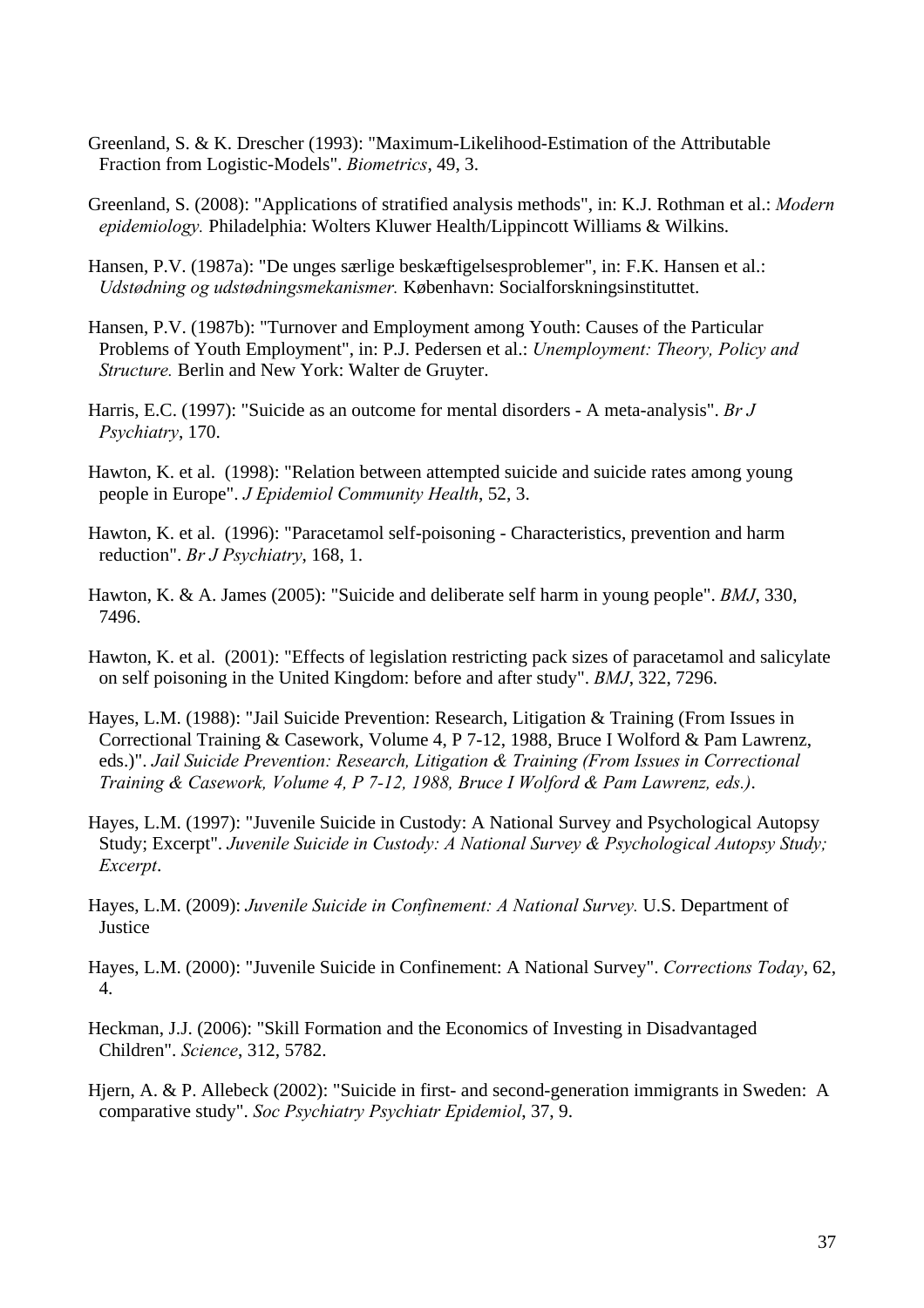- Hoem, B. & J.M. Hoem (1992): "The disruption of marital and non-marital unions in contemporary Sweden", in: Trussell et al.: *Demographic applications of event history analysis.*  Oxford: Clarendon Press.
- Høyer, G. et al. (1999): *The Danish criminal code: English version.* Kbh.: Retsvidenskabeligt Institut D
- Hulten, A. et al. (2001): "Repetition of attempted suicide among teenagers in Europe: frequency, timing and risk factors". *European Child & Adolescent Psychiatry*, 10, 3.
- Hussain, M.A. (2002): *Essays on Income Distribution.* Aarhus, Denmark: Aarhus School of Business, Denmark.
- Jessen, G. et al. (1996a): "Selvmordstanker og selvmordsforsøg blandt 15-24-årige i det danske uddannelsessystem [Suicidal thoughts and suicidal attempts among 15-24 years old individuals in the Danish educational system]". *Ugeskr Laeger*, 158, 36.
- Jessen, G. et al. (1996b): "Selvmord og selvmordsforsøg blandt børn og unge", in: H. SchiødtOdense: Odense Universitetsforlag.
- Kimenyi, M.S. & W.F. Shughart (1986): "Economics of Suicide: Rational or Irrational Choice". *Atlantic Economic Journal*, 14, 1.
- Kjelsberg et al. (1994): "Suicide in adolescent psychiatric-inpatients: Incidence and predictive factors". *Acta Psychiatr Scand*, 89, 4.
- Kjoller, M. & M. Helweg-Larsen (2000): "Suicidal ideation and suicide attempts among adult Danes". *Scandinavian Journal of Public Health*, 28, 1.
- Klerman, G.L. (1987): "Clinical epidemiology of suicide". *J Clin Psychiatry*, 48 Suppl.
- Klomek, A.B. et al. (2009): "Childhood bullying behaviors as a risk for suicide attempts and completed suicides: a population-based birth cohort study". *J Am Acad Child Adolesc Psychiatry*, 48, 3.
- Kraemer, H.C. & K.K. Lowe (2005): *To your health: how to understand what research tells us about risk.* New York: Oxford University Press
- Krarup, G. (1988): "[Suicide among children and young people under 30]". *Ugeskr Laeger*, 150, 48.
- Kreitman, N. (1976): "Coal-gas story united-kingdom suicide rates, 1960-71". *BRITISH JOURNAL OF PREVENTIVE & SOCIAL MEDICINE*, 30, 2.
- Krishnan, V. & K.B. Morrison (1995): "An ecological model of child maltreatment in a canadian province". *CHILD ABUSE & NEGLECT*, 19, 1.
- Lesage, A.D. et al. (1994): "Suicide and mental disorders: a case-control study of young men". *Am J Psychiatry*, 151, 7.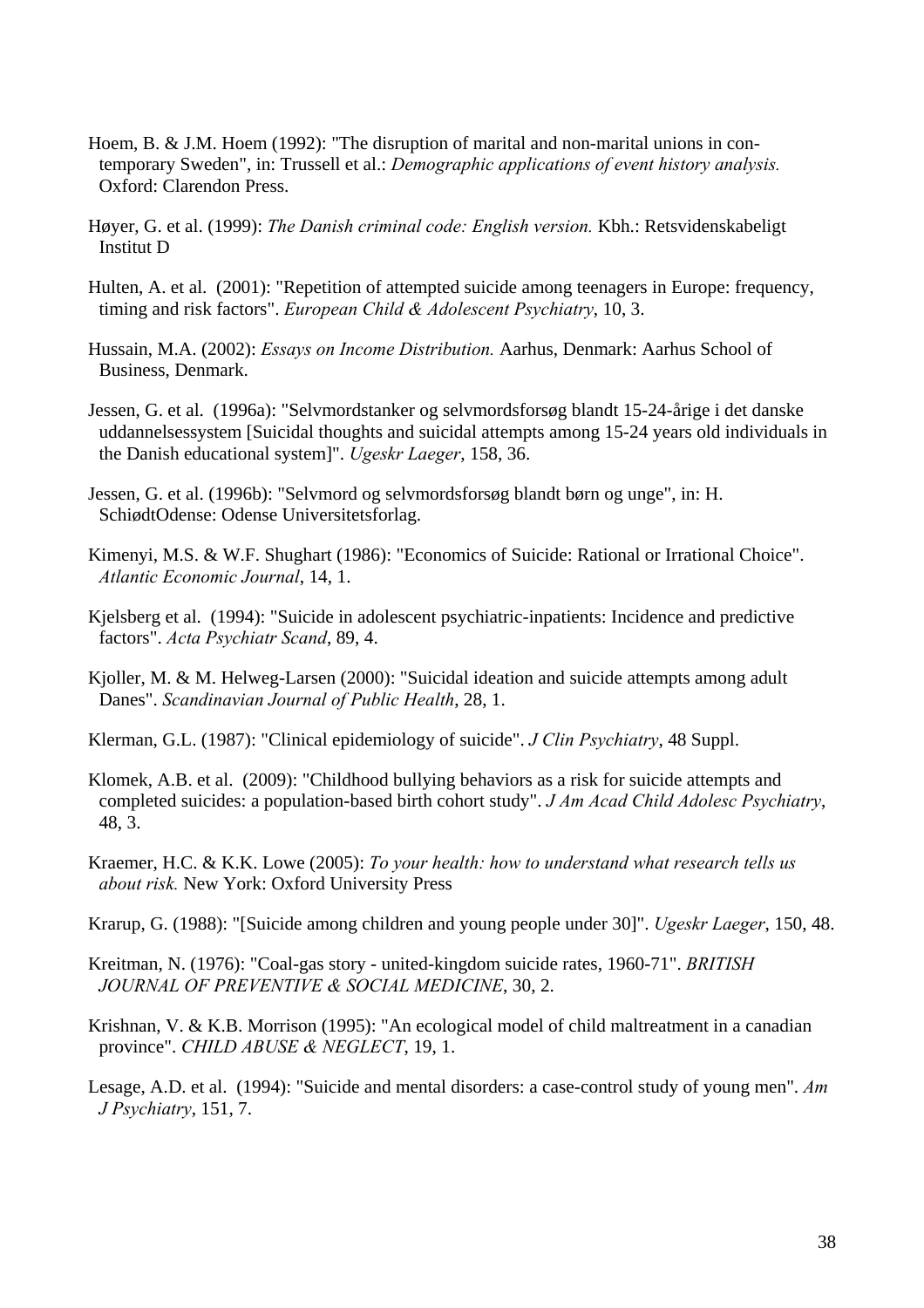- Lester, D. (1998): "Preventing suicide by restricting access to methods for suicide". *ARCHIVES OF SUICIDE RESEARCH*, 4, 1.
- Li, C.-Y. & F.-C. Sung (1999): "A review of the healthy worker effect in occupational epidemiology". *Occupational Medicine*, 49, 4.
- Linkowski, P. (1985): "Suicidal behaviour in major depressive illness". *Acta Psychiatr Scand*, 72, 3.
- Mace, D.E. (1997): "Psychological Patterns of Depression and Suicidal Behavior of Adolescents in a Juvenile Detention Facility". *Journal for Juvenile Justice & Detention Services*, 12, 1.
- Mann, J.J. et al. (2001): "The neurobiology and genetics of suicide and attempted suicide: A focus on the serotonergic system". *NEUROPSYCHOPHARMACOLOGY*, 24, 5.
- Mann, JJ. (1987): "Psychobiologic predictors of suicide". *JOURNAL OF CLINICAL PSYCHIATRY*, 48.
- Marttunen, J.M. (1991): "Mental disorders in adolescent suicide! DSM-III-R axes I and II diagnoses in suicides among 13- to 19-year-olds in Finland". *Arch Gen Psychiatry*, 48, 9.
- Marttunen, MJ. & J.K. Lonnqvist (1992): "Adolescent suicide: end-point of long-term difficulties". *JOURNAL OF THE AMERICAN ACADEMY OF CHILD AND ADOLESCENT PSYCHIATRY*, 31, 4.
- McElearney, A. & P. Stephenson (2008): "Exploring the Anti-bullying Role of a Befriending Peer Support Programme: A Case Study within the Primary School Setting in Northern Ireland". *Child Care in Practice*, 14, 2.
- McHugh, M. & L. Snow (2000): "Suicide prevention: policy and practice", in: G.J. Towl et al.: *Suicide in prisons.* Leicester: British Psychological Society.
- McMichael, A.J. (1976): "Standardized mortality ratios and the "healthy worker effect": Scratching beneath the surface". *J Occup Med*, 18, 3.
- Meehan, P.J. et al. (1992): "Attempted suicide among young adults: Progress toward a meaningful estimate of prevalence". *American Journal of Psychiatry*, 149, 1.
- Melhem, N.M. et al. (2007): "Familial Pathways to Early-Onset Suicidal Behavior: Familial and Individual Antecedents of Suicidal Behavior". *American Journal of Psychiatry*, 164, 9.
- Memory, J.M. (1989): "Juvenile suicides in secure detention facilities: correction of published rates". *Death Studies.*, 13, 5.
- Mishara, BL. (1976): "The frequency of suicide attempts: a retrospective approach applied to college students". *Am J Psychiatry*, 133, 7.
- Mitchell, P. (2000): *Building capacity for life promotionevaluation of the National Youth Suicide Prevention Strategy.* Melbourne, Vic.: Australian Institute of Family Studies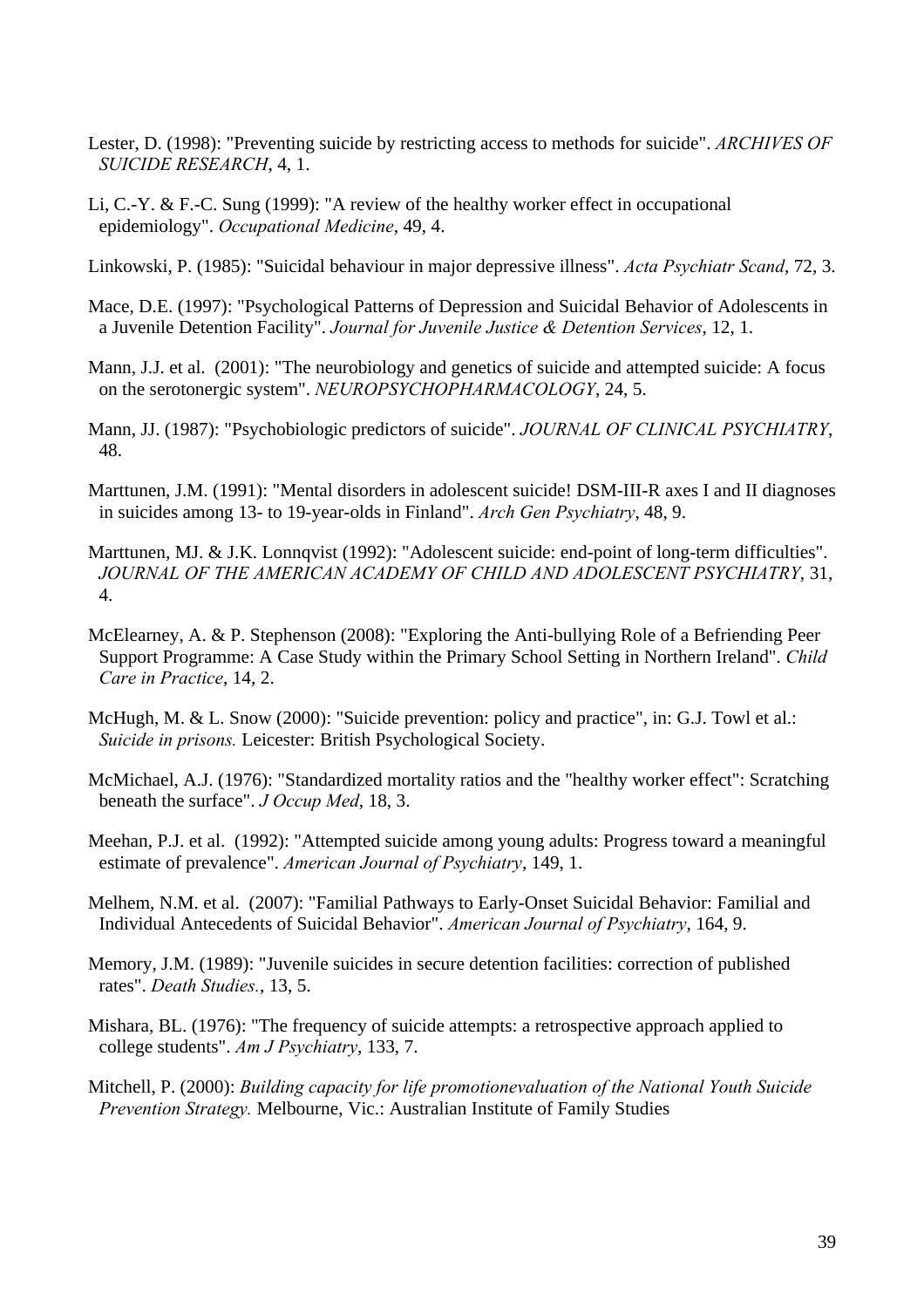- Mitterauer, B. (1990): "A contribution to the discussion of the role of the genetic factor in suicide, based on five studies in an epidemiologically defined area (Province of Salzburg, Austria)". *Comprehensive Psychiatry*, 31, 6.
- Mocicki, E.K. (1989): "Epidemiologic surveys as tools for studying suicidal behavior: a review". *Suicide Life Threat Behav*, 19, 1.
- Munk-Jørgensen, P. & P.B. Mortensen (1997): "The Danish Psychiatric Central Register". *Dan Med Bull*, 44, 1.
- Murphy, G.E. (1992): *Suicide in alcoholism.* New York: Oxford Univ. Press
- Murphy, G.E. et al. (1992): "Multiple risk factors predict suicide in alcoholism". *Arch Gen Psychiatry*, 49.
- National Suicide Review Group (Ireland) (2005): *Reach outnational strategy for action on suicide prevention 2005-2014.* [Dublin]: Health Service Executive
- Nock, M.K. et al. (2008): "Cross-national prevalence and risk factors for suicidal ideation, plans and attempts". *Br J Psychiatry*, 192, 2.
- Nordentoft, M. (2007): "Prevention of suicide and attempted suicide in Denmark". *DANISH MEDICAL BULLETIN*, 54, 4.
- Nordentoft, M. et al. (1993): "High mortality by natural and unnatural causes: a 10 year follow up study of patients admitted to a poisoning treatment centre after suicide attempts". *BMJ: British Medical Journal*, 306, 6893.
- Nordentoft, M. et al. (2006): "Time-trends in method-specific suicide rates compared with the availability of specific compounds. The Danish experience". *NORDIC JOURNAL OF PSYCHIATRY*, 60, 2.
- Nordentoft, M. & N. Wandall-Holm (2003): "10 year follow up study of mortality among users of hostels for homeless people in Copenhagen". *BMJ (British Medical Journal)*, 327, 7406.
- Palmer, S. (2007): *Suicidestrategies and interventions for reduction and prevention.* Hove, East Sussex: Routledge
- Paxson, C. (2001): "Welfare Reforms, Family Resources, and Child Maltreatment". *Welfare Reforms, Family Resources, & Child Maltreatment*.
- Paxson, C. & J. Waldfogel (2003): "Welfare Reforms, Family Resources, and Child Maltreatment". *Journal of Policy Analysis and Management*, 22, 1.
- Petronis, KR. et al. (1990): "An epidemiologic investigation of potential risk factors for suicide attempts". *Soc Psychiatry Psychiatr Epidemiol*, 25, 4.

Public Health Service (2001): *National strategy for suicide prevention: Goals and objectives for action.* Rockville, MD: U.S. Dept. of Health and Human Services, Public Health Service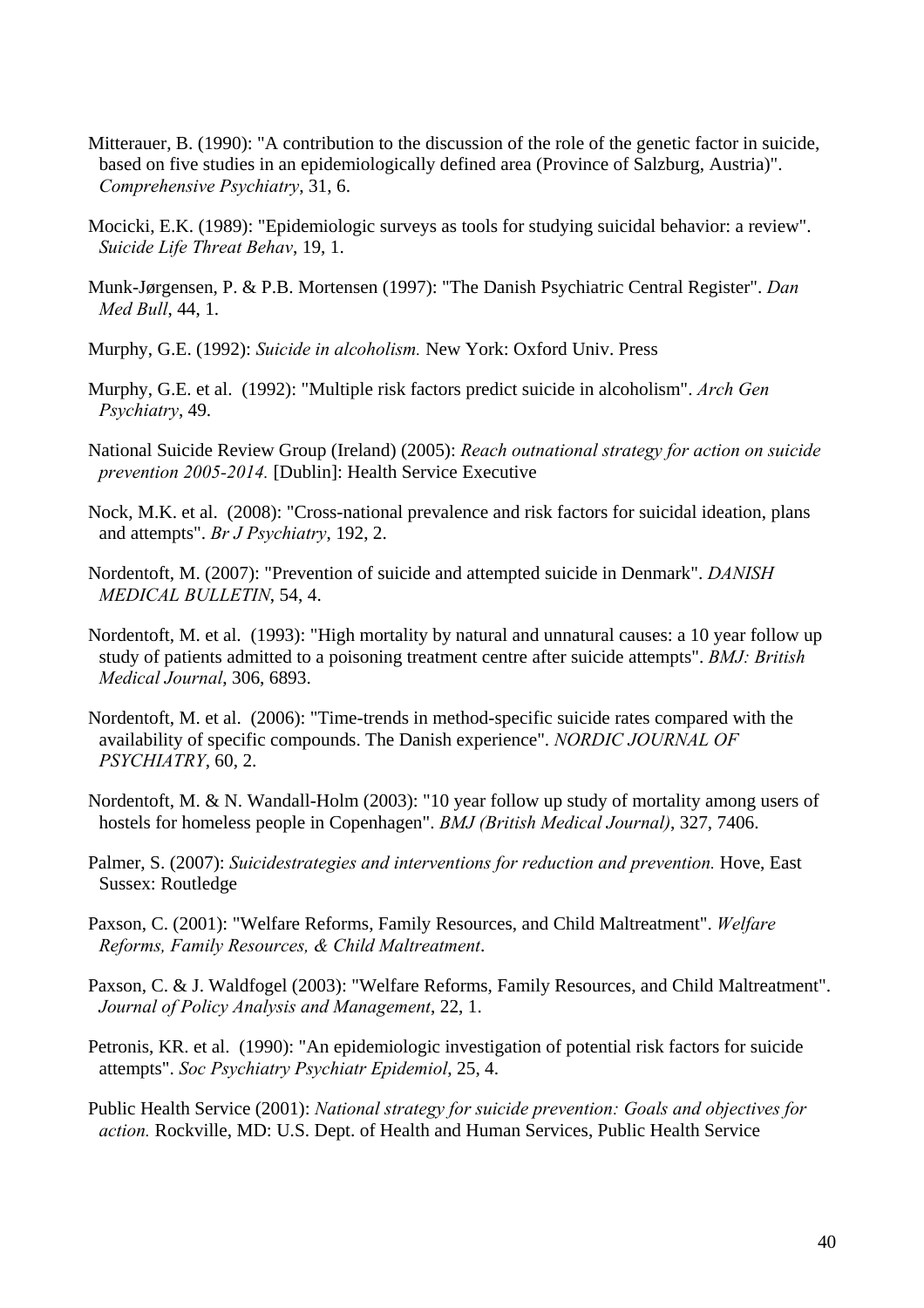- Qin, P. et al. (2006): "Trends in suicide risk associated with hospitalized psychiatric illness: a casecontrol study based on Danish longitudinal registers". *J Clin Psychiatry*, 67, 12.
- Roberts, J. & K. Hawton (1980): "Child abuse and attempted suicide". *Br J Psychiatry*, 137.
- Robinson, W.S. (1950): "Ecological correlations and the behavior of individuals". *American Sociological Review*, 15, 3.
- Rohde, P. et al. (1997): "Correlates of suicidal behavior in a juvenile detention population". *Suicide & Life-Threatening Behavior*, 27, 2.
- Rothman, K.J. & S. Greenland (1998): *Modern epidemiology.* Philadelphia, PA: Lippincott-Raven 2nd ed.
- Rutz, W. (2001): "Preventing suicide and premature death by education and treatment". *J Affect Disord*, 62, 1-2.
- Schmidtke, A. et al. (1996): "Attempted suicide in Europe: Rates, trends and sociodemographic characteristics of suicide attempters during the period 1989-1992. Results of the WHO/EURO Multicentre Study on Parasuicide". *Acta Psychiatr Scand*, 93, 5.
- Schmidtke, A. & H. Häfner (1988): "The werther effect after television films: new evidence for an old hypothesis". *Psychological Medicine*, 18, 3.
- Schmidtke, A. & H. Häfner (1989): "Public attitudes towards and effects of the mass media on suicidal and deliberate self-harm behavior", in: R.F.W. Diekstra et al.: *Suicide and its prevention: The role of attitude and imitation.* Leiden: E.J. Brill.
- Schmidtke, A. & S. Schaller (2002): "What do we know about media effects on imitation of suicidal behaviour. State of the art.", in: D. De Leo et al.: *Suicide prevention: a holistic approach.*  Dordrecht: Kluwer Academic.
- Schmidtke, A. & S. Schaller (2000): "The role of mass media in suicide prevention", in: K. Hawton et al.: *The international handbook of suicide and attempted suicide.* New York: John Wiley.
- Sennett, R. & J. Cobb (1972): *The hidden injuries of class.* New York: Knopf [1st ed.].
- Sestoft, D.M. et al. (1998): "Impact of solitary confinement on hospitalization among Danish prisoners in custody". *INTERNATIONAL JOURNAL OF LAW AND PSYCHIATRY*, 21, 1.
- Shaffer, D. et al. (1988): "Preventing teenage suicide: a critical-review". *JOURNAL OF THE AMERICAN ACADEMY OF CHILD AND ADOLESCENT PSYCHIATRY*, 27, 6.
- Shafii, M. (1985): "Psychological autopsy of completed suicide in children and adolescents". *Am J Psychiatry*, 142, 9.
- Sheikh, K. (2000): "A review of the healthy worker effect in occupational epidemiology". *Occupational Medicine*, 50, 2.